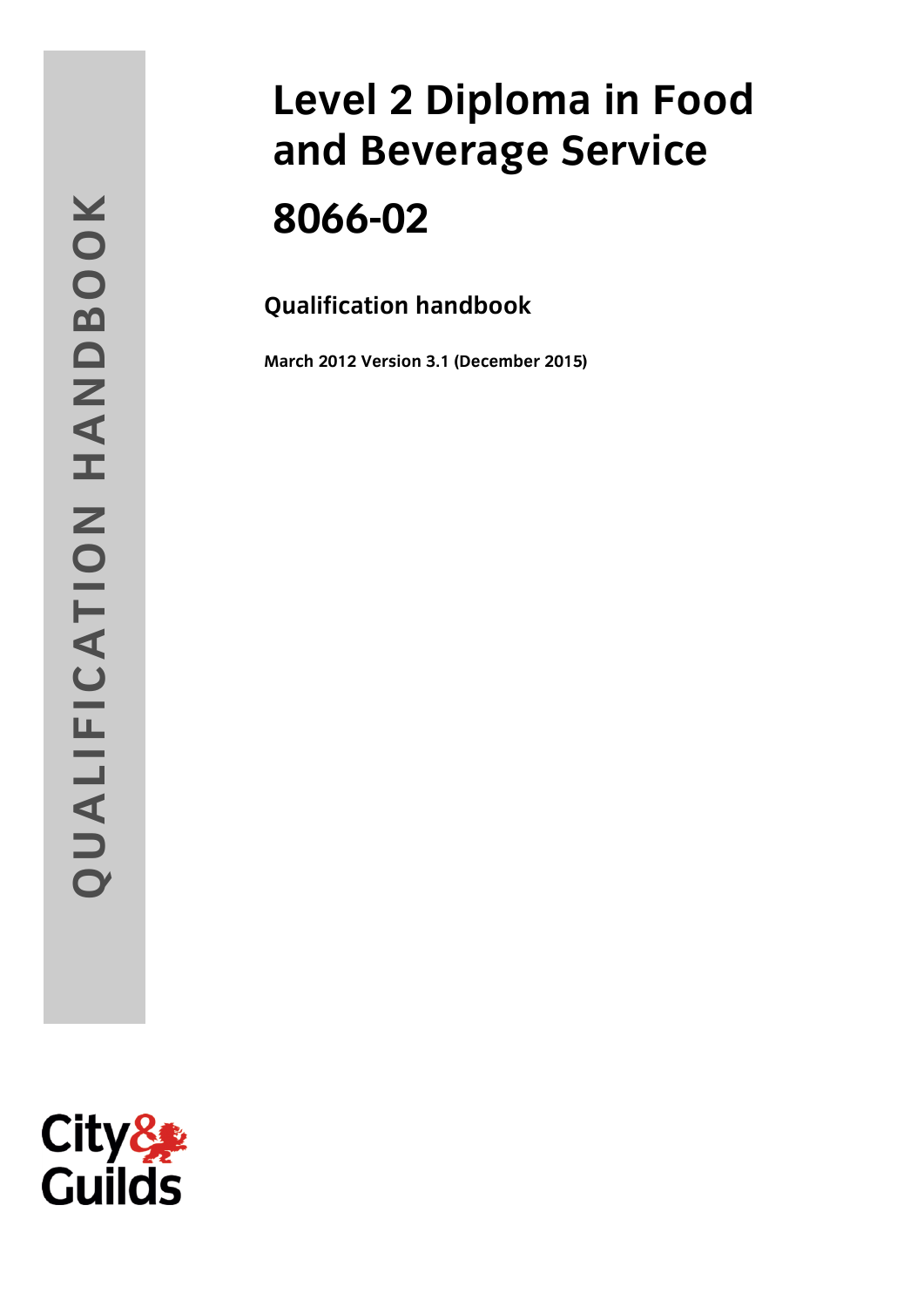## **Qualification at a glance**



| Subject area                             | Food and beverage service                                    |
|------------------------------------------|--------------------------------------------------------------|
| <b>City &amp; Guilds number</b>          | 8066                                                         |
| Age group approved                       | $16+$                                                        |
| <b>Assessment</b>                        | Practical assignments and synoptic test                      |
| <b>Fast track</b>                        | Available                                                    |
| <b>Support materials</b>                 | Centre Handbook, Candidate Logbook<br>and Smartscreen        |
| <b>Registration and</b><br>certification | Consult the Walled Garden/Online<br>Catalogue for last dates |

| <b>Guilds</b><br>number | Qualification<br>accreditation<br>number |
|-------------------------|------------------------------------------|
| 8066-02                 | 600/4875/X                               |
|                         | City &                                   |

| <b>Version number</b> | <b>Changes made</b>                                     | <b>Section</b>         |
|-----------------------|---------------------------------------------------------|------------------------|
| 2.1 (May 2012)        | New resource requirements                               | Centre<br>Requirements |
| 2.2 (July 2013)       | Centre guidance                                         | Units                  |
| 3.0 (March 2014)      | Information about evolve<br>test added to the Structure | Structure              |
| 3.1 (December<br>2015 | Corrected unit number from<br>212 to 213                | Structure              |
|                       | Changes to range for units<br>202, 203, 209             | Units                  |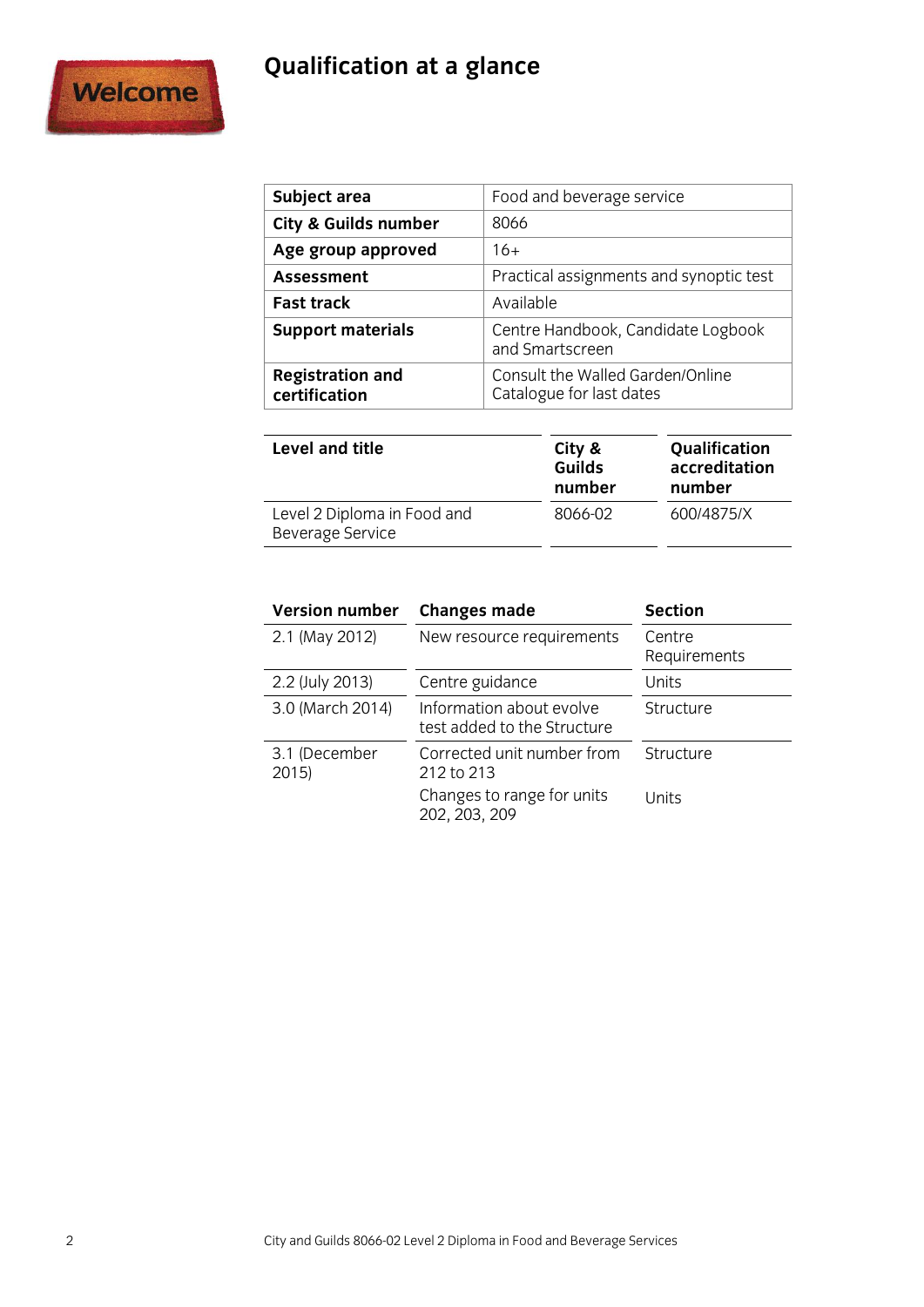### **Contents**



| 1                       | <b>Introduction</b>                                          | 4               |
|-------------------------|--------------------------------------------------------------|-----------------|
| $\mathbf{2}$            | <b>Structure</b>                                             | 5               |
| $\overline{\mathbf{3}}$ | <b>Centre requirements</b>                                   | 6               |
|                         | Approval                                                     | 6               |
|                         | Resource requirements                                        | 6               |
|                         | Candidate entry requirements                                 | 8               |
| 4                       | Delivering the qualification                                 | 9               |
|                         | Initial assessment and induction                             | 9               |
|                         | Support materials                                            | 9               |
| 5                       | <b>Assessment</b>                                            | 10              |
|                         | Assessment of the qualification                              | 10              |
| 6                       | <b>Units</b>                                                 | 11              |
| <b>Unit 202</b>         | Safety at work                                               | 12 <sub>2</sub> |
| <b>Unit 203</b>         | <b>Food safety in catering</b>                               | 17              |
| <b>Unit 204</b>         | Customer service in the hospitality and catering<br>industry | 25              |
| <b>Unit 207</b>         | Menu knowledge and design                                    | 28              |
| <b>Unit 208</b>         | Hot beverage product knowledge                               | 31              |
| <b>Unit 209</b>         | Beverage product knowledge                                   | 36              |
| <b>Unit 210</b>         | <b>Food and beverage service</b>                             | 40              |
| <b>Unit 211</b>         | <b>Handling payments</b>                                     | 44              |
| <b>Unit 213</b>         | Food and beverage service principles II                      | 47              |
| <b>Appendix 1</b>       | <b>Sources of general information</b>                        | 48              |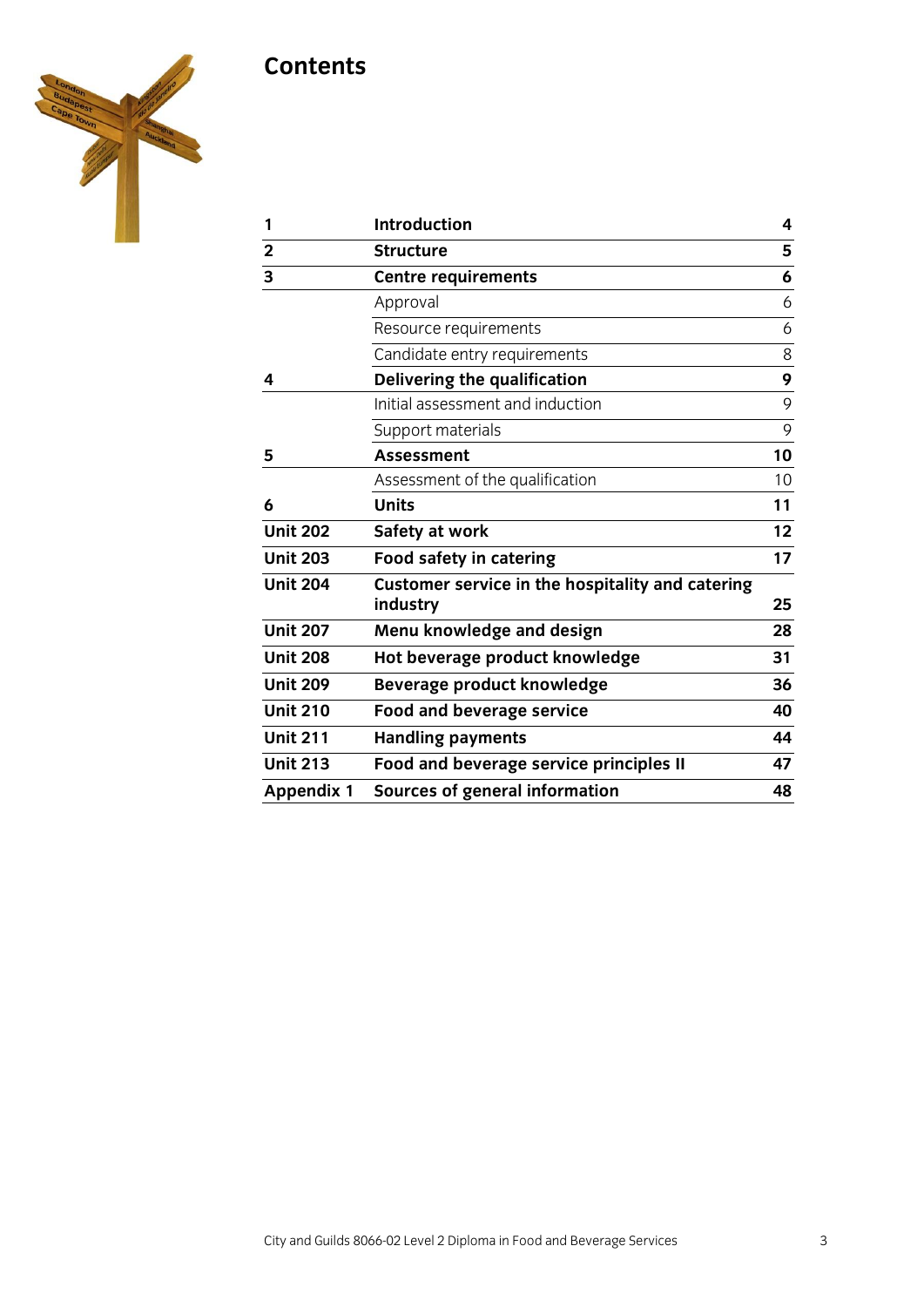

This document tells you what you need to do to deliver the qualification:

| Area                                                |                                                                                                                                                                                              | <b>Description</b>                                                                                                                                                                                                                                                                                                                                                                                                                                                    |
|-----------------------------------------------------|----------------------------------------------------------------------------------------------------------------------------------------------------------------------------------------------|-----------------------------------------------------------------------------------------------------------------------------------------------------------------------------------------------------------------------------------------------------------------------------------------------------------------------------------------------------------------------------------------------------------------------------------------------------------------------|
| Who is the<br>qualification for?                    |                                                                                                                                                                                              | The Level 2 Diploma Food and Beverage Service is for<br>candidates who wish to work in the hospitality<br>industry and already have knowledge of the basic<br>principles of restaurant or bar work, or who can<br>demonstrate commitment and enthusiasm to work<br>and study in order to supplement their existing<br>knowledge. Candidates will be required to display<br>both practical skills and the associated knowledge in<br>order to complete the assessments |
| What does the<br>qualification cover?               | The qualification covers both food safety and safety<br>at work, menu knowledge and design, customer<br>service and handling payments and food and<br>beverage service and product knowledge |                                                                                                                                                                                                                                                                                                                                                                                                                                                                       |
| What opportunities<br>for progression are<br>there? |                                                                                                                                                                                              | On completion of this qualification candidates may<br>progress into employment as a commis waiter or to<br>the following City & Guilds qualifications:                                                                                                                                                                                                                                                                                                                |
|                                                     |                                                                                                                                                                                              | City & Guilds Level 3 Advanced Diploma in Food<br>and Beverage Service 8066-03                                                                                                                                                                                                                                                                                                                                                                                        |
|                                                     |                                                                                                                                                                                              | City & Guilds Level 2 Diploma in Food and<br><b>Beverage Service</b>                                                                                                                                                                                                                                                                                                                                                                                                  |
|                                                     |                                                                                                                                                                                              | City & Guilds Level 2 Award in Barista Skills                                                                                                                                                                                                                                                                                                                                                                                                                         |
|                                                     |                                                                                                                                                                                              | City & Guilds Level 2 Professional Bar Tending                                                                                                                                                                                                                                                                                                                                                                                                                        |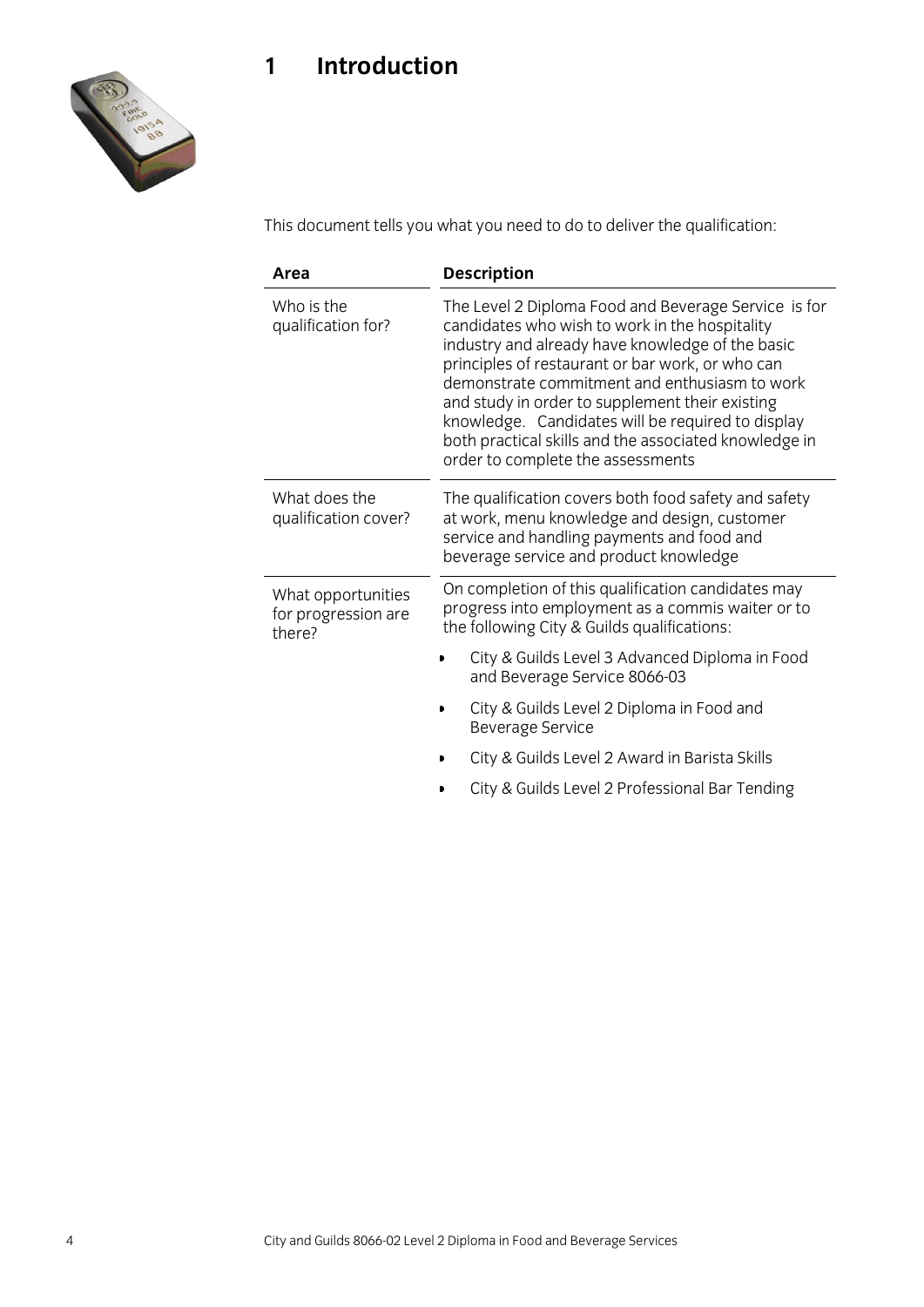<span id="page-4-0"></span>must achieve all of the units listed in the table below.

| Level 2 Diploma in Food and Beverage service |                                 |                                                                   |                                      |                             |
|----------------------------------------------|---------------------------------|-------------------------------------------------------------------|--------------------------------------|-----------------------------|
| City &<br>Guilds<br><b>Unit</b><br>number    | Unit<br>accreditation<br>number | <b>Unit title</b>                                                 | <b>Notional</b><br>learning<br>hours | Guided<br>learning<br>hours |
| 202                                          | H/503/7576                      | Safety at work                                                    | 60                                   | 40                          |
| 203                                          | M/503/7578                      | Food safety in<br>catering                                        | 30                                   | 20                          |
| 204                                          | K/503/7577                      | Customer<br>service in<br>hospitality and<br>catering<br>industry | 45                                   | 35                          |
| 207                                          | K/503/7580                      | Menu<br>knowledge and<br>design                                   | 30                                   | 20                          |
| 208                                          | M/503/7581                      | Hot beverage<br>product<br>knowledge                              | 40                                   | 30                          |
| 209                                          | T/503/7582                      | Beverage<br>product<br>knowledge                                  | 100                                  | 40                          |
| 210                                          | A/503/7583                      | Food and<br>beverage<br>service                                   | 110                                  | 100                         |
| 211                                          | F/503/7584                      | Handling<br>payments                                              | 30                                   | 25                          |
| 213                                          | Assessment                      | Food and<br>Beverage<br>Service<br>Principles 2                   | N/A                                  |                             |
| 503                                          | E-volve on-line<br>tests        | Food safety in<br>catering                                        | N/A                                  |                             |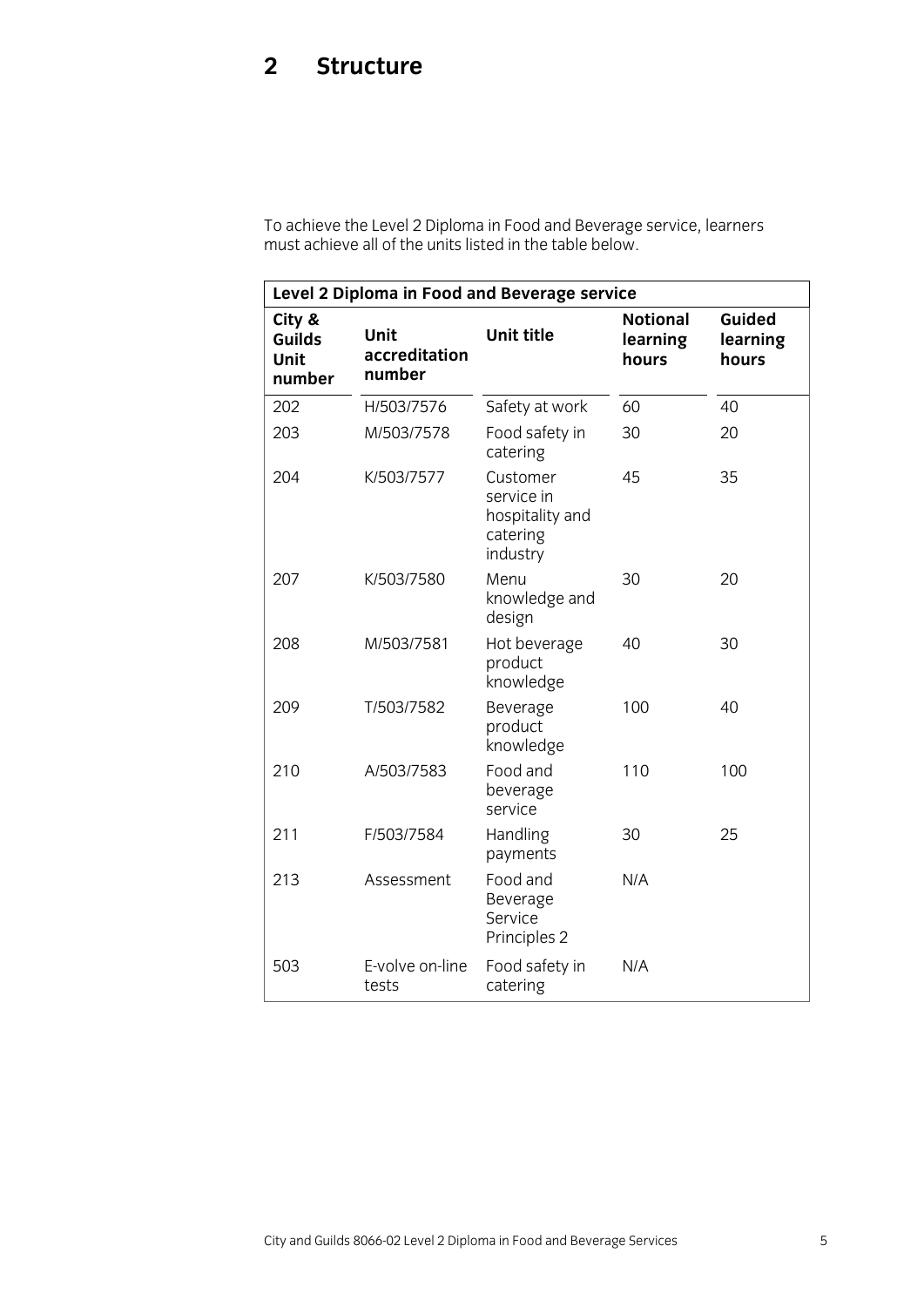### $\overline{3}$ **3 Centre requirements**



**Approval**<br>Centres that are approved to offer the qualification:

Tentres that are approved to offer the quality of the quality of the quality (7066-32) Level 2 IVQ Diploma in Food and Beverage Service

can apply for approval for the new:

•  $(8066-02)$  Level 2 Diploma in Food and Beverage Service<br>Using the fast track approval form available from the City & using the fast track approval form, available from the City & Guilds

Centres should use the fast track form if:

- there have been no changes to the way the qualifications are delivered, and
- $\bullet$  they meet all of the approval criteria in the fast track form guidance notes. notes.

Fast track approval is available for 12 months from the launch of the qualification. After 12 months, the Centre will have to go through the standard Qualification Approval Process. The centre is responsible for checking that fast track approval is still current at the time of application. checking that fast track approval is still current at the time of approximation. The time of application. The time of application of application of application. The time of application of application. The time of applicati

To offer this qualification, new centres will need to gain both centre and qualification approval. Please refer to the Centre Manual - Supporting qualification approval. Please refer to the *Centre Manual - Supporting* 

Centre staff should familiarise themselves with the structure, content and assessment requirements of the qualification before designing a course programme. programme.

## **Resource requirements**

### **Resources**

This qualification is aimed at candidates who will be entering the industry and so it is important that they gain their experience in a commercial food service area. They should use appropriate equipment in terms of the size and scale which must be of industry quality. and scale which must be obtained which  $\frac{1}{2}$ 

When being assessed candidates will need to have sufficient space to work efficiently, hygienically and in a safe manner. work efficiently, hygienically and in a safe manner.

As a minimum, it is expected that centres seeking approval for this qualification have access to a well-equipped and supplied industrial food and beverage service area including:

- a fully equipped counter service area with hot plates/bain marie
- a buffet table and carvery area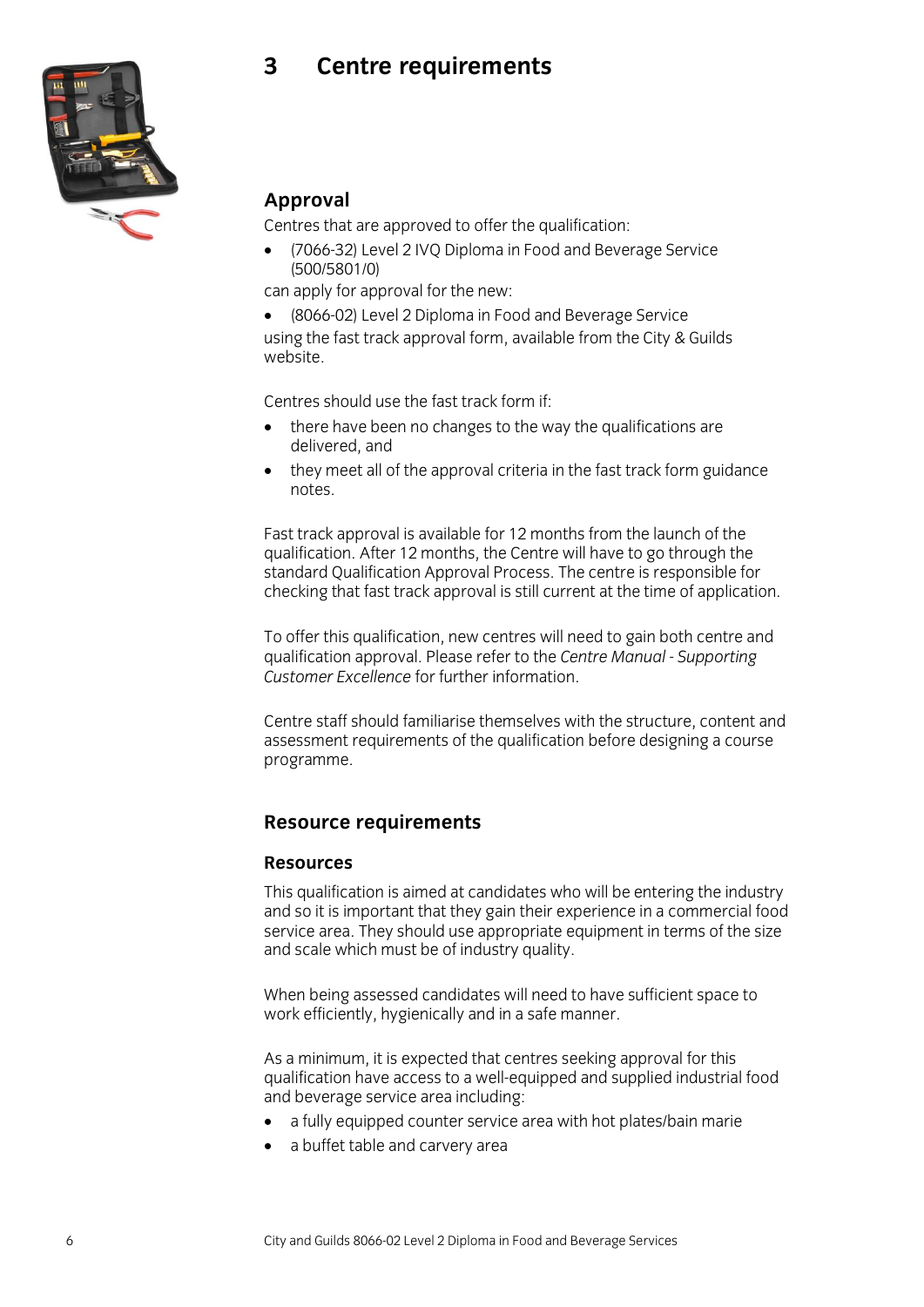- cold drink dispenser system providing a range of drinks
- hot drink dispenser<br>• stocked bar service
- stocked bar service area for service of wines, beers, spirits and
- $\bullet$  fully equipped bar area
- worktop space stainless steel workstations or tables used as
- washing facilities- hand washing, food preparation and wash up
- refrigerators and freezers<br>• suitable storage facilities
- suitable storage facilities<br>• a range of accompanime
- 
- a range of accompaniments<br>• small and large food service equipment- it is recommended that centres review the range of equipment requirements against each unit within this qualification as it may be necessary to purchase additional equipment in order to offer the qualification.
- health and Safety equipment to include PPE, food temperature<br>
equipment and fire safety
- $\bullet$  an area for commercial activity/payments

Centres should be able to maintain food and beverage stock levels, both perishable and non-perishable ingredients, to allow all candidates to serve the given variety of dishes and beverages. serve the given variety of dishes and beverages.

Centres wishing to deliver these qualifications must ensure that they have the staff and facilities to deliver the practical elements of the course. If there are no facilities within the centre to deliver the activities in a realistic working environment we recommend developing links with local industry to provide hands-on experience. to provide hands-on experience.

**Centre staffing**<br>Staff delivering this qualification must be able to demonstrate that they meet the following occupational expertise requirements. They should:

- be occupationally competent or technically knowledgeable in the area<br>for which they are delivering training and/or have experience of for which they are delivering training and/or have experience of providing training. This knowledge must be to the same level as the training being delivered
- have recent relevant experience in the specific area they will be assessing
- have credible experience of providing training.

Centre staff may undertake more than one role, eg tutor and assessor or internal verifier, but cannot internally verify their own assessments. internal verifier, but cannot internally verify their own assessments.

## **Continuing professional development (CPD)**<br>Centres must support their staff to ensure that they have current

knowledge of the occupational area, that delivery, mentoring, training, assessment and verification is in line with best practice, and that it takes account of any national or legislative developments. account of any national or legislative developments.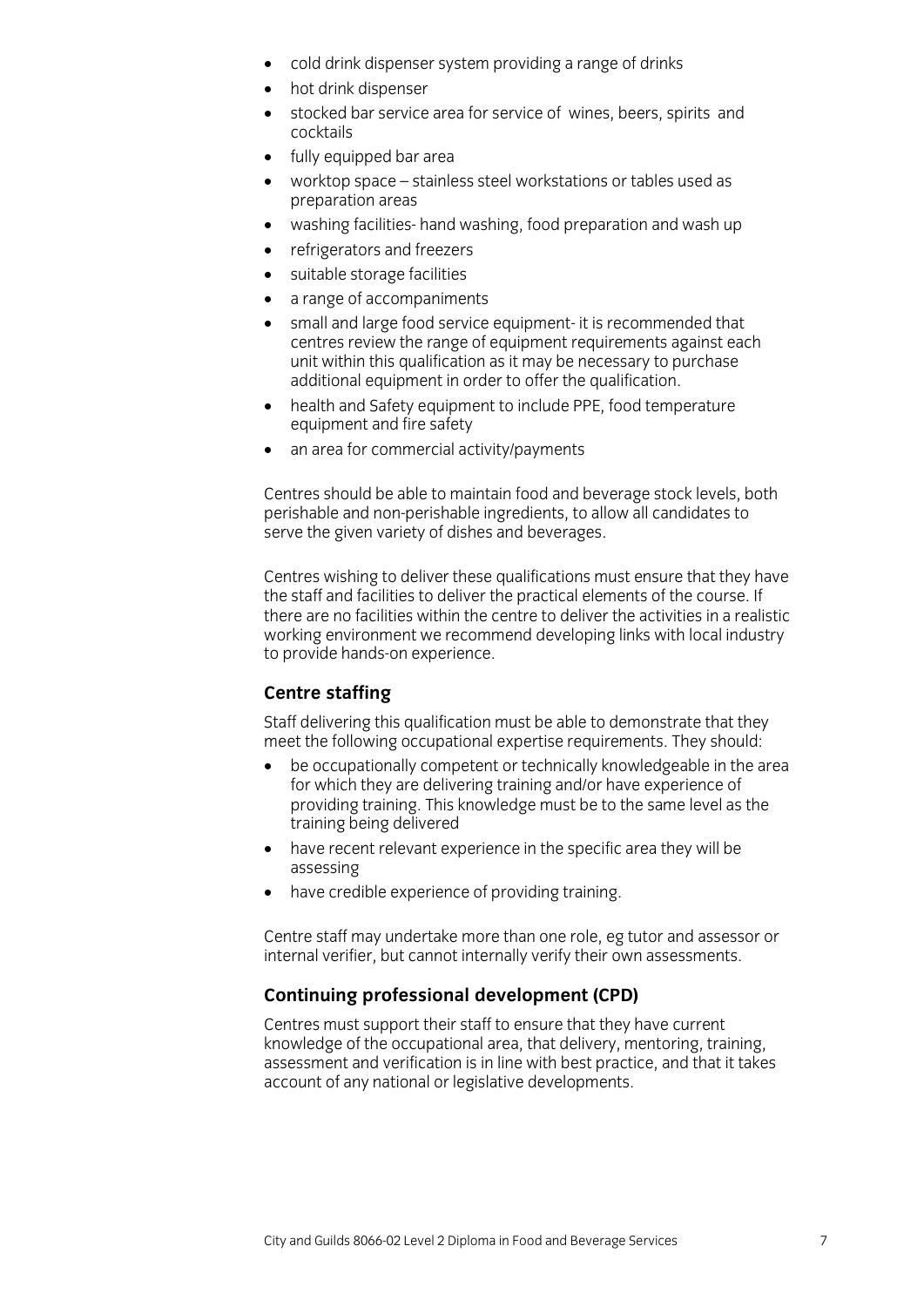**Candidate entry requirements**<br>City & Guilds does not set entry requirements for this qualification. However, centres must ensure that candidates have the potential and opportunity to gain the qualification successfully.  $\overline{a}$  operation successfully.

Age restrictions<br>City & Guilds cannot accept any registrations for candidates under 16 as these qualifications are not approved for under 16s. these qualifications are not approved for under 16s.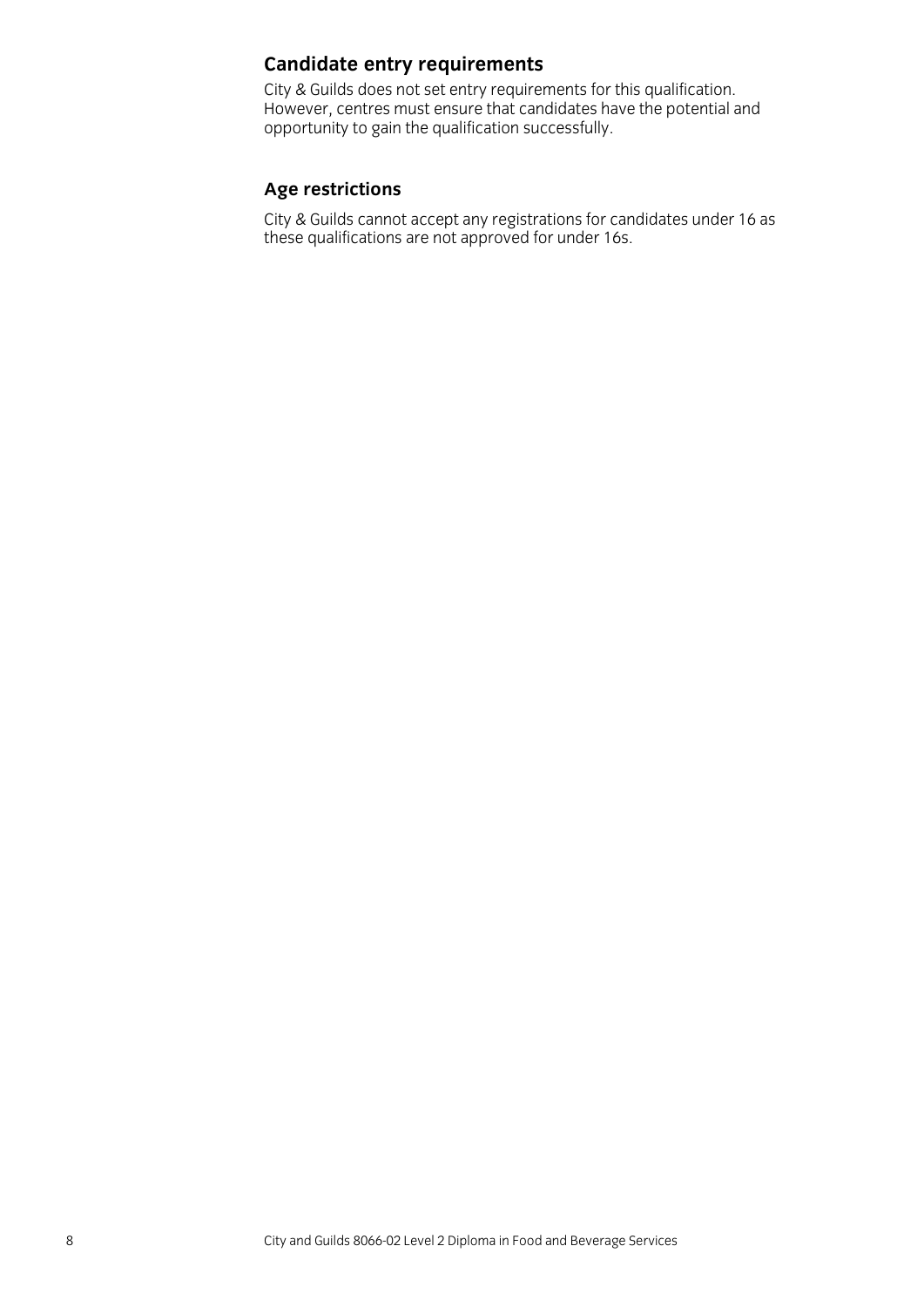## **4 Delivering the qualification**



### Initial assessment and induction

An initial assessment of each candidate should be made before the start of their programme to identify:

- if the candidate has any specific training needs,
- support and guidance they may need when working towards their
- any units they have already completed, or credit they have accumulated which is relevant to the qualification.
- the appropriate type and level of qualification.

We recommend that centres provide an induction programme so the candidate fully understands the requirements of the qualification, their responsibilities as a candidate, and the responsibilities of the centre. This information can be recorded on a learning contract. information can be recorded on a learning contract.

**Support materials**<br>The following resources are available for this qualification:  $\Gamma$  following resources are available for this qualification:

| <b>Description</b> | <b>How to access</b>          |
|--------------------|-------------------------------|
| Candidate logbook  | Website www.cityandguilds.com |
| Assessment Pack    | Website www.cityandguilds.com |
| SmartScreen        | www.smartscreen.co.uk         |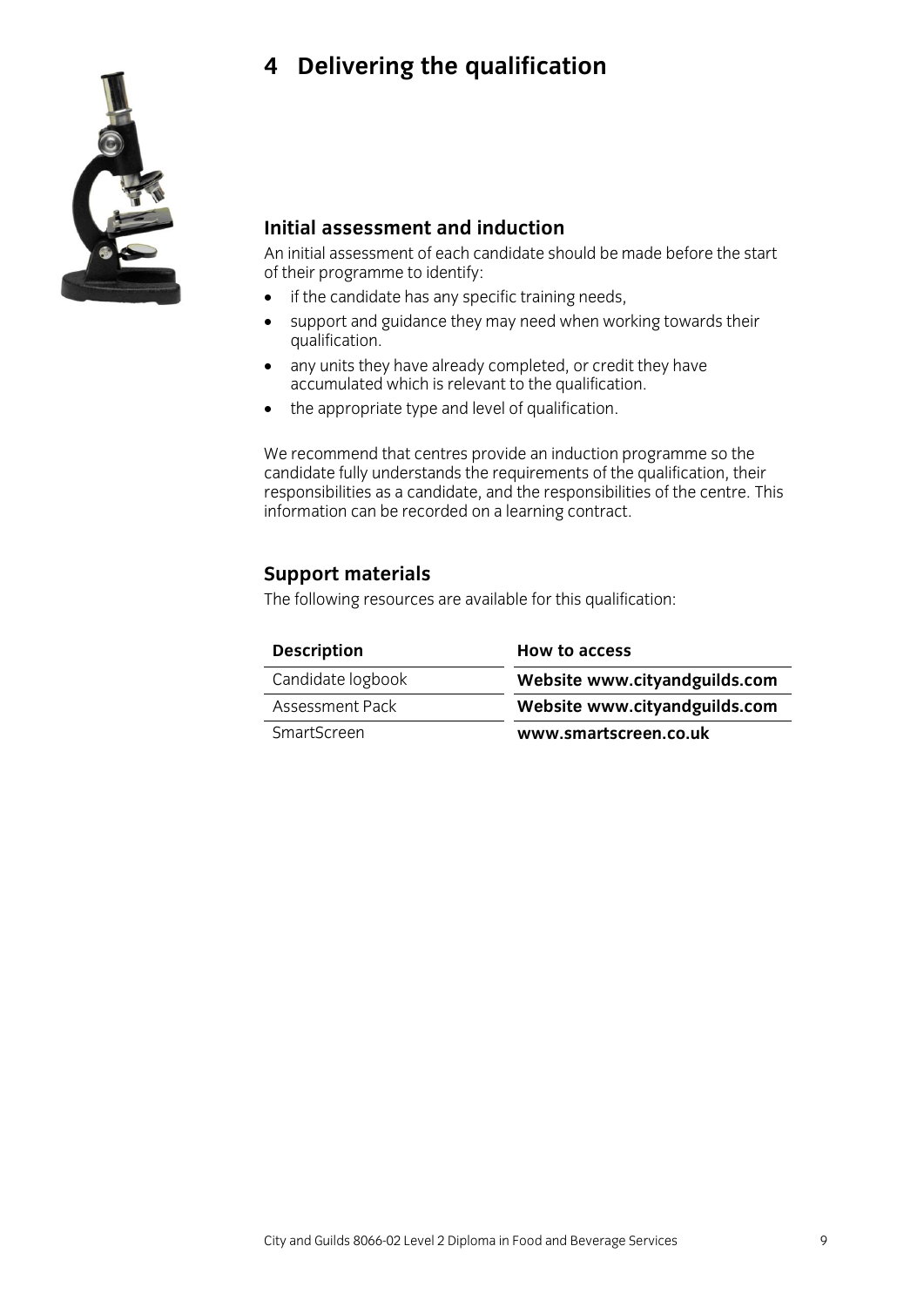### **Assessment of the qualification**

| <b>Practical assignments</b><br>Learners are required to<br>Learners are required to<br>successfully complete practical<br>successfully complete the<br>assignments to be assessed in<br>following external examinations:<br>centre. The Assessment Pack<br>Food Safety in Catering<br>which includes specific guidance,<br>(available online)<br>information and instructions can<br>be located at<br>Food and Beverage<br>www.cityandguilds.com<br>Service Principles 2<br>(available online)<br>Please refer to the International<br>Directory on the Walled Garden<br>for dates and times of each<br>examination.<br>Test specifications for each<br>examination can be found in<br>Appendix 1 of the Assessment<br>Pack. | Level 2 Diploma in Food and Beverage Service (8066-02) |                                       |
|-------------------------------------------------------------------------------------------------------------------------------------------------------------------------------------------------------------------------------------------------------------------------------------------------------------------------------------------------------------------------------------------------------------------------------------------------------------------------------------------------------------------------------------------------------------------------------------------------------------------------------------------------------------------------------------------------------------------------------|--------------------------------------------------------|---------------------------------------|
|                                                                                                                                                                                                                                                                                                                                                                                                                                                                                                                                                                                                                                                                                                                               |                                                        | <b>Externally set question papers</b> |
|                                                                                                                                                                                                                                                                                                                                                                                                                                                                                                                                                                                                                                                                                                                               |                                                        |                                       |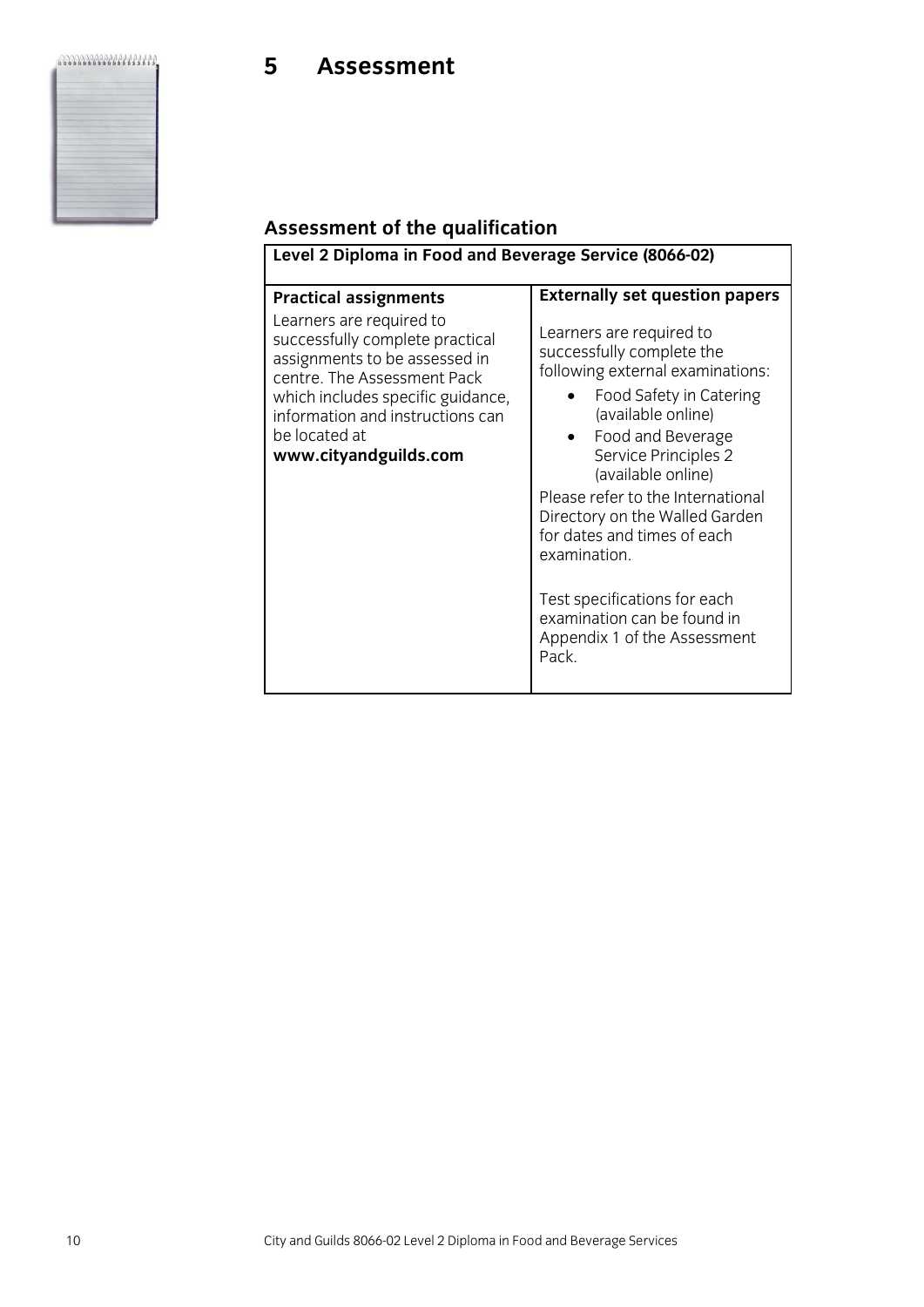### **Units** 6



### **Structure of units**

These units each have the following:

- City & Guilds reference number
- Unit Accreditation Number (UAN)<br>• title
- title<br>• leve
- level<br>• notio
- notional learning hours (NLH)<br>• guided learning hours (GLH)
- guided learning hours (GLH)<br>• learning outcomes which are
- learning outcomes which are comprised of a number of assessment criteria

Centres must deliver the full breadth of the range. Specialist equipment ensure that their delivery covers their use. This may be covered by a practical demonstration (e.g. video). For the practical assessments for this qualification, centres should ensure that there are sufficient resources to complete the task but are not required to use all the  $r_{\rm c}$  resources to complete the task but are not required to use and  $r_{\rm c}$  and  $r_{\rm c}$  and  $r_{\rm c}$  all the range. equipment or commodities in the range.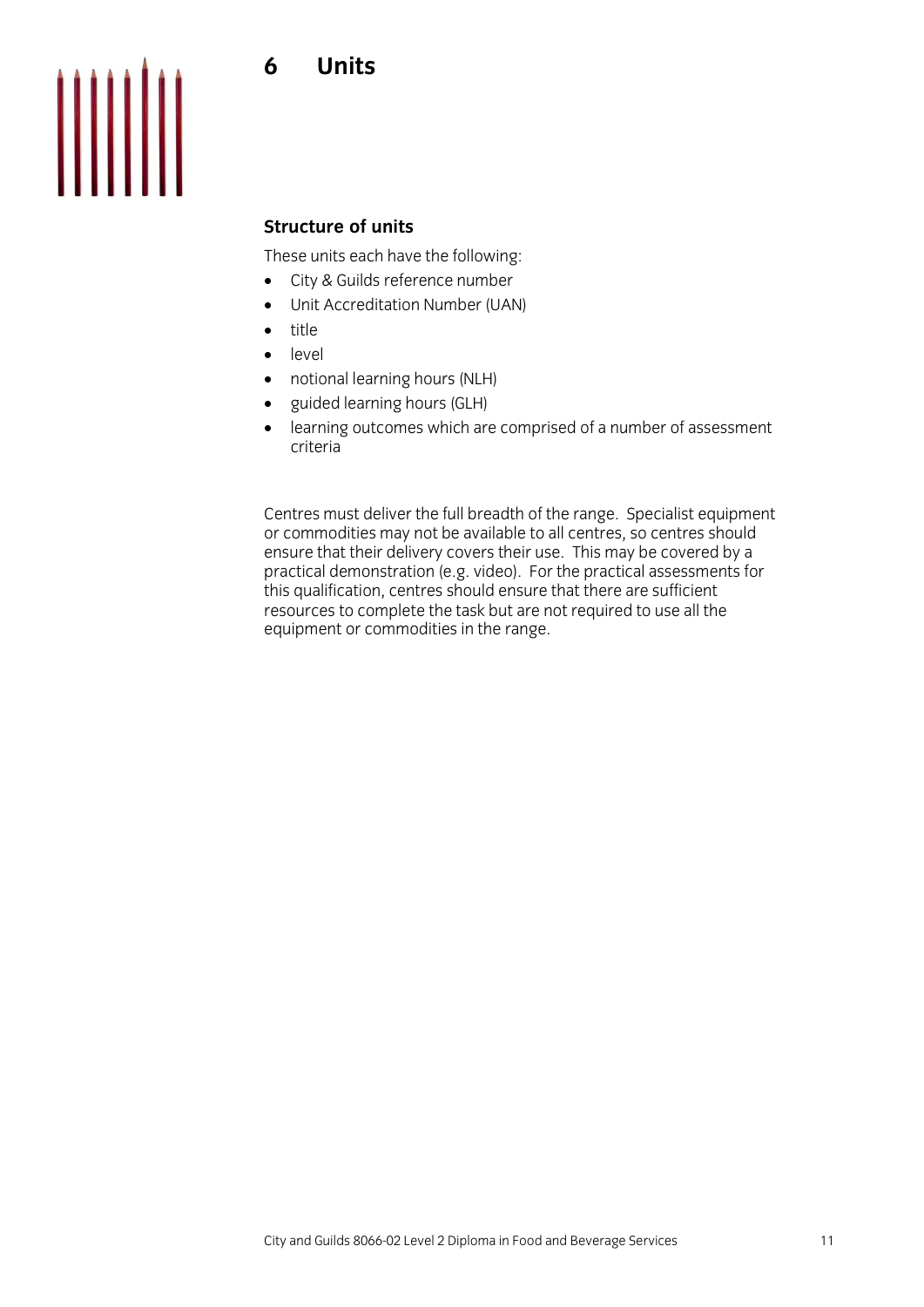## **Unit 202 Safety at work**

| <b>UAN:</b> | H/503/7576                                                                                                                                                                                                                                                                                          |
|-------------|-----------------------------------------------------------------------------------------------------------------------------------------------------------------------------------------------------------------------------------------------------------------------------------------------------|
| Level:      | Level 2                                                                                                                                                                                                                                                                                             |
| <b>NLH</b>  | 60                                                                                                                                                                                                                                                                                                  |
| GLH:        | 40                                                                                                                                                                                                                                                                                                  |
| Aim:        | This unit covers common hazards and risks and the ways<br>to control and minimise them. The concept of a hazard and<br>its associated risk is introduced and learners then progress<br>to identifying common hazards and associated risks and<br>the steps involved in the risk assessment process. |
|             | The unit outlines procedures to be followed in the event of<br>accidents and emergencies and highlights the importance<br>of reporting and recording procedures. Learners should be<br>aware of the functions of personal protective equipment<br>(PPE) and the types of safety signs.              |
|             | Students are expected to apply these safety procedures in<br>completing this qualification.                                                                                                                                                                                                         |
|             | <b>Learning outcome</b>                                                                                                                                                                                                                                                                             |
|             | The learner will:                                                                                                                                                                                                                                                                                   |
| 1           | know how to identify and control hazards in the workplace                                                                                                                                                                                                                                           |
|             | <b>Assessment criteria</b>                                                                                                                                                                                                                                                                          |
|             | The learner can:                                                                                                                                                                                                                                                                                    |
| 1.1         | list causes of slips, trips and falls in the workplace                                                                                                                                                                                                                                              |
| 1.2         | state the steps to <b>minimise the risk</b> of slips, trips and falls                                                                                                                                                                                                                               |
| 1.3         | identify the main injuries from manual handling                                                                                                                                                                                                                                                     |
| 1.4         | state the ways to reduce the risk of injury from lifting,<br>carrying and handling                                                                                                                                                                                                                  |
| 1.5         | identify the correct lifting procedure                                                                                                                                                                                                                                                              |
| 1.6         | identify ways machinery/equipment can cause injuries                                                                                                                                                                                                                                                |
| 1.7         | list control measures to avoid accidents from<br>machinery/equipment                                                                                                                                                                                                                                |
| 1.8         | state types of hazardous substances found in the workplace                                                                                                                                                                                                                                          |
| 1.9         | list control methods for hazardous substances to prevent<br>exposure and for protection of employees                                                                                                                                                                                                |
| 1.10        | indicate the main causes of fire and explosions                                                                                                                                                                                                                                                     |
| 1.11        | state the ways in which <b>elements</b> of the fire triangle can be<br>used to extinguish a fire                                                                                                                                                                                                    |
|             | 1.12 identify <b>dangers</b> associated with electricity                                                                                                                                                                                                                                            |
| 1.13        | identify the measures to prevent electricity dangers                                                                                                                                                                                                                                                |
|             | 1.14 state methods to deal with electrical dangers                                                                                                                                                                                                                                                  |
| 1.15        | state the functions of PPE (personal protective equipment)                                                                                                                                                                                                                                          |
| 1.16        | explain the purpose of safety signs                                                                                                                                                                                                                                                                 |
| 1.17        | identify different types of fire fighting equipment.                                                                                                                                                                                                                                                |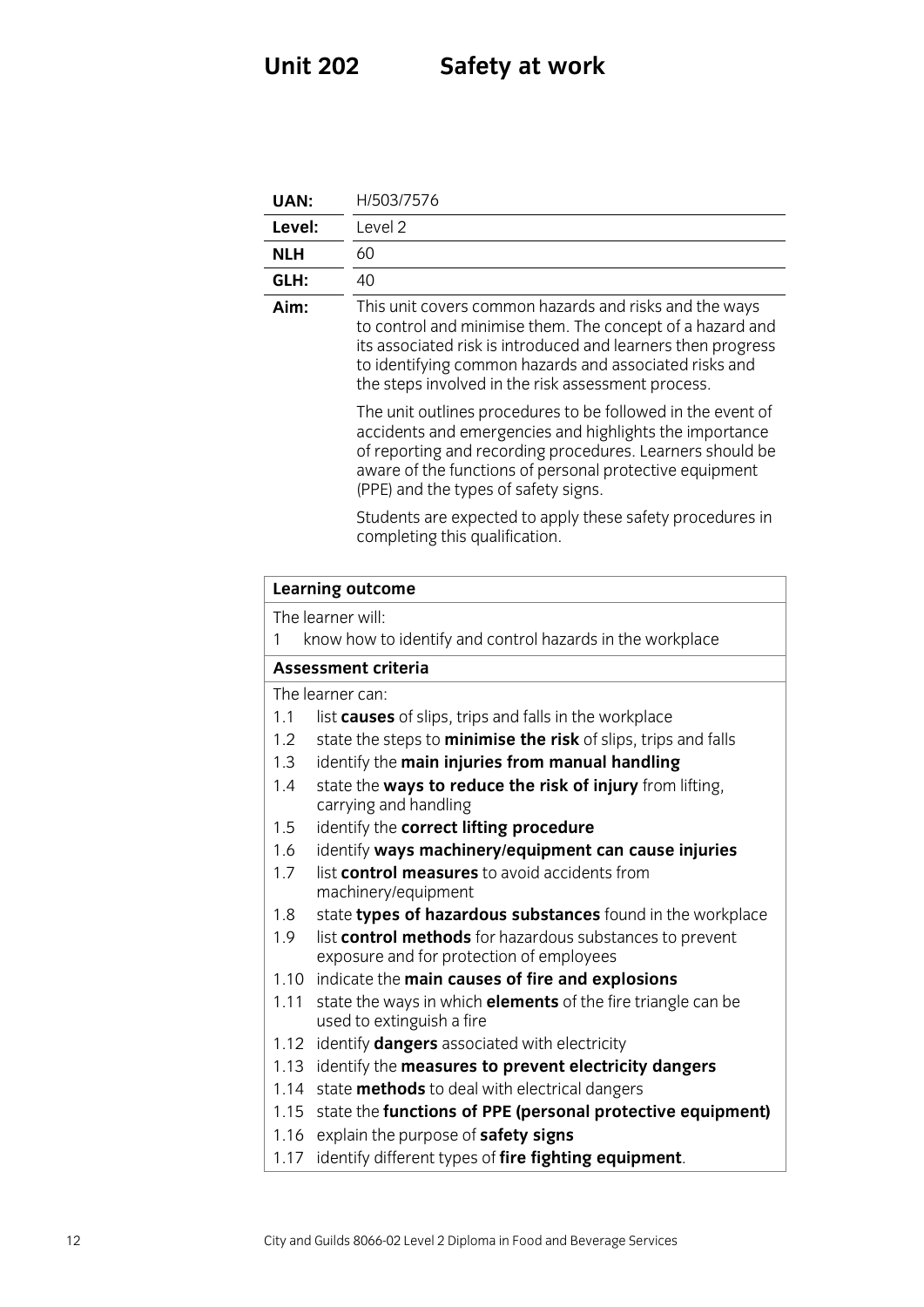Poor design/structure of building, poor signage, bad housekeeping standards, poor lighting or ventilation, dangerous working practices, distraction and lack of attention, working too quickly, ignoring rules, not wearing the correct personal protective equipment (PPE), physical/mental state. physical/mental state.

### Minimise the risk

Improved and safe design of building, correct and clear/visible signage, good housekeeping standard, well lit and ventilated working areas, carrying out a risk assessment and taking necessary action, training staff in routine work practices, reporting procedures, strict enforcement of rules, correct use of PPE at all times, in a physical/mental state ready for work. physical/mental state ready for work.

**Main injuries from manual handling<br>Back/spinal injuries, muscular injuries, fractures, sprains, cuts and** bruises, muscular injuries, muscular injuries, sprains, cuts and cuts and cuts and cuts and cuts and cuts and cuts and cuts and cuts and cuts and cuts and cuts and cuts and cuts and cuts and cuts and cuts and cuts and cuts

### Ways to reduce the risk of injury

Assess the task (eg distance, weight, temperature), follow the correct procedure (minimise the distance, correct number of people, correct lifting/carrying equipment), reduce the load, if possible use correct PPE, check the environment is safe (eg flooring, lighting and temperature, free from obstructions), adequate training in correct handling techniques.  $\overline{a}$ 

**Correct lifting procedure**<br>Planning and preparation (plan the lift and route, assess the weight, size and temperature of load), lift (correct posture, hold object close to body), move load (hold close, clear visibility and proceed carefully), lower load (check positioning).  $\mathcal{C}$ 

**Ways equipment can cause injuries** contact, ejection, faulty equipment, inappropriate use of equipment, burns/scalds.

### **Control measures**

Training in the use of equipment, PPE, safe working procedures, report  $T_{\text{Fallits}}$  is the use of equipment,  $T_{\text{Fallits}}$  is the use  $T_{\text{Fallits}}$ faults.

**These**<br>Cloening chamicals, sooking liquids Cleaning chemicals, cooking liquids, gases, gels and spirits.

### **Control methods**

Training in the use of hazardous substances, personal protective equipment (PPE), safe working procedures, distribution of dangerous substances eg chemicals. substances eg chemicals.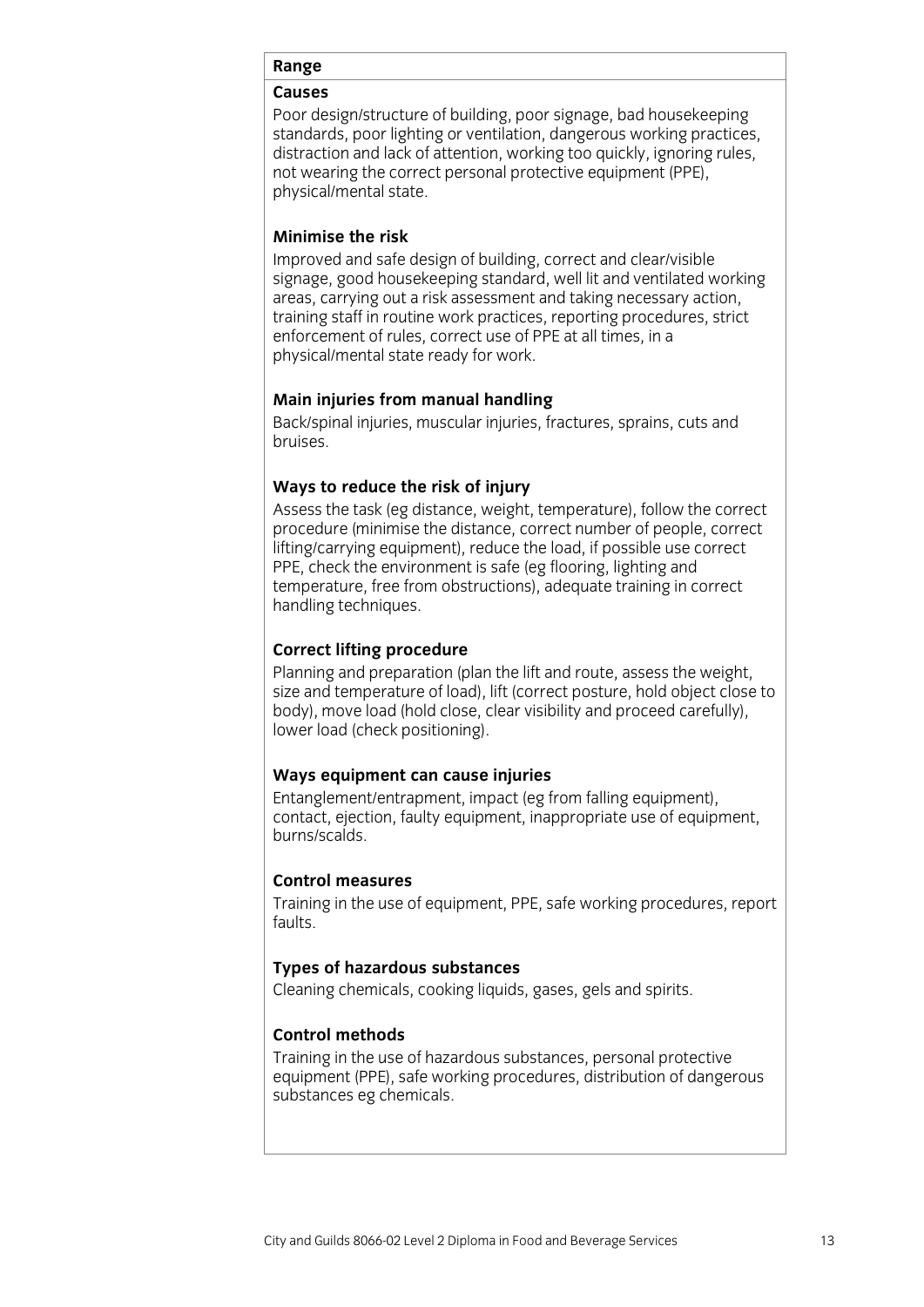### Main causes of fire and explosions

Electricity, electrical fault, gas leak, build up of gas, smoking, hot liquid/substances, tools or equipment with a naked flame. liquid/substances, tools or equipment with a naked flame.

### **Elements**

Fuel (remove the source of fuel), oxygen (restrict the supply of oxygen by smothering), heat (remove the heat).  $\mathbf{r}$  smoothering), heat (remove).

**Dangers**<br>Electric shock, burns, fire, death. Electric shock, burns, fire, death.

**Measures to prevent electricity dangers**<br>Testing and maintenance of electrical equipment, use of qualified electricians, check cables and flex, use of correct fuses, circuit breakers, do not use faulty equipment, keep electrical equipment away from water. away from water.

### **Methods**

Raise the alarm, switch off power, if possible, call for help (first aid, emergency services), follow legal requirements. emergency services), follow legal requirements.

**The functions of Personal Protective Equipment (PPE)**<br>Protect the individual and control health hazards (eg gloves to protect hands or goggles when using hazardous substances). hands or goggles when using hazardous substances).

**Safety signs**<br>**Prohibition signs, fire fighting signs, mandatory signs, warning signs,** hazard warning signs, safe signs.  $\overline{a}$  by signs, safe signs, safe signs.

**Fire fighting equipment**<br>Fire extinguishers, sand buckets, fire blankets.  $\frac{6}{2}$  , first buckets, first buckets, first buckets, first buckets, first buckets.

## **Learning outcome**<br>The learner will:

2 understand risk assessment in the workplace

### Assessment criteria

The learner can<sup>.</sup>

### 2.1 define the term hazard

- 2.2 define the term **risk**
- 2.3 list the **steps** in the risks assessment process
- 2.4 identify the **benefits** of risk assessment
- 2.5 state the **control measures** for reducing risk
- 2.6 state the **reasons** for reporting accidents
- 2.7 outline the **information** to be recorded in the accident book. 2.7 outline the **information** to be recorded in the accident book.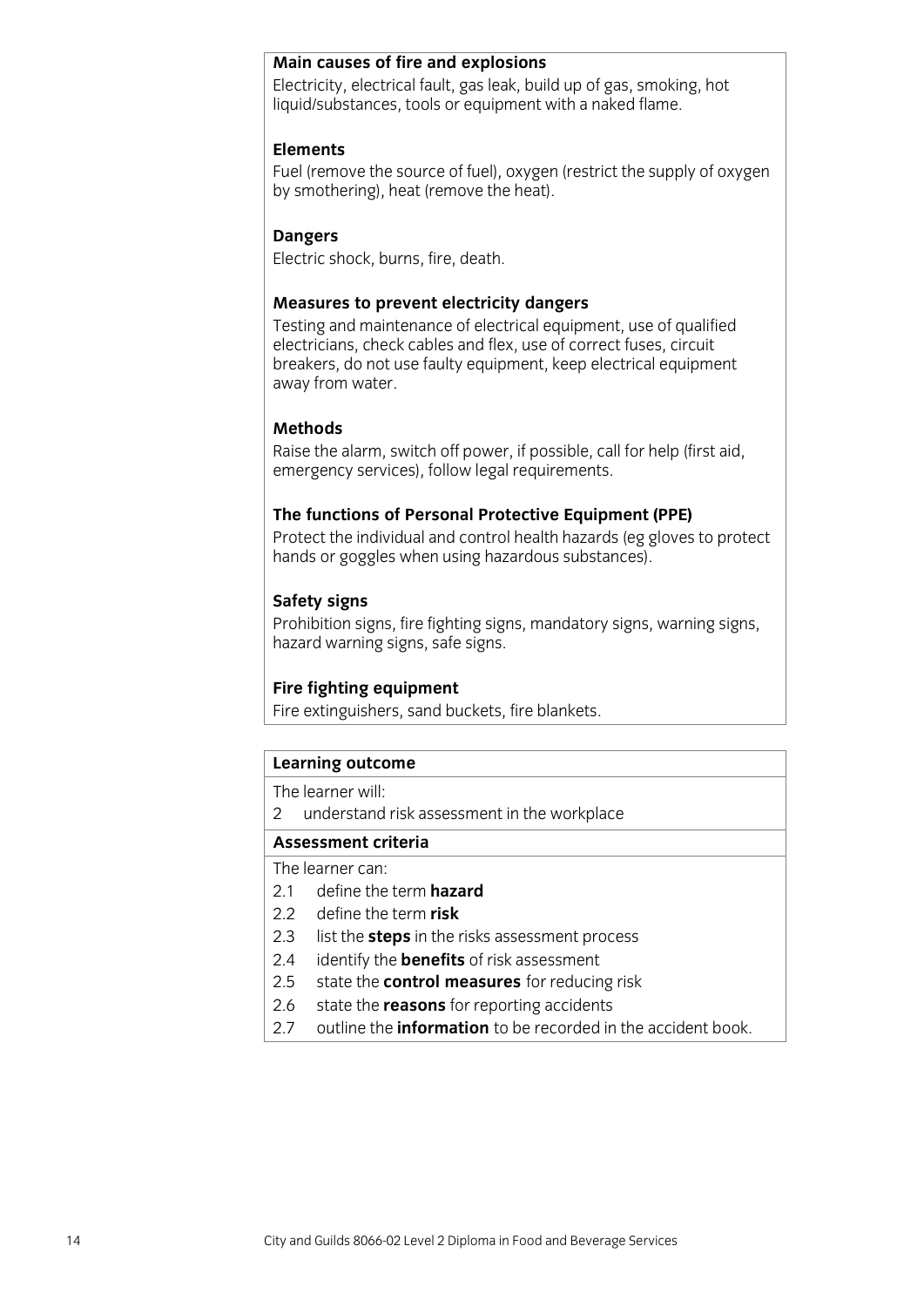Anythin  $\lambda$  and cause having potential to cause having potential to cause  $\lambda$ 

### **Risk**

Likelihood of hazard causing actual harm. Likelihood of hazard causing actual harm.

### **Steps**

Identify all hazards, identify who is at risk, evaluate risks, implement control measures, record the assessment, review of steps. control measures, record the assessment, review of steps.

### **Benefits**

Thorough evaluation of all significant hazards which prevent accidents and ill health, prioritise action which improves operational efficiency and financial savings, confidence in health and safety measures, legal compliance. compliance.

### **Control measures**

Remove or eliminate hazards, separate or isolate worker from hazards, develop and use safe systems of work, training, instruction and supervision of workers, provide personal protection to minimise risk. supervision of workers, provide personal protection to minimise risk.

### **Reasons**

Investigation to assess risks, analysis to determine the reasons, prevention to reduce risks. prevention to reduce risks.

### **Information**

Date, time, name, brief description of accident, witnesses, action taken by whom, result.  $\frac{1}{\sqrt{2}}$ 

## **Learning outcome**<br>The learner will:

ndarctand<br>3 understand 3 understand how to maintain a healthy and safe workplace

The learner can:

- 3.1 identify the **features** in the **working areas** which will affect safe  $working$  practices
- $3.2$ define incident reporting
- 3.3 outline the recording and control **procedures to be followed** when an accident occurs
- state the methods of reporting an **emergency** situation
- 3.4 state the methods of reporting an **emergency** situation of a serious accident or incident. <u>of a serious accident or incident.</u>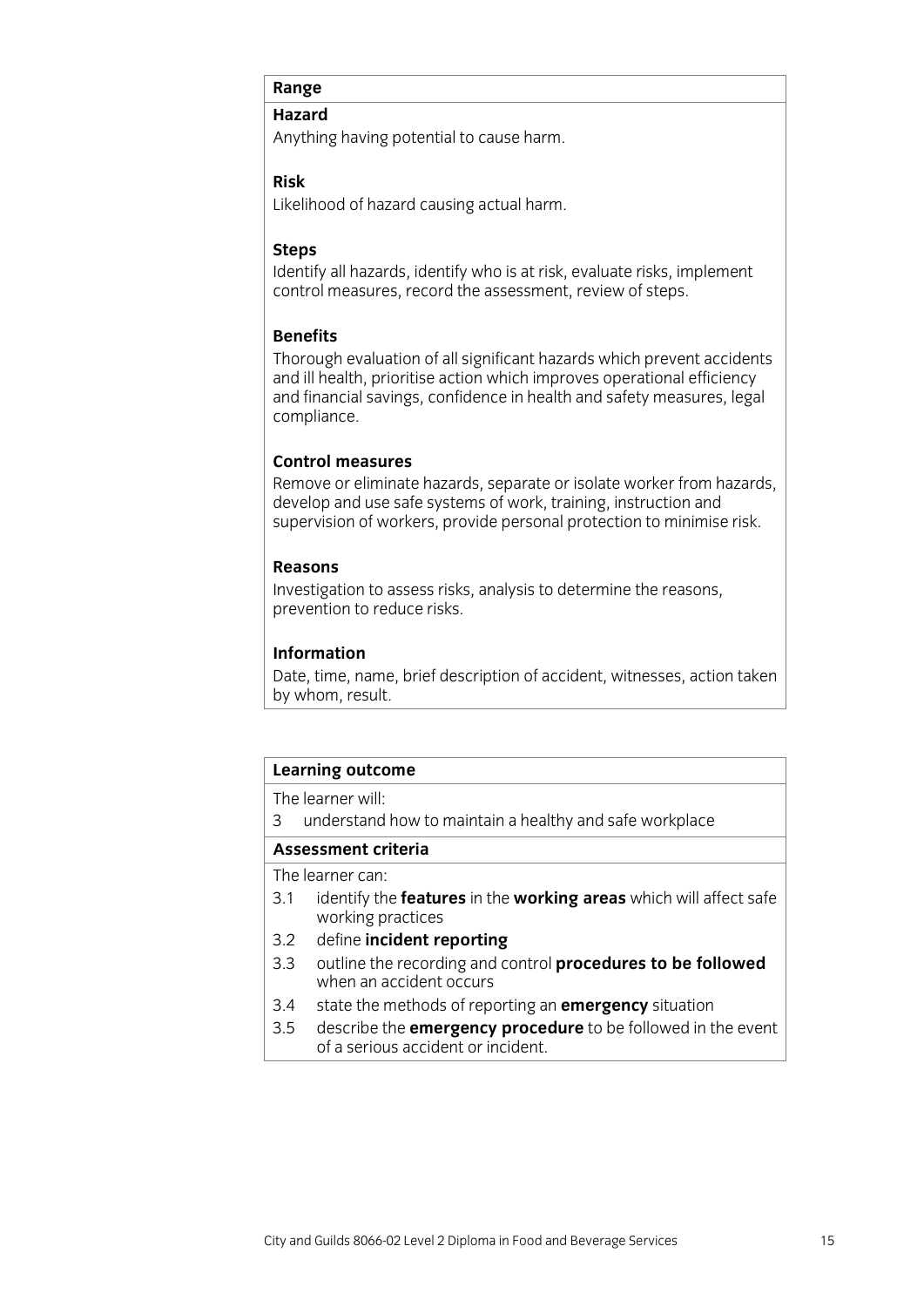Design, layout, space and workflow, structure (floors, stairs, doors and windows), services (ventilation, heating, air-conditioning, lighting), maintenance and housekeeping. maintenance and housekeeping.

### **Working areas**

Kitchen, restaurant, bar, stores, surrounding areas. Kitchen, restaurant, bar, stores, surrounding areas.

### Incident reporting

Reporting of verbal abuse, threats, assault, anything that could lead to a serious hazardous situation.

### Procedure to be followed

The incident should be recorded, investigated, risk-assessed, control measures introduced, reviewed. measures introduced, reviewed.

**Emergency**<br>Accident/incident that could result in serious injury or even death, fire, explosion. explosion.

**Emergency procedure**<br>Move the casualty from danger zone (if possible), seek help from competent first aider, contact emergency services, seek medical assistance urgently. <u>assistance</u> urgently.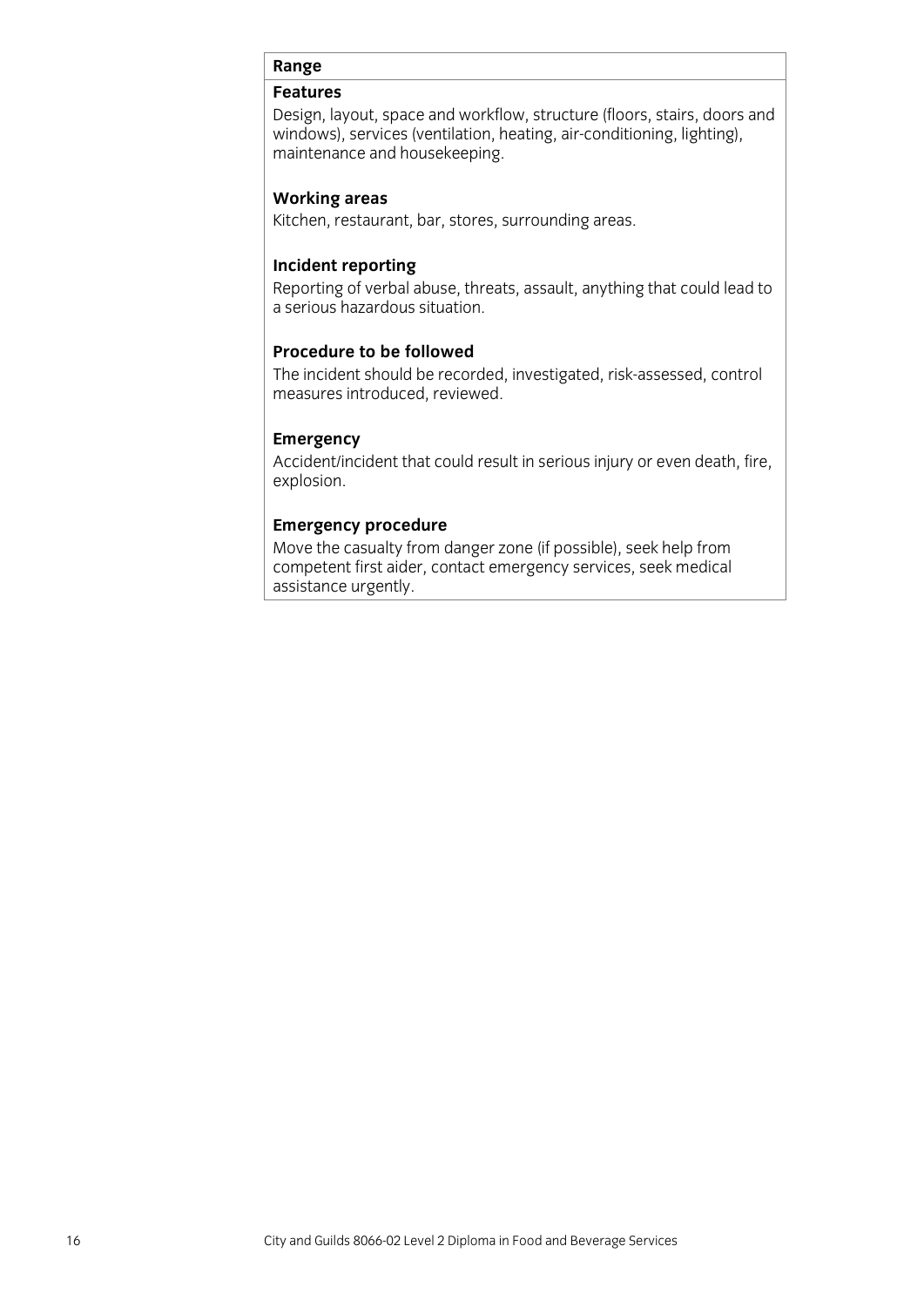| <b>UAN:</b> | M/503/7578                                                                                                                                                                                                                                                                               |
|-------------|------------------------------------------------------------------------------------------------------------------------------------------------------------------------------------------------------------------------------------------------------------------------------------------|
| Level:      | Level 2                                                                                                                                                                                                                                                                                  |
| <b>NLH</b>  | 30                                                                                                                                                                                                                                                                                       |
| <b>GLH</b>  | 20                                                                                                                                                                                                                                                                                       |
| Aim:        | The aim of this unit is to provide learners with knowledge<br>of the parameters of basic food safety practices as<br>relevant to the catering industry. This unit provides<br>learners with a range of food safety skills directly relevant<br>to the catering and hospitality industry. |
|             | Note: learners will be expected to apply the working<br>methods from this unit to all other units of the<br>qualification. It is recommended that this unit is achieved<br>by the learners at the beginning of the course.                                                               |

|  | <b>Learning outcome</b> |
|--|-------------------------|
|--|-------------------------|

The learner will:

1 understand food safety procedures

### Assessment criteria

The learner can:

- 1.1 define food poisoning
- 1.2 define food hygiene
- 1.3 outline hazard analysis critical control points (HACCP) practices and procedures
- identify key food safety **records**
- 1.4 identify key food safety **records**<br>1.5 state the **key elements** of a food safety policy
- 1.6 identify **reporting procedures**
- 1.7 state the **key requirements** of 1.7 state the **key requirements** of food safety legislation.

## **Range**<br>**HACCP** practices and procedures

Hazard analysis at all stages of food production, identification of control points and critical control points, control limits, corrective action, audit and validation/verification documentation. action, audit and validation/verification documentation.

### **Records**

Training records, pest control records, temperature records - hot and cold refrigerator/freezer temperatures.

coloning records. Potation of stock res Cleaning records, Rotation of stock records.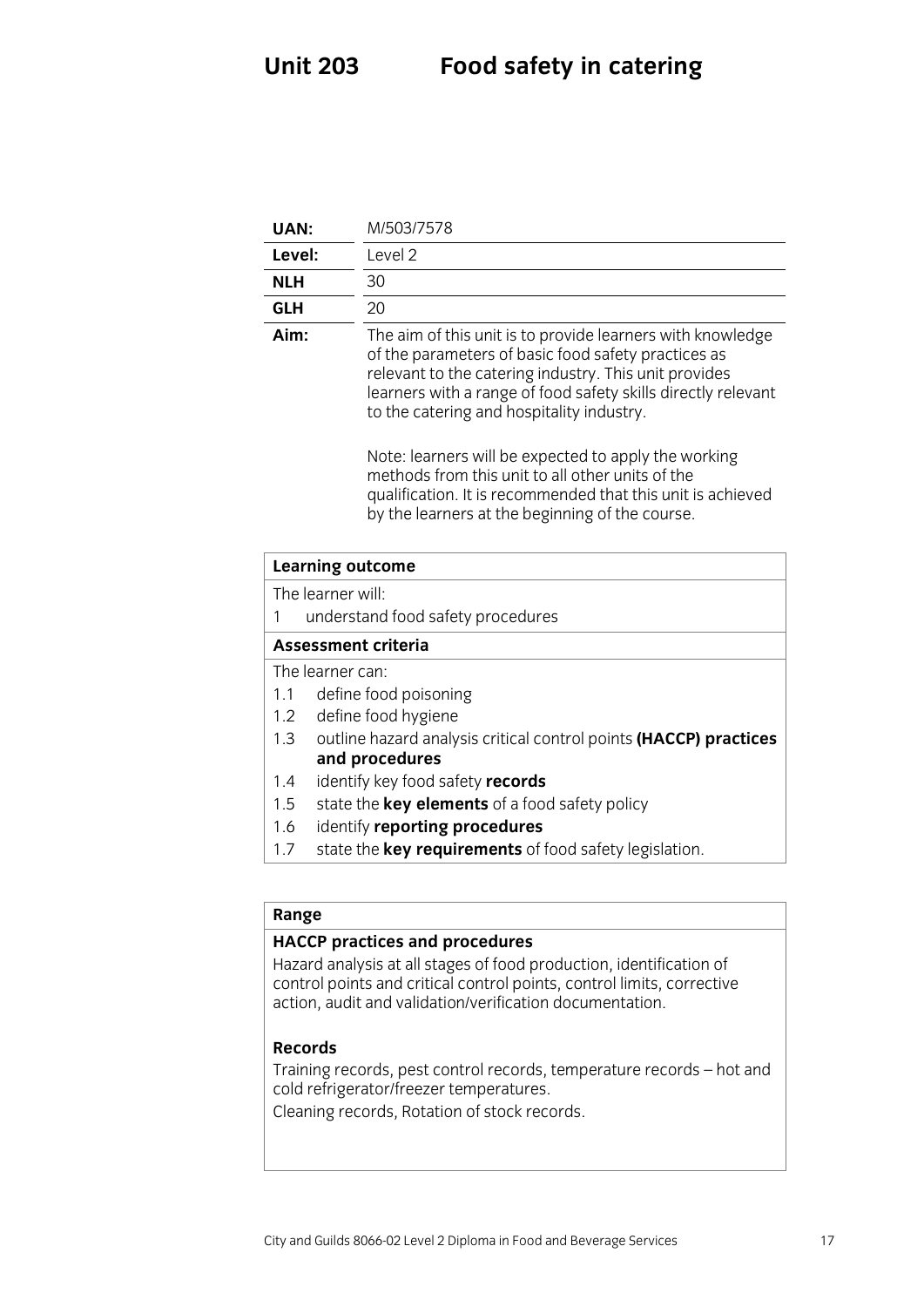### **Key elements**

Guidance on the following: personal hygiene, accident and sickness procedures, pest control, cleaning and disinfection, visitors' policy. procedures, pest control, cleaning and disinfection, visitors' policy.

**Reporting procedures**<br>Accident, sickness, problems with pests, complaints and equipment  $A$ cident, sickness, problems with pests, complex with pests, complex  $A$ 

### **Key requirements**

Personal hygiene practices, compliance with training policies, compliance with organisational policies and procedures, compliance with food safety legislation. with  $\frac{1}{\sqrt{2}}$  is a food safety legislation.

## **Learning outcome**<br>The learner will:

2 understand how to keep self clean and hygienic

### Assessment criteria

The learner can:

- 2.1 describe the **design features** of protective clothing for food h and lers
- $2.2$ identify bad habits and poor hygiene practices
- 2.3 identify **resources/facilities and procedures** for hand washing
- $2.4$ list the most important times to wash hands
- 2.5 describe the **advantages and disadvantages** of wearing 2.5 describe the **advantages and disadvantages** of wearing gloves<br>list reportable illnesses and infections
- $2.6$
- 2.7 explain the term **carriers**
- 2.8 state the importance of being **fit for work'**
- 2.9 describe the **features** of plasters suitable for use by food handlers
- 2.10 state the **bacteria** associated with open wounds. 2.10 state the **bacteria** associated with open wounds.

## **Range**<br>**Design features**

No external pockets, press studs and Velcro rather than buttons, cover all own clothes, durable, easy to clean, preferably light coloured, long sleeves to protect arms. long sleeves to protect arms.

**Bad habits and poor hygiene practices**<br>
Eating/chewing, spitting, nail biting, scratching, smoking, infrequent  $\frac{1}{2}$  cheaning of oneself and working environment touching any nart of the coleaning of ones environment, touching and working and working and part of the theory part of the theory part of the theory part of the theory of the theory of the theory of the theory of the theory of the theory of the t  $\mathcal{L}$ 

**Resources/facilities and procedures**<br>Use of hot and cold running water, liquid anti-bacterial soap, disposable paper-towels, separate sink for hand washing, sanitizer. disposable paper-towels, separate sink for hand washing, sanitizer.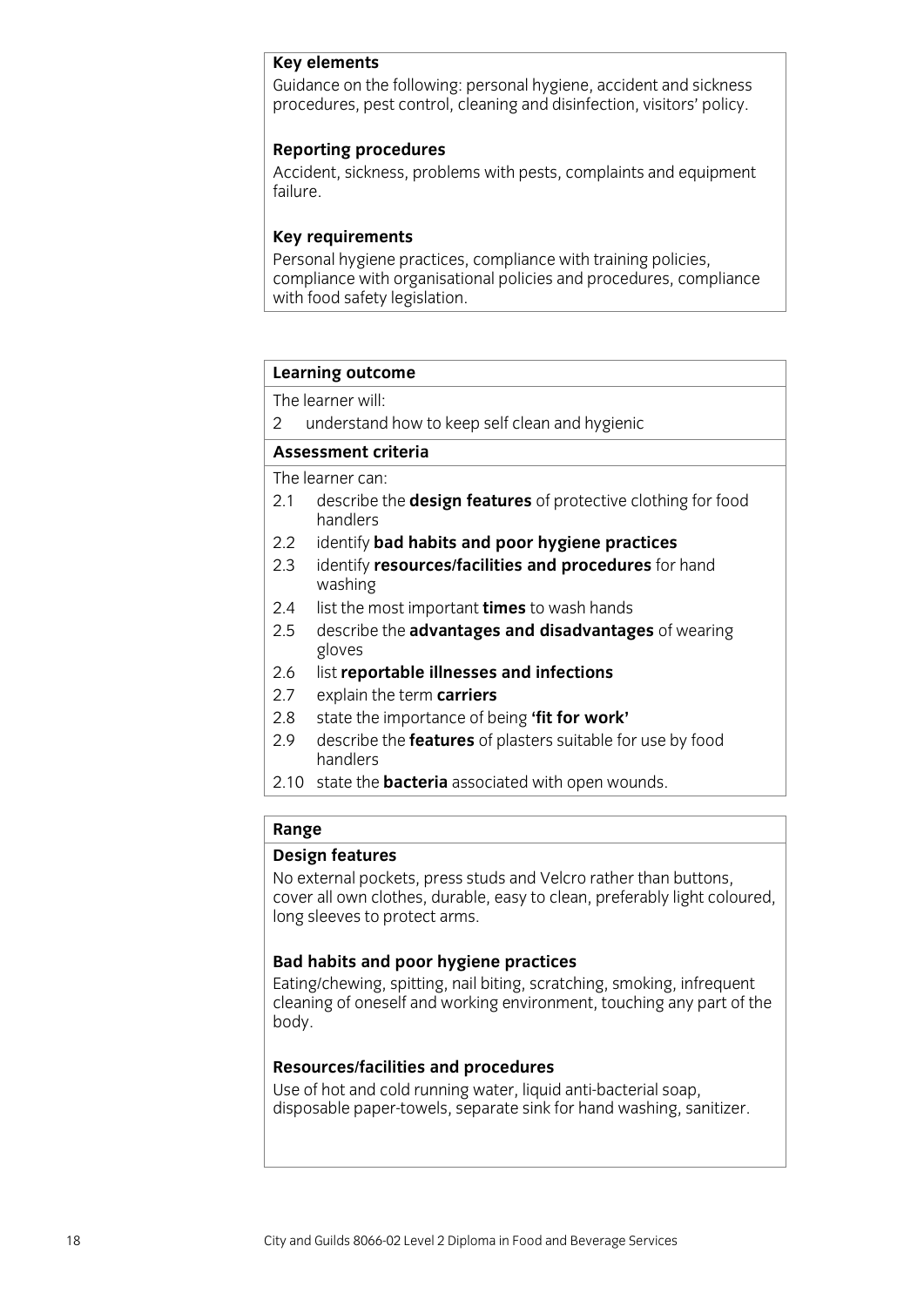### **Times**

After touching face, coughing, sneezing, nose blowing, touching raw food or waste products, handling cleaning materials, after going to the toilet, after breaks, after smoking, between tasks to prevent crosscontamination, at the beginning of a shift, after handling money, after cleaning a wound, after touching any part of the body. coleaning a wound, after the body.

### **Advantages and disadvantages**

Advantages: barrier for cuts, reduction of bacterial contamination, public perception.

Disadvantages: skin infection, cost, false sense of security ie gloves not changed frequently enough. not changed frequently enough.

**Reportable illnesses and infections**<br>Diarrhoea, vomiting, colds, sore throats, congested eyes. skin infections, stomach upset, suspected food poisoning. infections, stomach upset, suspected food poisoning.

### **Carriers**

Healthy: a person who carries the virus or bacteria without showing any symptoms.

Convalescent: recovering from the virus or bacteria and continues to be a carrier.

### **Fit for work**

Fitness for work certificate/medical clearance.

### **Features**

Non food coloured plaster, waterproof, metal strip. Non food coloured plaster, waterproof, metal strip.

### **Bacteria**

**Staphylococcus Aureus.** Staphylococcus Aureus.

## **Learning outcome**<br>The learner will:

3 understand how to keep the working area clean and hygienic 3 understand how to keep the working area clean and hygienic

The learner can:

- 3.1 identify different types of cleaning products and cleaning  $equipment$
- $3.2$ define a 'clean as you go' policy
- 3.3 identify the six stages of cleaning
- 3.4 state the **key features** of cleaning schedules
- 3.5 list different **cleaning methods** used for **tools and equipment**
- 3.6 describe the **safety requirements** for handling and storing chemicals
- 37 list the **features** of equipment and surfaces suitable for use in food handling areas  $\frac{1}{\sqrt{2}}$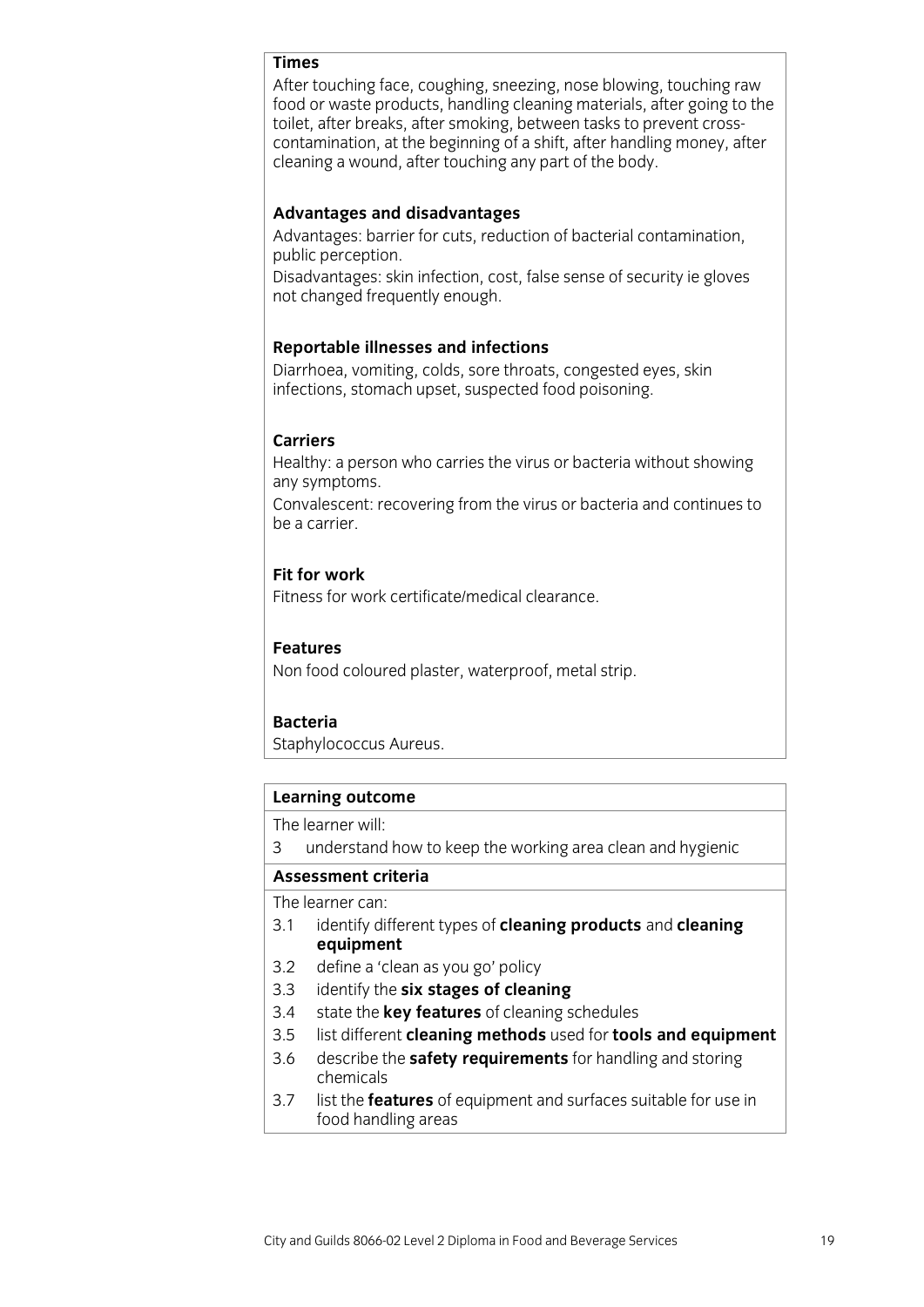- describe the ways in which waste should be stored and  $3.8$ disposed of
- $3.9$ describe the **importance** of keeping the waste storage area clean and tidy
- 3.10 list common types of food pests
- 3.11 identify **signs** of food pests
- 3.12 describe pest management reporting and **control procedures**
- 3.13 describe different pest proofing **methods.** 3.13 describe different pest proofing **methods.**

## **Range**<br>**Cleaning products**

Detergent, sanitizers, disinfectant, sterilisers, bactericides. Detergent, sanitizers, disinfectant, sterilisers, bactericides.

### **Cleaning equipment**

Mops, buckets, cloths, vacuum cleaner. Mops, buckets, cloths, vacuum cleaner.

**Six stages of cleaning**<br>Pre-clean, main clean, rinse, disinfect, rinse, dry.

Double sink washing up method: pre clean, main clean using detergent, second sink to disinfect using chemicals or water at the correct temperature. correct temperature.

**Key features**<br>Who, what, where, why, when, how, safety measures. When, why, why, why, why, why, why, safety measures.

**Cleaning methods**<br>Dismantling component parts before cleaning, washing, rinsing, drying, reassembling component parts after cleaning.  $\overline{a}$  reassement parts after component parts after component parts after component parts after component parts after component  $\overline{a}$ 

**Tools and equipment**<br>Knives, small utensils, medium and large scale equipment.  $\frac{1}{2}$  and  $\frac{1}{2}$  and  $\frac{1}{2}$  and  $\frac{1}{2}$  and  $\frac{1}{2}$  and  $\frac{1}{2}$  and  $\frac{1}{2}$  and  $\frac{1}{2}$  and  $\frac{1}{2}$  and  $\frac{1}{2}$  and  $\frac{1}{2}$  and  $\frac{1}{2}$  and  $\frac{1}{2}$  and  $\frac{1}{2}$  and  $\frac{1}{2}$  and  $\frac{1}{2}$  a

**Safety requirements**<br>Control of Substances Hazardous to Health (COSHH), storage away from foods, storage in original containers, labelling, decanting, personal protective equipment (PPE), dilution, manufacturers' instructions.

### **Features**

Smooth, non-porous, inert, easily cleaned, non-toxic, no crevasses, resistant to corrosion.

### Waste

سي<br>I Infit f*r*  $U(x)$  food, non-food, refuse, recycling.

**Importance**<br>To prevent odours, pests, bacteria growth. To prevent odours, pests, bacteria growth.

### **Pests**

Rodents, cockroaches, insects, domestic pets, birds. Rodents, cockroaches, insects, domestic pets, birds.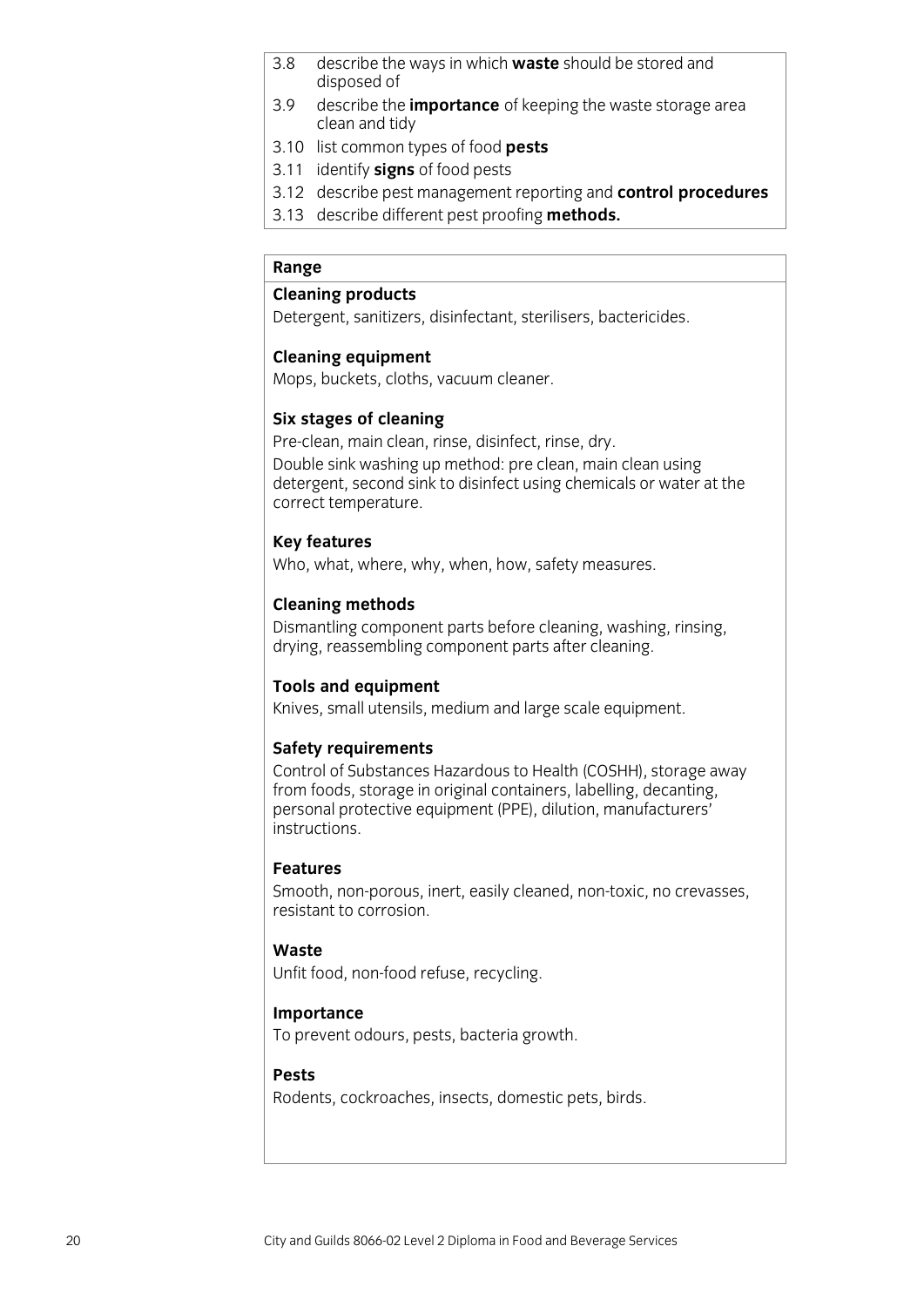### **Signs**

Droppings, smell, smear marks, pupae cases, larvae, damaged/gnawed packaging, food spillages. damaged/gnawed packaging, food spillages.

**Control procedures**<br>Environmental, design, proofing, physical, chemical.  $\begin{bmatrix} 1 & 0 & 0 \\ 0 & 1 & 0 \end{bmatrix}$ 

### **Methods**

Kick plates, bristle strips, self closing door, fly screens, building maintenance. maintenance.<br>Maintenance

## **Learning outcome**<br>The learner will:

know how to receive and store food safely

### Assessment criteria

The learner can:

- 4.1 describe the **checks** that should be made when accepting deliveries of ambient, chilled or frozen foods
- $4.2$ describe stock rotation systems
- 4.3 describe the difference between 'best before' and 'use by<br>dates' dates'<br>identify the **correct storage** conditions for foods
- $4.4$
- 4.5 state the **reasons** why certain foods require refrigeration
- 4.6 describe the **methods** of storing foods which prevent contamination by pests
- 4.7 identify the main categories of contamination
- 4.8 define the term cross contamination
- 4.9 describe ways of reducing cross contamination
- 4.10 describe the **types** of cross contamination
- 4.11 state the **conditions** for safe food storage
- 4.12 state the **rules** to observe when using probe thermometers
- 4.13 state **best practice** for thawing/defrosting foods
- 4.14 identify the **documents** used for recording food storage and temperature control. temperature control.

## **Range**

**Checks**<br>Damage  $\sigma$ -, and  $\sigma$ -,  $\sigma$ -,  $\sigma$ -,  $\sigma$ -,  $\sigma$ -,  $\sigma$ -,  $\sigma$ -,  $\sigma$ -,  $\sigma$ -,  $\sigma$ -,  $\sigma$ -,  $\sigma$ -,  $\sigma$ -,  $\sigma$ -,  $\sigma$ -,  $\sigma$ -,  $\sigma$ -,  $\sigma$ -,  $\sigma$ -,  $\sigma$ -,  $\sigma$ -,  $\sigma$ -,  $\sigma$ -,  $\sigma$ -,  $\sigma$ -,  $\sigma$ -,  $\sigma$ -,  $\sigma$ -,  $\sigma$ -,  $\sigma$ -,

**STOCK ROTATION**<br>STOCK first in first out) day  $F_{\text{1}}$  first out), day does not do the system system system systems, labelling.

**Correct storage**<br>Ambient: dry and well ventilated storeroom Chilled: store cooked and raw foods separately Frozen: store cooked and raw foods separately Optimum storage temperatures:

 $\bullet$  Ambient food: 14 $\degree$ C to 18 $\degree$ C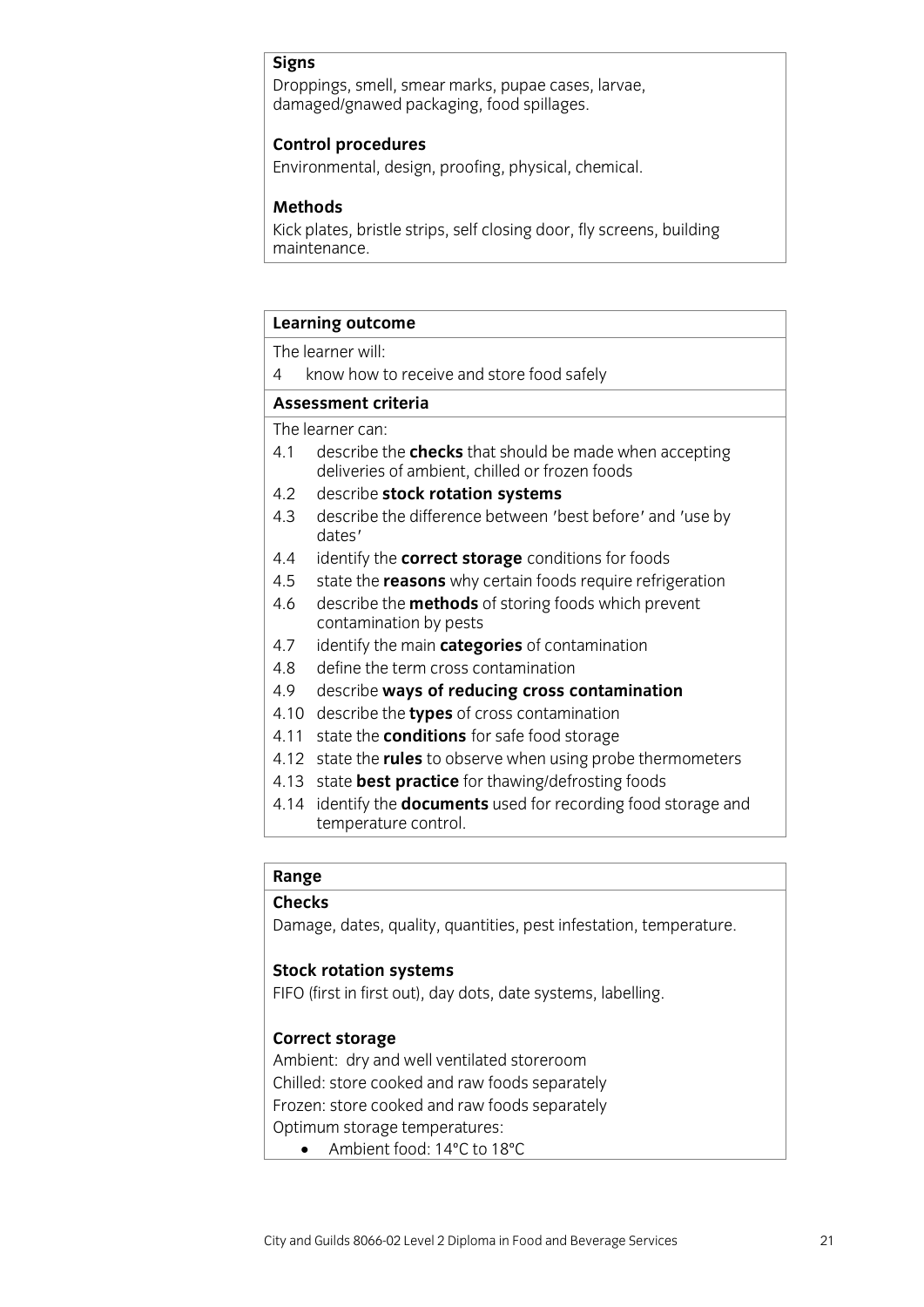- Chilled food: 1ºC to 5ºC (lower for fresh fish, 0ºC to 3ºC)
- Frozen: -18ºC to -22ºC.

### **Reasons**

To prevent spoilage bacteria from spoiling the food, prevent pathogenic bacteria growing on high risk foods. pathogenic bacteria growing on high risk foods.

### **Methods**

Off floor, pest proof containers. Off floor, pest proof containers.

**Categories** Chemical, physical, microbiological.

Ways of reducing cross contamination<br>Colour coded systems, thorough cleaning procedures, separate area for preparation, cooking and storage, linear work flow, appropriate training. training.

**Ti**<br>Direct Direct, indirect, drip.

### **Conditions**

Chilled and frozen food to be stored as soon as possible (best practice is within 15 minutes of delivery), covered, wrapped, in suitable containers, labelled, away from contaminants and strong odours. containers, labelled, away from contaminants and strong odours.

### **Rules**

Disinfect probe before and after use, calibration of equipment. Disinfect probe before and after use, calibration of equipment.

**Bea of thawing**  $\cup$  that the than  $\cup$  refrigeration  $\cup$ 

### **Documents**

Delivery monitoring form, fridge/freezer monitoring form, cooking/cooling record sheets. cooling record sheets.

## **Learning outcome**<br>The learner will:

5 know how to prepare cook hold and serve food safely  $\frac{1}{\sqrt{2}}$  know to prepare cook how to prepare cook how to prepare cook  $\frac{1}{\sqrt{2}}$ 

The learner can:

- 5.1 list the **micro-organisms** associated with food poisoning
- 5.2 identify **non-bacterial causes of food poisoning**
- 5.3 state the usual **conditions** for bacterial growth
- 5.4 identify different **types of high risk foods**
- 5.5 describe **techniques** to prevent food poisoning during preparing, cooking and serving foods
- describe common symptoms of food poisoning
- 5.6 describe common **symptoms** of food poisoning 5.7 identify the **people** most at risk from food poisoning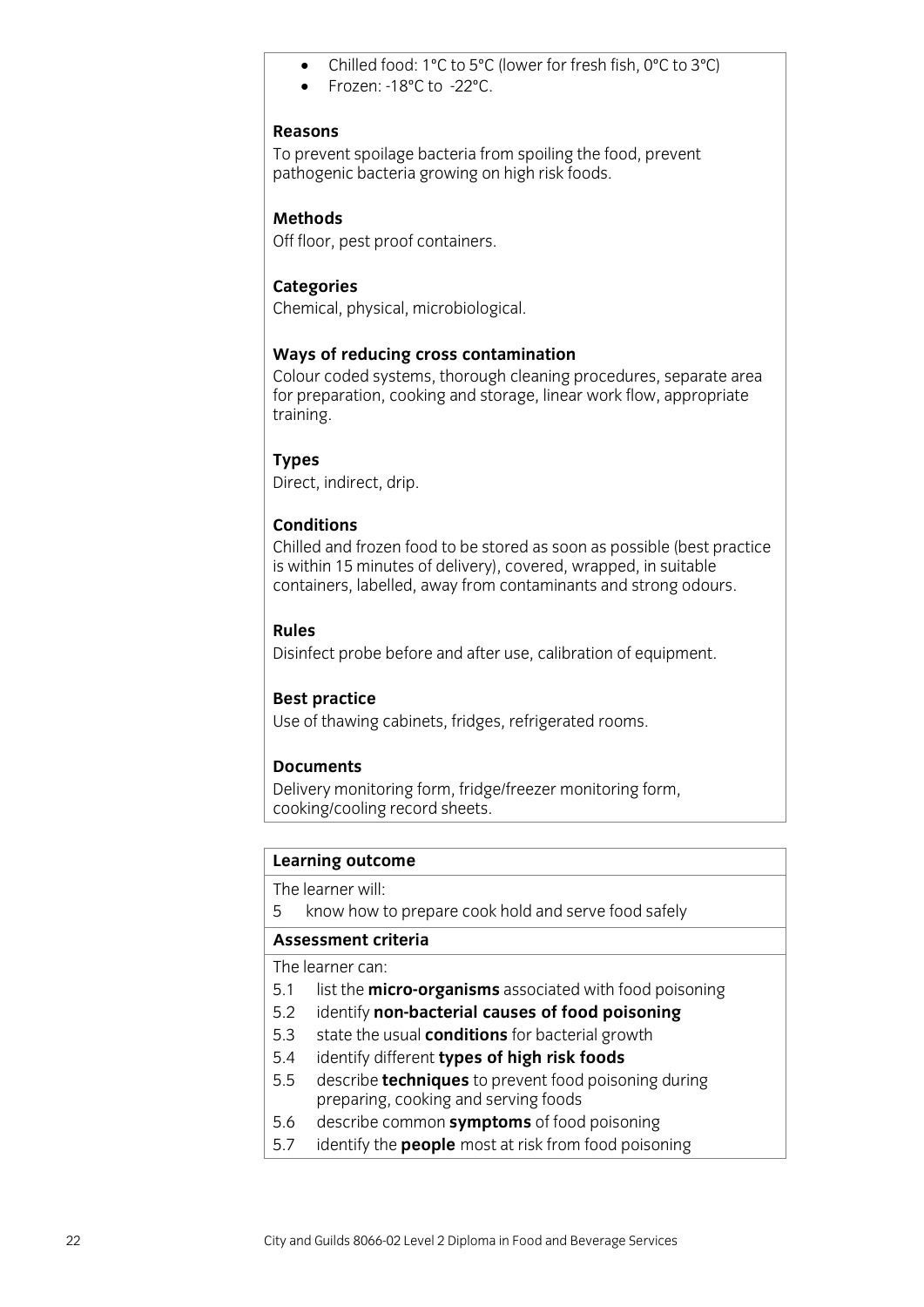- 5.8 identify common food allergens and intolerances
- 5.9 identify **sources of physical contaminants**
- 5.10 identify the **temperatures** at which most food poisoning microorganisms will grow rapidly, cease to multiply and die
- 5.11 define the term **temperature** danger zone
- 5.12 identify different **heat treatment processes**
- 5.13 identify the **best practice for cooking and reheating food**
- 5.14 identify the **best practice for chilling food**
- 5.15 identify the **best practice for holding food**, hot and cold for **Service best produced best produced best produced** for  $\mathbf{b}$ service.

Pathogens: Salmonella, clostridium perfringens, Bacillus cereus, clostridium botulinum, staphylococcus aureus, e-coli.

Food borne diseases: bacillary dysentery, typhoid/paratyphoid, listeria, campylobacter enteritis.

steriko (j. 1755).<br>Spojlaga organisms: barmless or Spoilage organisms: harmless organisms, moulds, viruses, yeasts,

**Non-bacterial causes of food poisoning.** Metals, poisonous plants, chemicals, equipment, tampering, viruses.

### **Conditions**

**Warmth** for  $\mathcal{N} = \mathcal{N} = \mathcal{N} = \mathcal{N}$ 

**Types of high risk food**<br>Cooked meats, poultry, dairy products, cooked rice, stocks, sauces, fish, shellfish. fish, shellfish.

**Techniques**<br>Cleaning procedures, good personal hygiene, pest control, storage procedures, separate areas for preparation, cooking and storage. procedures, separate areas for preparation, cooking and storage.

**Symptoms**<br>Nausea, diarrhoea, vomiting, abdominal pain.  $\frac{1}{2}$ 

**People People**  $\frac{1}{2}$  in  $\frac{1}{2}$  in  $\frac{1}{2}$  in  $\frac{1}{2}$  in  $\frac{1}{2}$  in  $\frac{1}{2}$  in  $\frac{1}{2}$  in  $\frac{1}{2}$  in  $\frac{1}{2}$  in  $\frac{1}{2}$ 

**Food allergens and intolerances**<br>Nuts, wheat, dairy, gluten, shellfish (seafood), fungus.  $\frac{1}{2}$  and  $\frac{1}{2}$  and  $\frac{1}{2}$  (see form), function, function, function, function, function, function, function, function, function, function, function, function, function, function, function, function, function, f

**Sources of physical contaminants**<br>People (eg hair, unwashed hands, jewellery), equipment (eg screws, broken parts), pests (eg droppings), premises (eg flaking paint), product (eg pieces of packaging). product (eg pieces of packaging).

## **Temperature**<br>5°C to 63°C.

5°C to 63°C.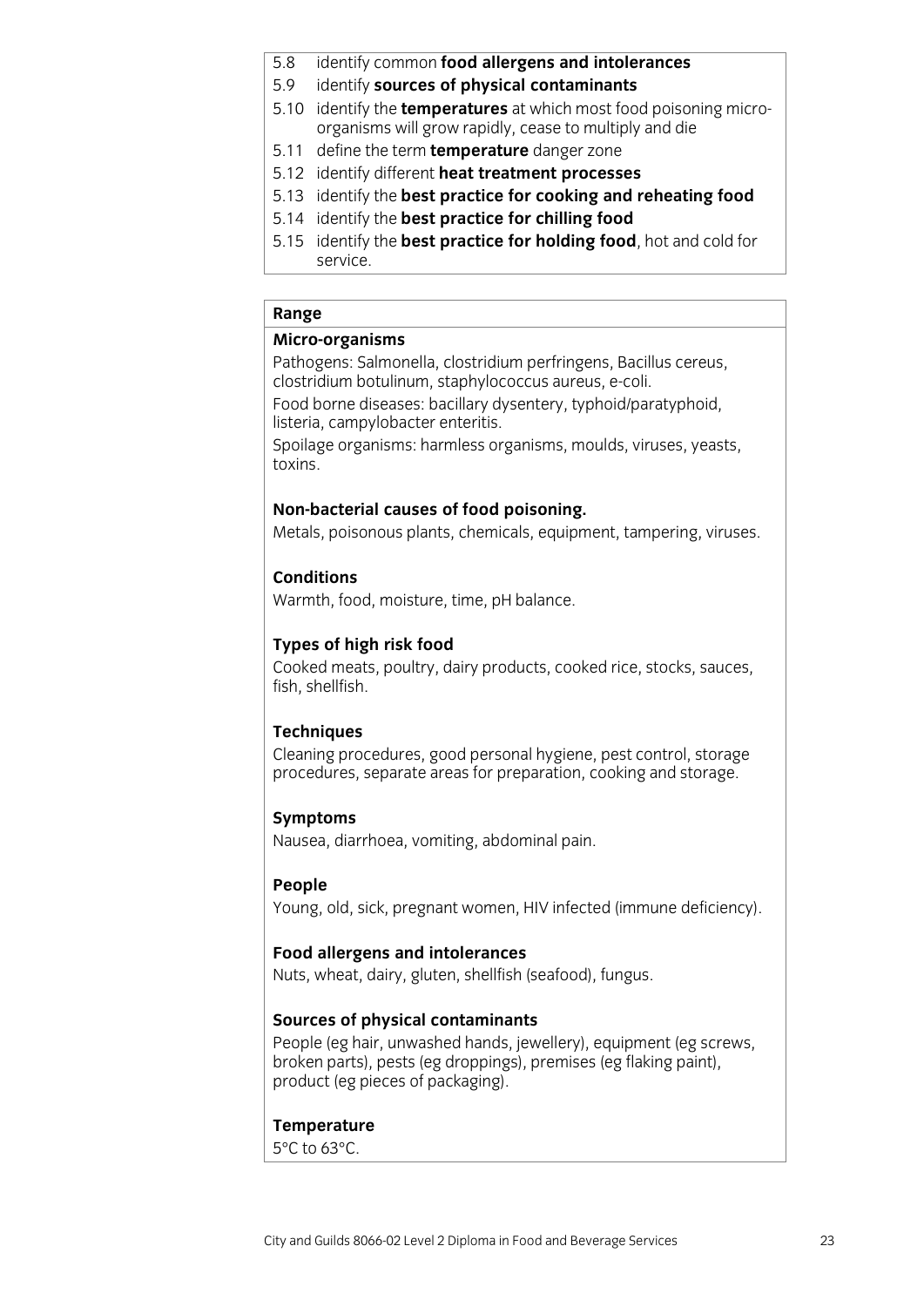**Heat treatment process**<br>Cooking, pasteurisation, sterilisation, ultra heat treatment, canning. Cooking, pasteurisation, sterilisation, ultra heat treatment, canning.

## **Best practice for cooking and reheating food** Cook and re-heat to core temperature of 75°C.

Cook and re-heat to core temperature of 75°C.

Best practice for chilling food<br>Chill hot food to under 5°C within recommended guideline of 90 minutes. Methods for chilling: blast chiller; freezer; stand/stir food over ice cold water; decant large quantities into smaller portions; do not mix hot with cold foods.

**Best practice for holding food**<br>Holding and Serving – cold: below 8°C, hot: above 63°C. Holding and Serving – cold: below 8°C, hot: above 63°C.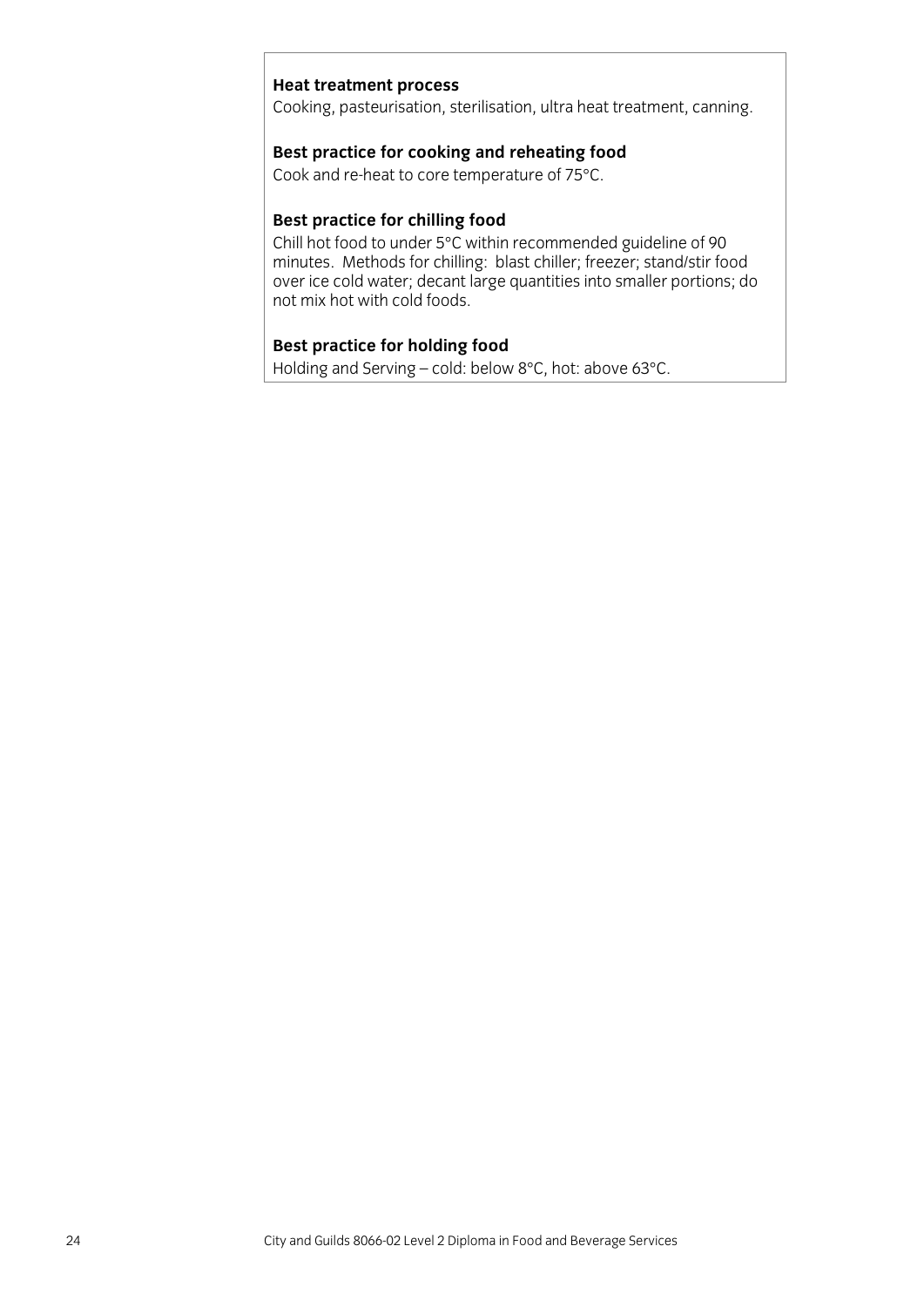## **Unit 204 Customer service in the hospitalistics industry**

| UAN:       | K/503/7577                                                                                                                                                |
|------------|-----------------------------------------------------------------------------------------------------------------------------------------------------------|
| Level:     | Level 2                                                                                                                                                   |
| <b>NLH</b> | 45                                                                                                                                                        |
| <b>GLH</b> | 35                                                                                                                                                        |
| Aim:       | The aim of the unit is to enable learners to deal effectively<br>with customers using a range of techniques in a variety of<br>situations in hospitality. |

|      | <b>Learning outcome</b>                                                                      |  |
|------|----------------------------------------------------------------------------------------------|--|
|      | The learner will:                                                                            |  |
| 1    | understand how to provide customer service                                                   |  |
|      | Assessment criteria                                                                          |  |
|      | The learner can:                                                                             |  |
| 1.1  | explain the <b>importance</b> of good product knowledge                                      |  |
| 1.2  | explain the <i>importance</i> of using the correct form of                                   |  |
|      | communication                                                                                |  |
| 1.3  | explain the importance of organisational procedures for<br>customer service                  |  |
| 1.4  | identify the benefits of excellent customer service                                          |  |
| 1.5  | explain the <i>importance</i> of personal presentation within the<br>hospitality industry    |  |
| 1.6  | identify what is meant by customer needs and expectations                                    |  |
| 1.7  | describe the <b>factors</b> that influence the customers' choice of<br>products and services |  |
| 1.8  | explain the importance of dealing with complaints in a<br>positive manner                    |  |
| 1.9  | explain the importance of a complaint handling<br>procedures.                                |  |
| 1.10 | explain potential <b>constraints</b> when dealing with complaints                            |  |
| 1.11 | describe types of customer feedback evaluation methods.                                      |  |
|      |                                                                                              |  |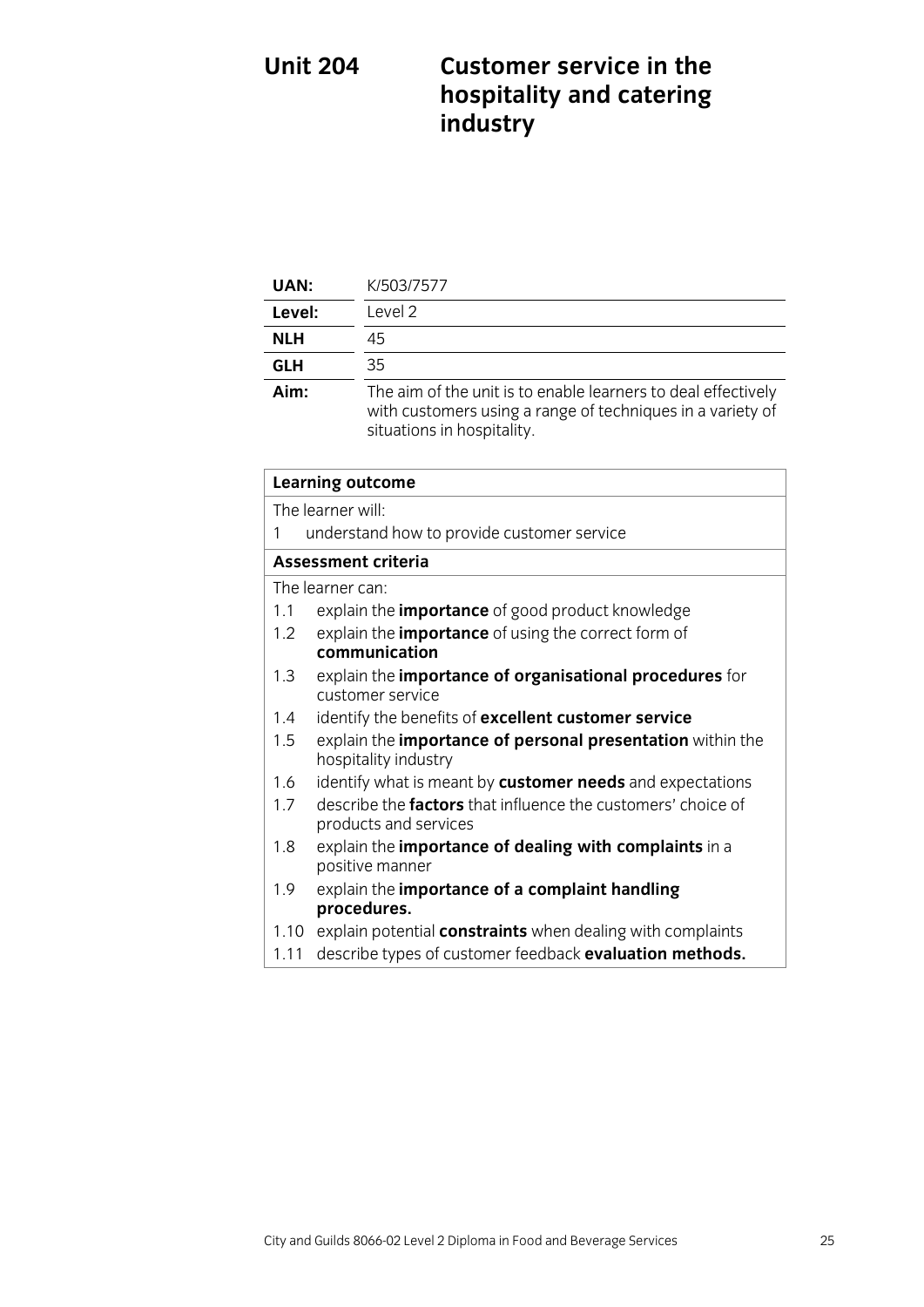To sell the product, to assist customers in their choice, aid efficiency, promotes the organisation. promotes the organisation.

### **Communication**

Face to face, in writing, over the telephone, non verbal (body language) posture, personal presentation), in emails, effective listening skills. posture, personal presentation), in emails, effective listening skills.

**Importance of organisational procedures**<br>Sets a standard, enables training, efficient approach, help to recover difficult situations, support the team. different situations, support the team. The team of the team of the team. The team of the team of the team. The team

### **Excellent customer service**

**Meeting and exceeding customer expectations, knowledge of** products and services, special attention to detail, friendly, polite, anticipates customer needs, positive attitude, behaviour. anticipates customer needs, positive attitude, behaviour.

**Importance of personal presentation**<br>Good first impression, demonstrates positive attitude, provides professional image of self and organisation, promotes confidence. professional image of self and organisation, promotes confidence.

### **Customer needs**

Information, assistance, value for money, special requirements, dietary requirements. dietary requirements.

### **Factors**

Price, value for money, reputation, brand, past experiences, recommendations.

**Importance of dealing with complaints**<br>Retain customer, to avoid future problems, maintain reputation. Retain customer, to avoid future problems, maintain reputation.

## **Importance of a complaint handling procedure**<br>Provides a structured approach, developed to help retain the

 $\alpha$  customer helps prevent complaint escalating customer, helps prevent complete complaint established and complete complete complete complete complete complete complete complete complete complete complete complete complete complete complete complete complete complete c

### **Constraints**

Time, money, balancing the needs of the customer and expectations of the business, unavailability of products or services (no rooms, opening times of restaurant), level of responsibility.  $\mathbf{p}$  of restaurant  $\mathbf{p}$ , is exponsibility.

### **Evaluation methods**

Customer questionnaires, oral feedback, letters, emails, telephone calls, comments on websites. calls, comments on website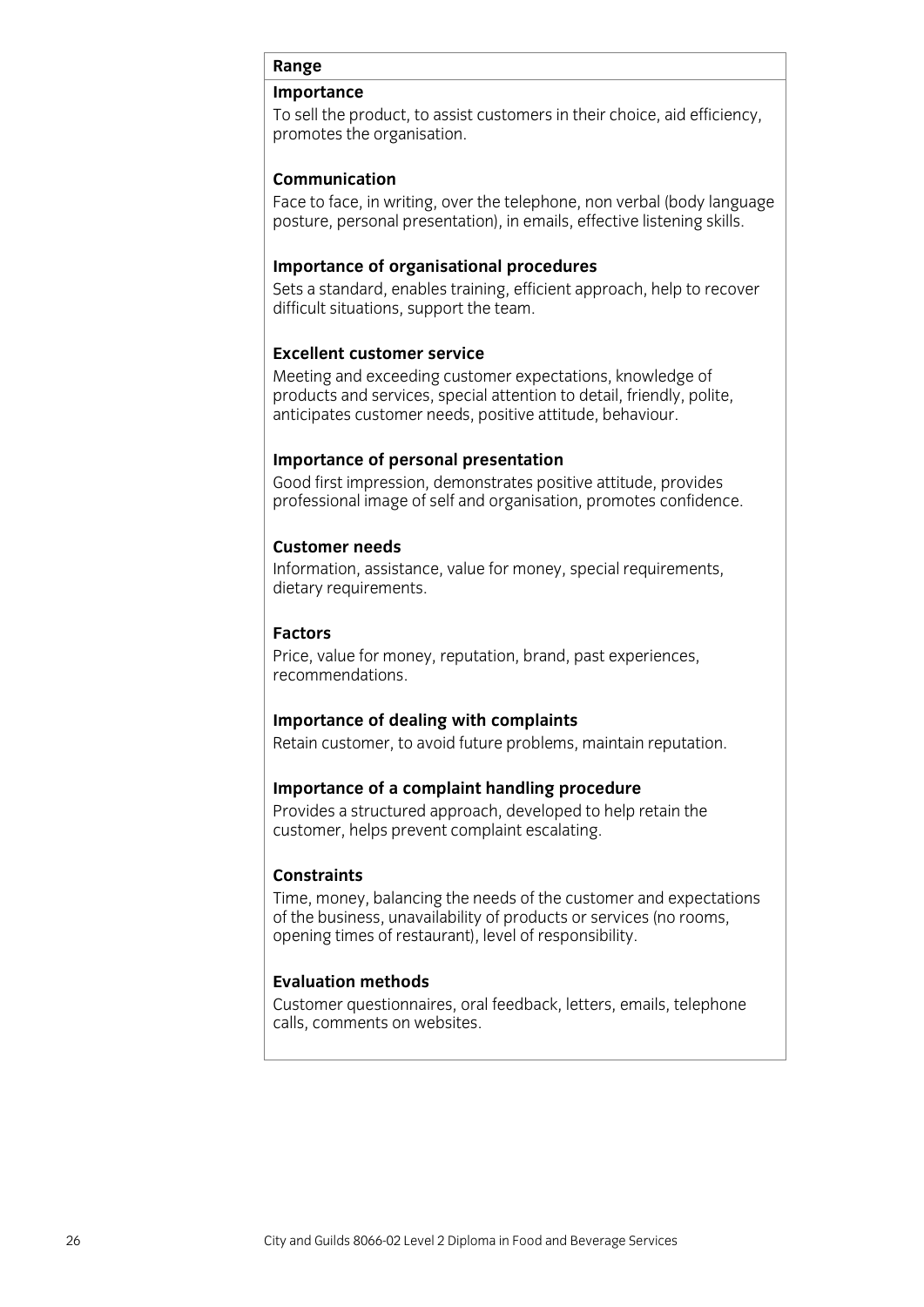## **Learning outcome**<br>The learner will:

2 be able to provide customer service

### Assessment criteria

The learner can:

- 2.1 greet customers promptly and politely
- 2.2 identify **customers needs** and provide the appropriate service
- 2.3 respond to customer **incidents**
- 2.4 manage customer **complaints.** 2.4 manage customer **complaints.**

## Range<br>Customers

Internal customer, external customers, new customers, existing customers, potential customers. customers, potential customers. Potential customers. Potential customers. Potential customers. Potential customers. Potential customers. Potential customers. Potential customers. Potential customers. Potential customers. P

### **Customer needs**

Information, assistance, value for money, special requirements, dietary requirements. dietary requirements.

### **Incidents**

Difficult customers, intoxicated customers, communication difficulties (language barriers).  $\sim$  0 0  $\sim$   $\sim$ 

**Complaints**<br>Service: slow, inadequate, rushed, rude staff. Products: prices, goods not meeting expectations. Products: prices, goods not meeting expectations.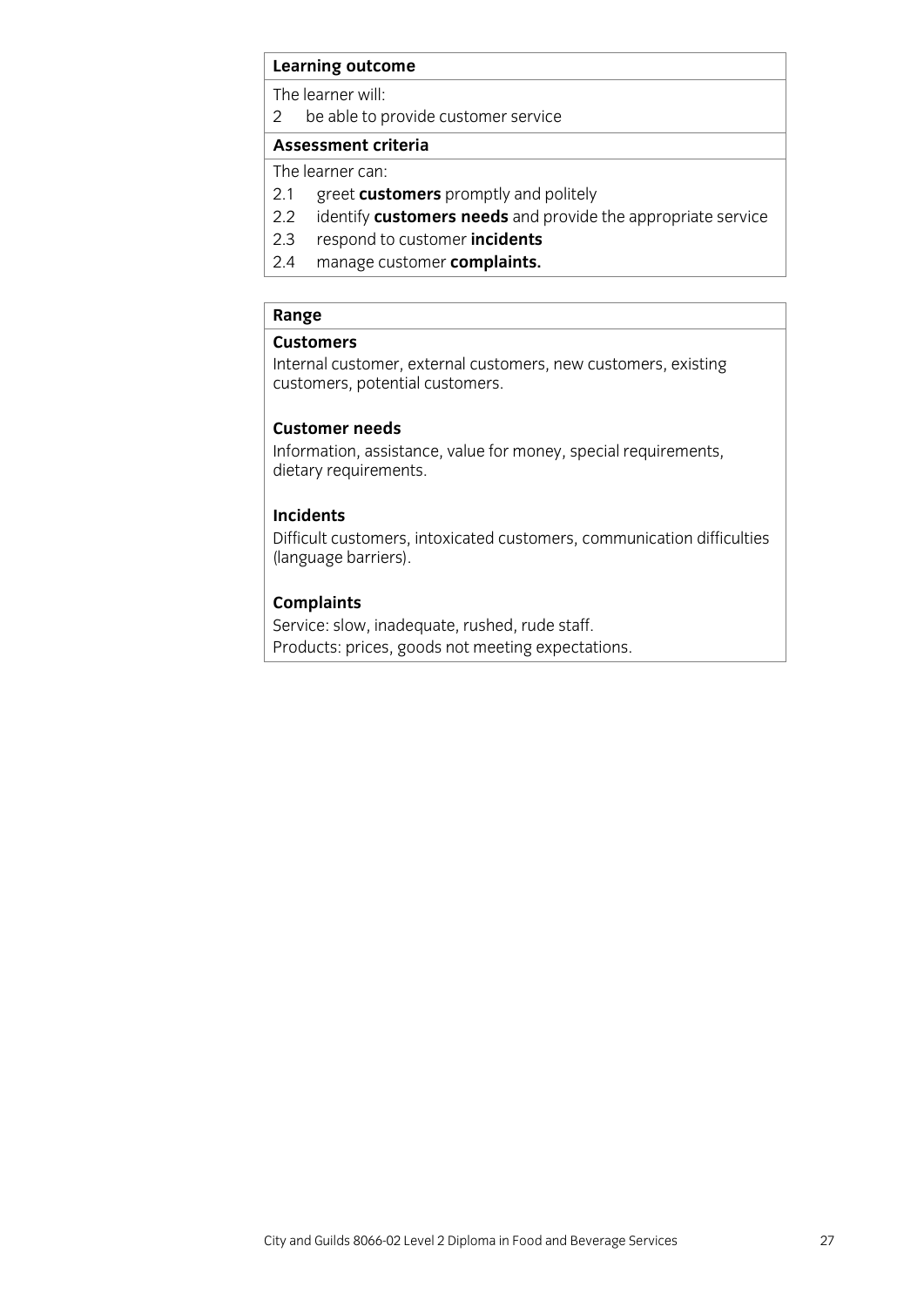| UAN:       | K/503/7580                                                                                                                                                                                                                                                                       |
|------------|----------------------------------------------------------------------------------------------------------------------------------------------------------------------------------------------------------------------------------------------------------------------------------|
| Level:     | Level 2                                                                                                                                                                                                                                                                          |
| <b>NLH</b> | 30                                                                                                                                                                                                                                                                               |
| <b>GLH</b> | 20                                                                                                                                                                                                                                                                               |
| Aim:       | The aim of this unit is to enable the learner to develop<br>the knowledge and understanding to provide accurate<br>menu information to customers. The unit covers the<br>importance of menu design, different menu styles, the<br>content of menus and requirements for service. |

content of menus and requirements for service.

| <b>Learning outcome</b>                                  |                                                            |  |
|----------------------------------------------------------|------------------------------------------------------------|--|
| The learner will:                                        |                                                            |  |
|                                                          | understand menu styles and designs                         |  |
| <b>Assessment criteria</b>                               |                                                            |  |
| The learner can:                                         |                                                            |  |
| 1.1                                                      | identify different factors that will influence menu styles |  |
| 1.2                                                      | describe different types of menu                           |  |
| 1.3                                                      | state what information should be displayed on menus        |  |
| explain the <b>principles</b> of designing a menu<br>1.4 |                                                            |  |

1.5 describe the requirements of different **dietary needs.** 1.5 describe the requirements of different **dietary needs.**

## **Range**

Setting, ambience, menu, food, drink, food service, wine service, style  $\frac{1}{2}$  (design) reception, technical ability and awareness, perceived value  $\alpha$  ability and ability and alignment values of  $\alpha$ 

**T**raditional cr  $T_{\text{eff}}$  specially, boards, contemporary, contemporary, verbal.

**Types of menu**  $R$  realistic d'hôte, fixed price,  $R$ Breakfast, lunch, dinner, afternoon tea, snacks, function.

**Information**<br>Description of items, dietary information, accurate sourcing, pricing,  $\sum_{i=1}^{n}$  description of items,  $\sum_{i=1}^{n}$  is accurate sourcing, pricing, pricing, pricing, pricing, pricing, pricing, pricing, pricing, pricing, pricing, pricing, pricing, pricing, pricing, pricing, pricing, pricing measurements, legal requirements.

### **Principles**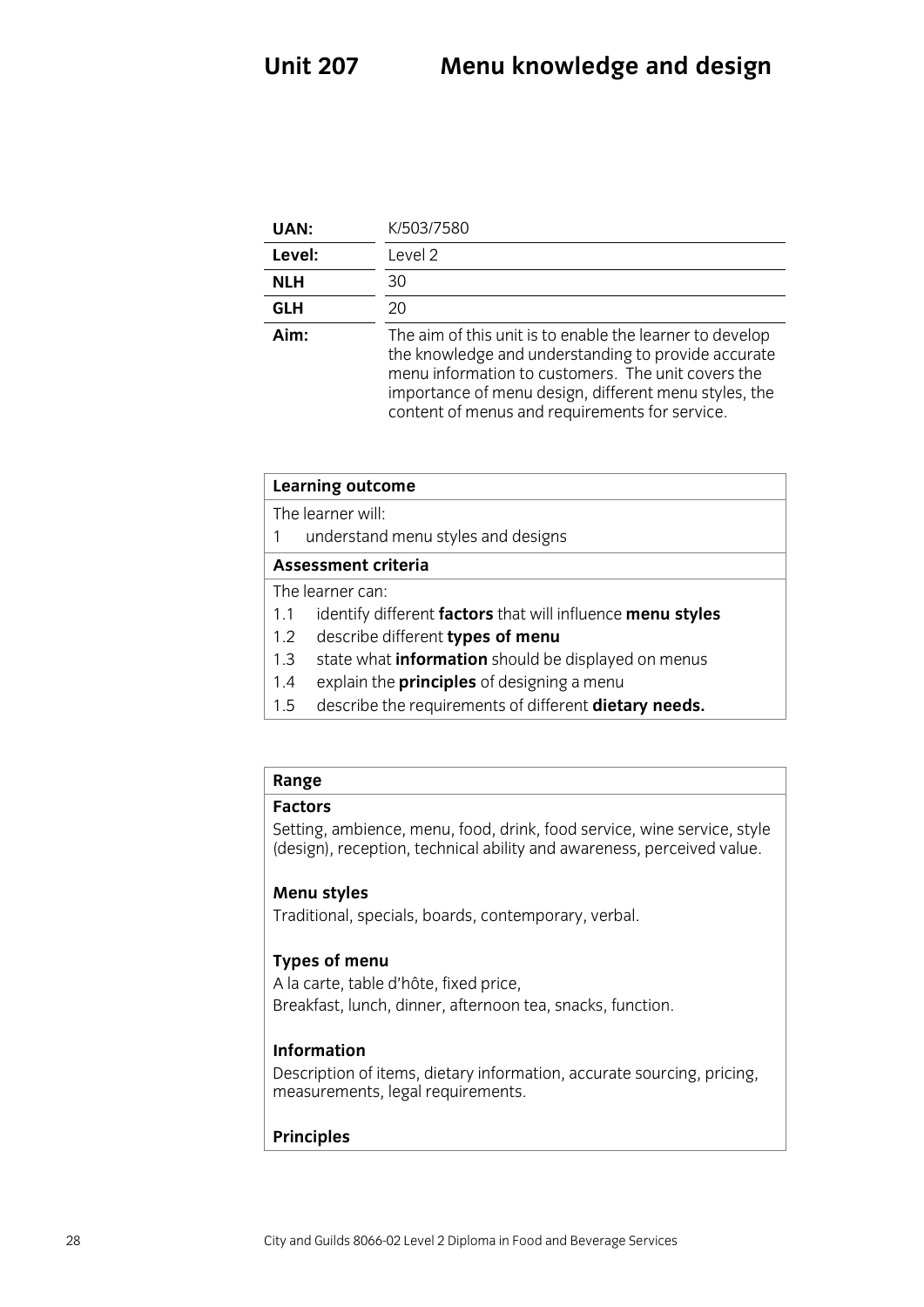Colour, taste, texture, balance, complementary food items, variation of commodities, seasons, wording, dish descriptions, design layout, dining experience (fine dining, restaurants, bistros, brasseries, cafés, chains, themes, fast food, takeaway, carvery, buffet). chains, themes, fast food, takeaway, carvery, buffet).

### **Dietary needs**

Vegetarian, vegan, coeliac, lactose intolerant, religious requirements, diabetic, allergies, health, restricted diets (weight loss).  $\frac{1}{\sqrt{2}}$  ,  $\frac{1}{\sqrt{2}}$  ,  $\frac{1}{\sqrt{2}}$  ,  $\frac{1}{\sqrt{2}}$  ,  $\frac{1}{\sqrt{2}}$  ,  $\frac{1}{\sqrt{2}}$ 

### **Learning outcome**

The learner will:

2 understand how to provide menu information to customers

### Assessment criteria

The learner can:

- 2.1 explain the **importance** of all service staff having good **menu**  $kn$  owledge
- $2.2^{\circ}$ explain the main **cooking terms** used in a menu
- 2.3 describe the **dishes** that can be prepared and cooked to the customer's taste
- $2.4$ identify different types of customer queries
- 2.5 state different types of **suggestions** to give customers based 2.5 state different types of **suggestions** to give customers based on menu available.

## **Range**

Informs customer, give positive impression of the establishment and customer care, helps speed of service, adds to table the atre and promotes sales. promotes sales.

**Menu knowledge**<br>Dish composition, ingredients, cooking methods, cooking terms and Dish composition, ingredients, cooking methods, cooking terms and techniques.

**Cooking terms**<br>Poaching, steaming, grilling/broiling/griddling, roasting, baking, frying, stir frying, sauté, flambé, en papillotte. stir frying, sauté, flambé, en papillotte.

### **Dishes**

Steaks, flambé dishes, carved meats, salads, eggs, boned fish.  $\frac{1}{2}$  flambé dispersion meats, salads, salads, eggs, boned fish.

**Customer queries**<br>Sequence of food served, dish content, ingredient source, timing of cooking, food items which may cause allergic reactions, degree of cooking, foods linked to medical conditions. cooking, foods linked to medical conditions.

**Suggestions**<br>Special offers, shortage of menu items, side order options, customer preferences, restrictive diets, drinks to accompany, food accompaniments. accompanies in the companies of the companies of the companies of the companies of the companies of the companies of the companies of the companies of the companies of the companies of the companies of the companies of the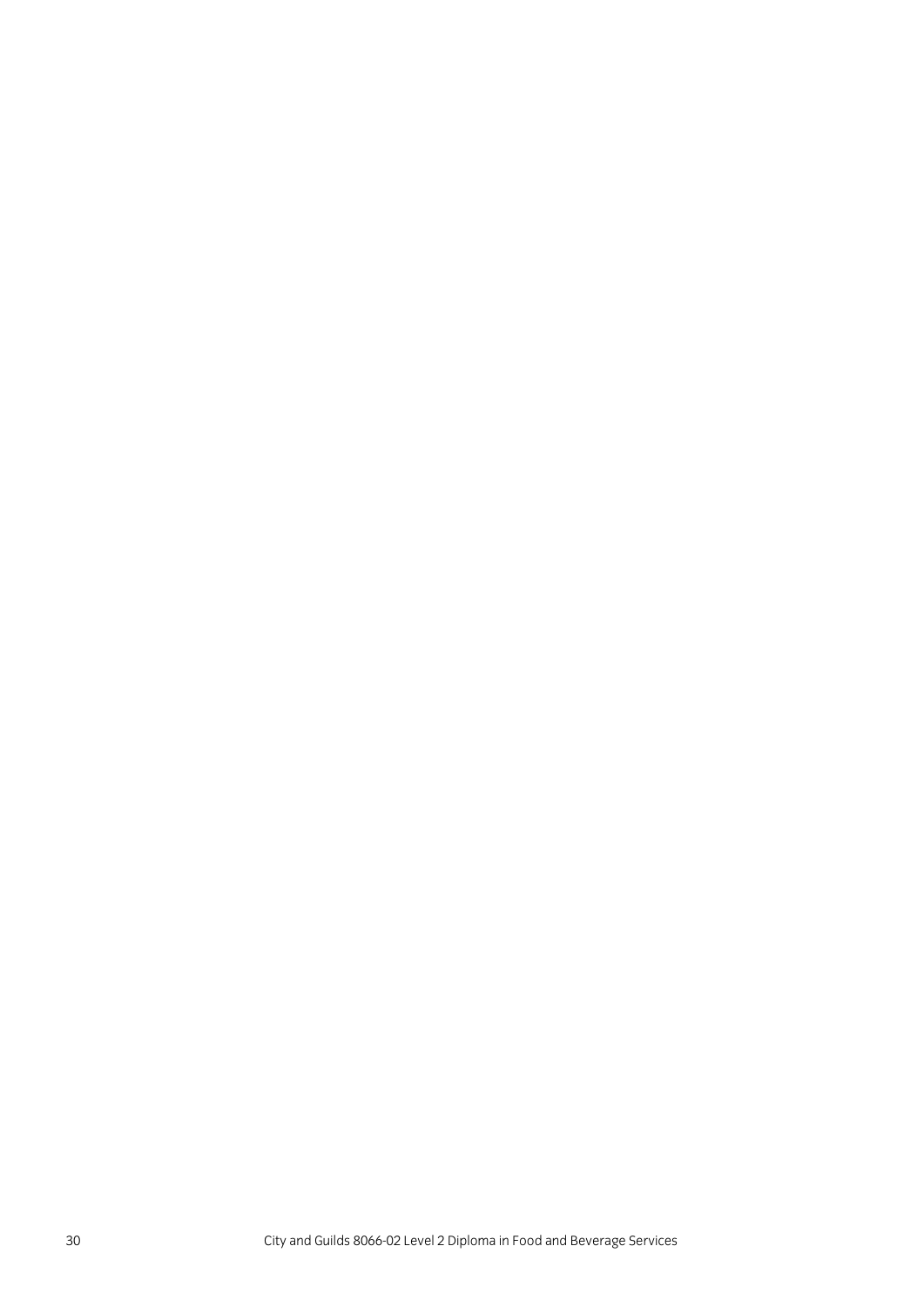### **Hot beverage product knowledge Unit 208 knowledge**

| UAN:       | M/503/7581                                                                                                                                                                                                                                        |
|------------|---------------------------------------------------------------------------------------------------------------------------------------------------------------------------------------------------------------------------------------------------|
| Level:     | Level 2                                                                                                                                                                                                                                           |
| <b>NLH</b> | 40                                                                                                                                                                                                                                                |
| <b>GLH</b> | 30                                                                                                                                                                                                                                                |
| Aim:       | The aim of this unit is to enable learners to develop the<br>knowledge of the production processes and<br>characteristics of a range of hot beverages. They will<br>also know the types of equipment required and how to<br>check and clean them. |

| <b>Learning outcome</b> |  |
|-------------------------|--|
|                         |  |

The learner will:

1 know about the types and service of coffee

### Assessment criteria

The learner can:

- 1.1 outline the **processing** of the coffee bean
- 1.2 describe the impact of **roast, blend and grind** on taste
- 1.3 describe the **characteristics** of a range of **coffees**
- 1.4 describe the range of **coffee products** available
- 1.5 state the **storage requirements** for coffee
- 1.6 describe the preparation and service of a range of **coffee** based drinks
- describe methods for correcting **problems** with quality when  $17$ **1.7 descriptions for corrections** presented with  $\frac{1}{2}$  when  $\frac{1}{2}$  when  $\frac{1}{2}$  when  $\frac{1}{2}$  when  $\frac{1}{2}$  when  $\frac{1}{2}$  when  $\frac{1}{2}$  when  $\frac{1}{2}$  when  $\frac{1}{2}$  when  $\frac{1}{2}$  when  $\frac{1}{2}$  when  $\frac{1}{2$  $\overline{\phantom{a}}$

## **Range**<br>**Processing**

Harvesting, wet processing (washing fermenting, drying), dry  $h$  arrors  $\frac{1}{2}$ , we have provided to processing freeze of  $h$  and  $\alpha$  and  $\alpha$  arrival freeze of  $\alpha$ processing, sorting and grading, grading, packaging, freeze,  $\frac{1}{2}$ 

**Roast, blend and grind**<br>Roasting grades - light, medium, full, double roast, releases oils and  $R = \frac{1}{2}$ 

Blend to create balance (Arabica-milder, Robusta-harsher and more caffeine), levels of acidity, depth of flavour strength and variety. Grind - suitable for production method eg pour and serve, cafetière, Grind - suitable for production method eg pour and serve, cafetière, espresso.

### **Characteristics**

**Composition** for Composition, foam cap, strength, colour, creamer.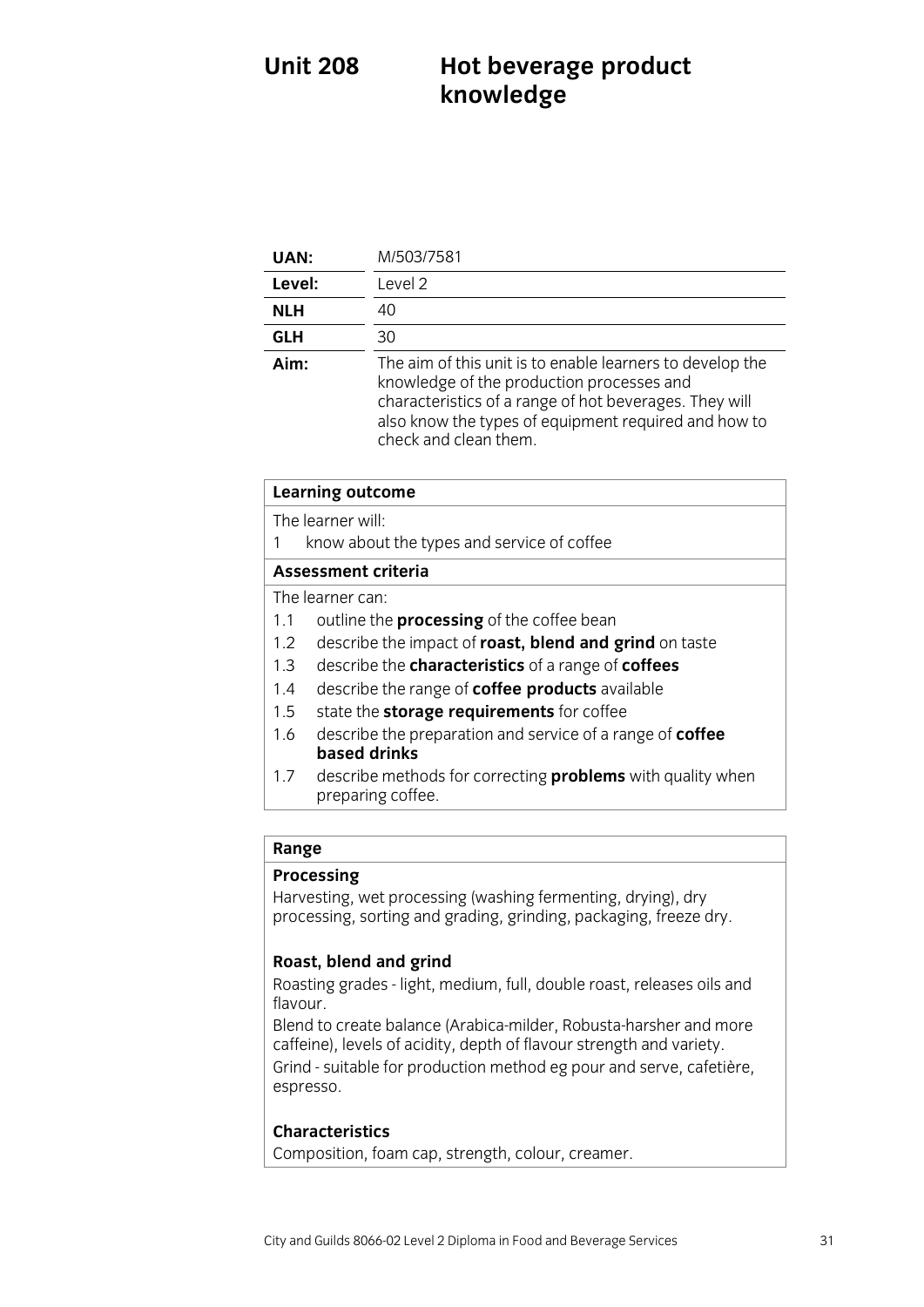### Coffees

Robusta, Arabica. Robusta, Arabica.

### Coffee products

Bean, pre-ground, instant, decaffeinated, in-cup brew, coffee bag. Bean, pre-ground, instant, decaffeinated, in-cup brew, coffee bag.

**Storage requirements**<br>Cool, dry conditions, vacuum packed in foil bag, tins and jars. After opening airtight containers, cool dry, away from strong tasting food/smells.

### **Coffee based drinks**

Filtered, cappuccino, espresso, latte, Americano, macchiato, doppio, ristretto, mocha, liqueur coffee. ristretto, mocha, liqueur coffee.

### **Problems**

Strength, temperature, coffee ground, grind, temperature/texture of steamed milk, size of foam cap, poor water quality.  $\frac{1}{2}$  steamed milk, size of foam cap, poor water quality.

## **Learning outcome**<br>The learner will:

2 know about the types and service of tea

### Assessment criteria

The learner can:

- 2.1 outline the **processing** of the tea leaf
- 2.2 describe the impact of **blend and leaf size** on the making of tea
- 2.3 describe the **characteristics and effects** of a range of teas
- 2.4 describe the range of **tea products** available
- 2.5 outline the **storage requirements** for tea
- 2.5 outline the **storage requirements** for tea 2.6 describe the preparation and service of a range of **tea based**
- $2.7$ describe methods for correcting **problems** with quality when 2.7 describe methods for correcting **problems** with quality when <u>present teacher</u>

## **Range**<br>**Processing**

Harvested from bush (Camellia Sensenis) wilted, bruised (natural oils  $\mathsf{released}$  and left to darken) oxidise released and left to darken), oxidise.

### **Blend and leaf size**

Blend (consistency of product, balance of flavour), colour, strength. Leaf - Large leaf (orange pekoe) better infusion and flavour, very small  $\frac{1}{2}$  - Large performance per performance per performance per performance per person and flavour, very small pieces (fancings/dust) used in tea bags.

### **Characteristics and effects Characteristics** and effects and effects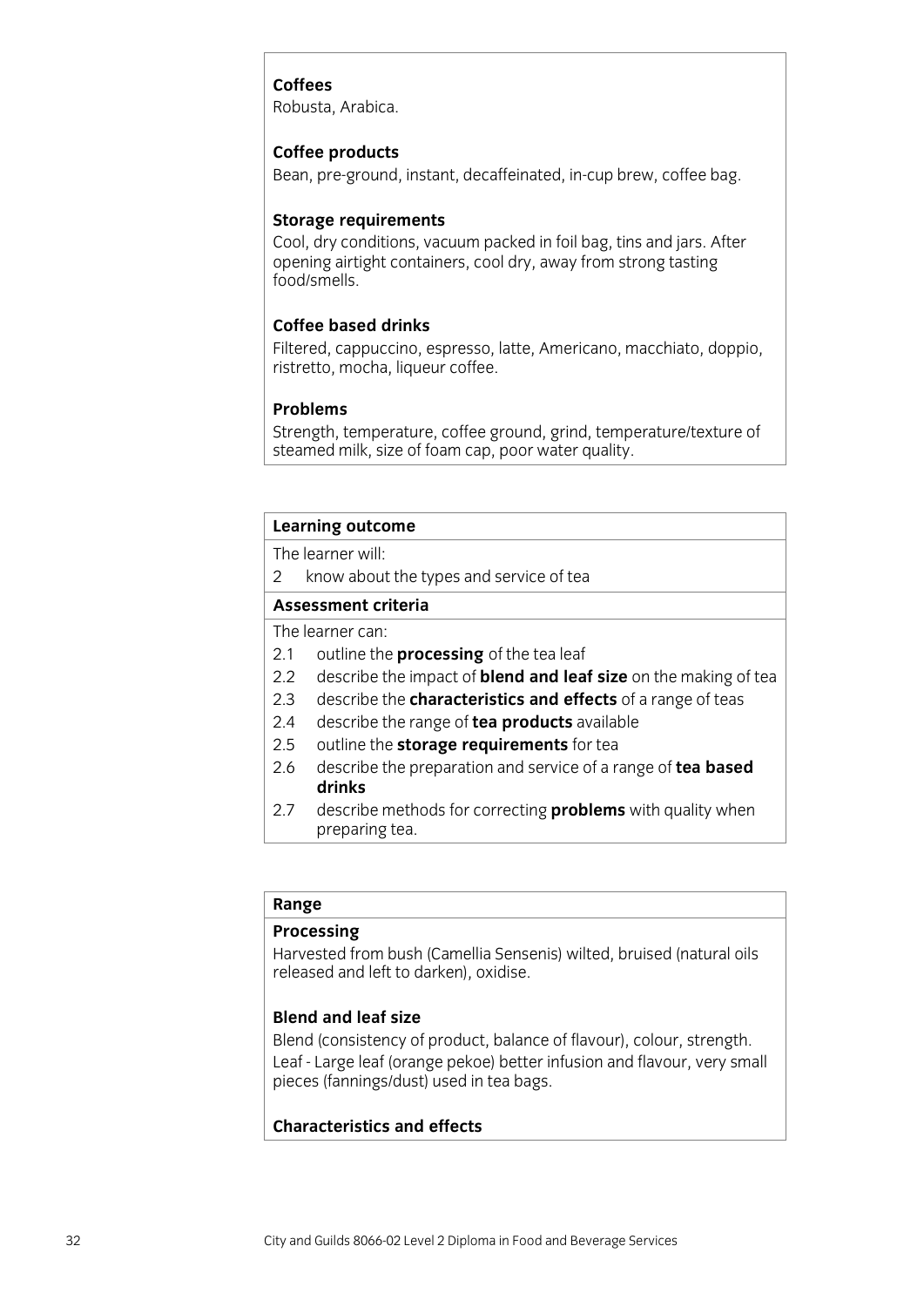Harsh, slightly bitter, mild, smoked, caffeinated, decaffeinated, calming, digestive, stimulant, anti-oxidant.  $\alpha$ , digestive, stimulant, and  $\alpha$ 

**Tea products**<br>Loose, tea bags, string and tag, instant.  $\mathcal{L}$  tea bags, string and tag, instant.

**Storage requirements**<br>Cool, dry, away from strong odours and foods, sealed containers. Cool, dry, away from strong odours and foods, sealed containers.

### **Tea based drinks**

Black (breakfast, Earl Grey, Assam, Darjeeling, Lapsang Souchong), green, white, infusion (herbal, fruit).  $\mathbf{g}$  is infusion (herebal, fruit).

### **Problems**

Strength, temperature, tea leaves present, curdled milk, poor water  $S$  and the leaves present, current milk, poor water present, poor water  $\mathcal{L}$ quality.

## **Learning outcome**<br>The learner will:

3 know how to prepare and serve hot chocolate 3 know how to prepare and server how to prepare and server how to prepare and server how to prepare and server

The learner can:

- 3.1 outline the ways in which origins and production methods of the cocoa bean **impact** on the final product
- $3.2$ describe the **characteristics** of a range of hot chocolates
- 3.3 describe the range of **hot chocolate products** available
- 3.4 outline the **storage requirements** for hot chocolate
- 3.5 describe the preparation and service of **hot chocolate drinks**
- 3.6 describe methods for correcting **problems** with quality when **EXECRECTIONS FOR DESCRIPTIONS FOR CORRECTIONS INTERFERIENCE METHODS INC.**

 $\overline{\phantom{a}}$ 

## **Range**

**Origins** Countries – West Africa, Asia, South America, Central America.

### **Production methods**

Fermented, dried, shipped, washed, roasted, nibbed, blended, ground, pressed and ground for powder/pressed and cocoa butter and condiments added for chocolate. and condiments added for chocolate.

**Impact**  $\mathcal{F}$ , factories, factories, fat content, content, content, content, content, content, content, content, content, content, content, content, content, content, content, content, content, content, content, content, conte

### **Characteristics**

C<sub>WOOT</sub> bittor mil  $\sum_{i=1}^{n}$  sweet, bitter, milky, smooth.

## **Hot chocolate products**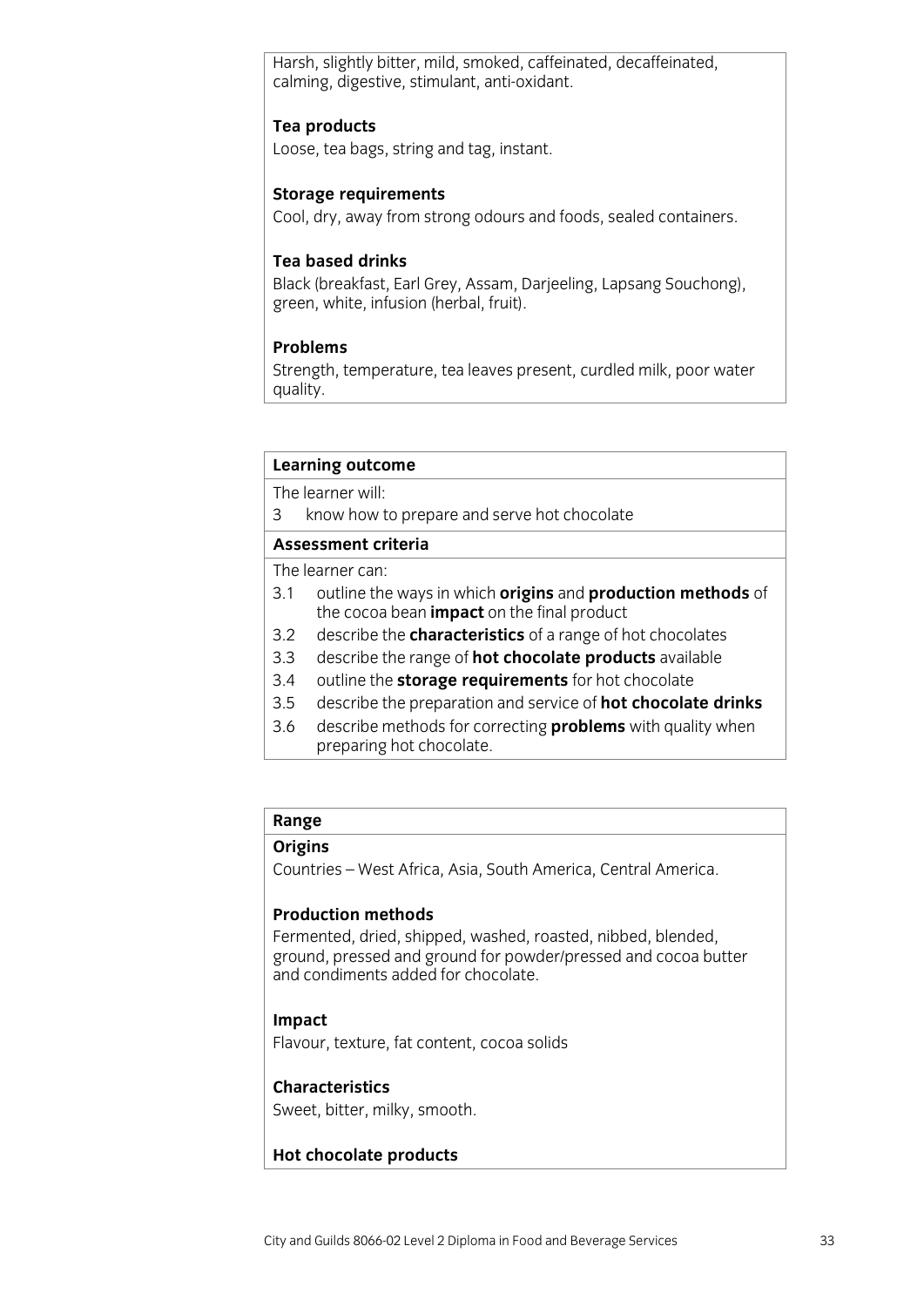Powdered, solid, shaved.

**Storage requirements**<br>Cool, dry, away from strong odours/foods/sunlight, sealed containers. Cool, dry, away from strong odours/foods/sunlight, sealed containers.

### **Hot chocolate drinks**

Powder, solid chocolate, chocolate shavings. Powder, solid chocolate, chocolate shavings.

### **Problems**

Strength, temperature, consistency, sour milk, poor water quality.  $\frac{1}{\sqrt{2}}$  , the poor water  $\frac{1}{\sqrt{2}}$  , poor water  $\frac{1}{\sqrt{2}}$ 

## **Learning outcome**<br>The learner will:

4 know how to identify check and clean equipment

### Assessment criteria

The learner can:

- 4.1 identify a range of equipment suitable for beverage production
- 4.2 describe the **checks** required for equipment
- 4.3 describe **cleaning processes** for equipment
- 4.4 describe **methods** for identifying **common faults** in equipment
- 4.5 describe the actions to take to rectify common faults
- 4.6 explain the **importance** of leaving the areas clean, tidy and safe
- <sup>1</sup><br>4.7 explain the of dealing with waste and ruphich 4.7 outline **methods of dealing with waste and rubbish**.

## **Range**<br>**Range of equipment**

Espresso machines, cafetières, automated filter machines, crockery (eg pots, cups, saucers, jugs, bowls), stainless steel/silver plated (eg jugs, spoons), grinder, tamper, milk jug, thermometer, teapots, strainers, urn and still, hot water jugs, lemon squeezer. strainers, urn and still, how was generated by  $\frac{1}{2}$ 

### **Checks**

**Contacc**  $\frac{1}{2}$  descaling description was described water pressure, the steam gauge, the steam  $\frac{1}{2}$ descaling).<br>Cafetière (free from stale grinds, seal intact, plunger working,

undamaged).

Automated filter machine (power, filter basket clean and scale free, warmer plate working).

Urn (scale free, water feed).

Tea pots and coffee pots (stain free, undamaged, suitable lids).  $T_{\text{P}}$  and complete pots  $\frac{1}{2}$  and  $\frac{1}{2}$   $\frac{1}{2}$  and  $\frac{1}{2}$   $\frac{1}{2}$  and  $\frac{1}{2}$  and  $\frac{1}{2}$  and  $\frac{1}{2}$  and  $\frac{1}{2}$  and  $\frac{1}{2}$  and  $\frac{1}{2}$  and  $\frac{1}{2}$  and  $\frac{1}{2}$  and  $\frac{1}{2}$  and  $\frac{1$ 

**Cleaning processes**

Stripping equipment down, soaking, checking seals, removing stains stripping equipment down, some down, some seals, removing seals, removing seals, removing seals, removing stat<br>and limescale nolishing and limescale polishing.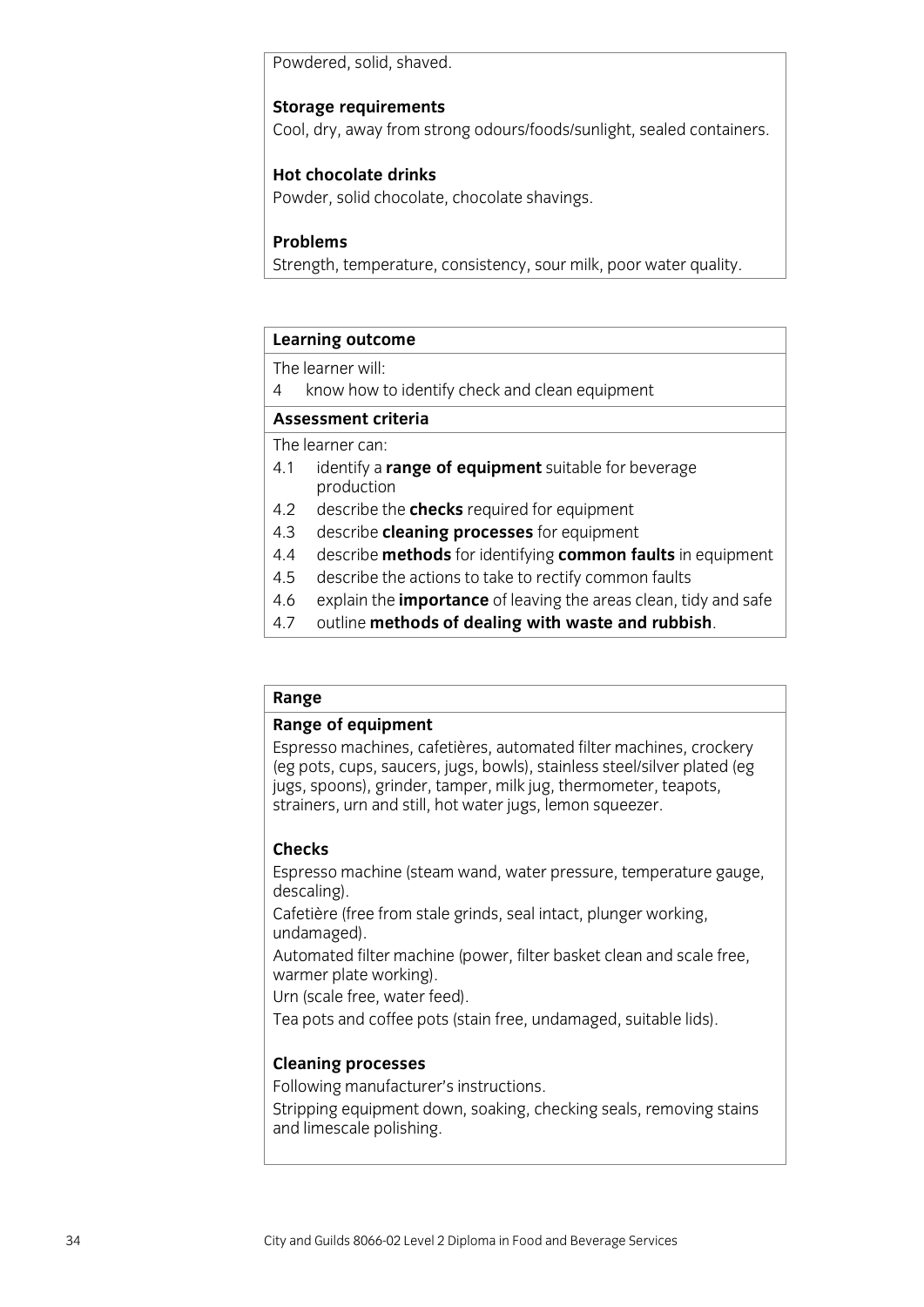### **Methods**

**Methods** Observation, testing product, customer feedback, using check-list.

**No nower** no ste  $\mathcal{N}$  power, no steam, damaged coroches  $\mathcal{N}$ 

**Importance**<br>Health & safety compliance, food safety, establishment standards, efficiency, food safety compliance, food safety, establishment standards, establishment standards, establishment standards,  $\frac{1}{2}$ efficiency.

**Methods of dealing with waste and rubbish**  $\overrightarrow{r}$  composition is a composition of  $\overrightarrow{r}$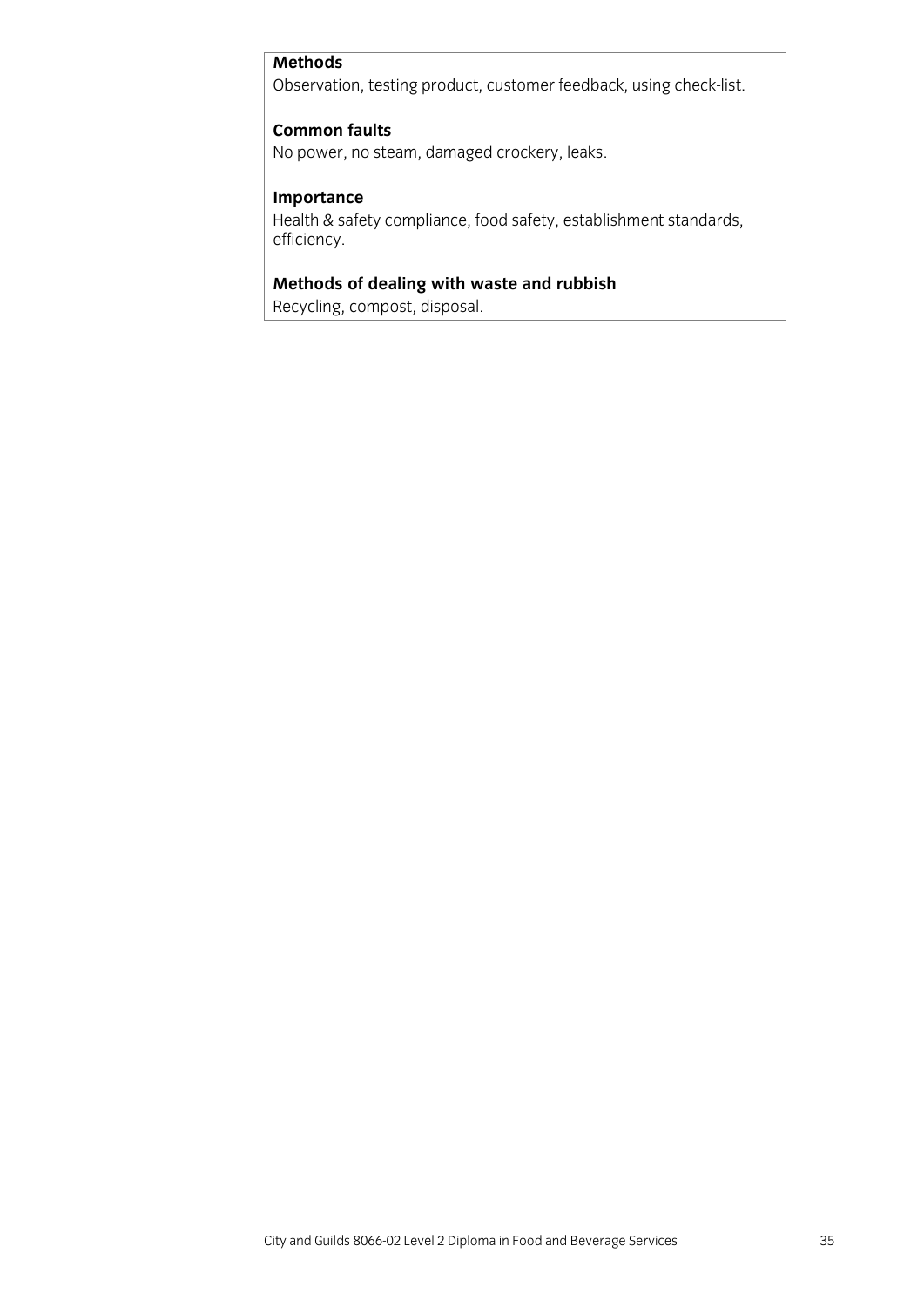| UAN:       | T/503/7582                                                                                                                                                                              |
|------------|-----------------------------------------------------------------------------------------------------------------------------------------------------------------------------------------|
| Level:     | Level 2                                                                                                                                                                                 |
| <b>NLH</b> | 100                                                                                                                                                                                     |
| <b>GLH</b> | 40                                                                                                                                                                                      |
| Aim:       | The aim of this unit is to enable the learner to develop the<br>knowledge of the characteristics of a range of alcoholic<br>and non-alcoholic drinks including the mixing of cocktails. |

and non-alcoholic drinks including the mixing of cocktails.

### **Learning outcome**<br>The learner will: 1 know the characteristics of non-alcoholic beverages  $\frac{1}{\sqrt{1 + \left( \frac{1}{\sqrt{1 + \left( \frac{1}{\sqrt{1 + \left( \frac{1}{\sqrt{1 + \left( \frac{1}{\sqrt{1 + \left( \frac{1}{\sqrt{1 + \left( \frac{1}{\sqrt{1 + \left( \frac{1}{\sqrt{1 + \left( \frac{1}{\sqrt{1 + \left( \frac{1}{\sqrt{1 + \left( \frac{1}{\sqrt{1 + \left( \frac{1}{\sqrt{1 + \left( \frac{1}{\sqrt{1 + \left( \frac{1}{\sqrt{1 + \left( \frac{1}{\sqrt{1 + \left( \frac{1}{\sqrt{1 + \left( \frac{1}{\sqrt{1 + \left$ The learner can: 1.1 state different types of non-alcoholic beverages 1.2 identify the **characteristics** of a range of mineral waters 1.3 identify the **considerations** when serving different types of non-alcoholic beverages ں<br>doccribo **faulte** that can

1.4 describe **faults** that can occur in non-alcoholic beverages.

**Unit 209** 

## **Range**<br>**Non-alcoholic beverages**

Juices, smoothies, squashes and cordial, mineral waters, aerated waters (tonic, soda, dry ginger, bitter lemon, cola, ginger beer, lemonades), mocktails. lemonades), mocktails.

**Chill** contribute ca  $S_{\text{S}}$ , sparkling, mineral, mineral, mineral, mineral, mineral, mineral, mineral, mineral, mineral, mineral, mineral, mineral, mineral, mineral, mineral, mineral, mineral, mineral, mineral, mineral, mineral, mineral, m

### **Considerations**

**Douring tochnique** Pouring technique, temperature, glassware, storage, sediment.

### **Faults**

**Faults** Cloudy, flat, sources, flat, sources, flat, sources, flat, sources, flat, sources, flat, sources, flat, sources, flat, sources, flat, sources, flat, sources, flat, sources, flat, sources, flat, sources, flat, sources, flat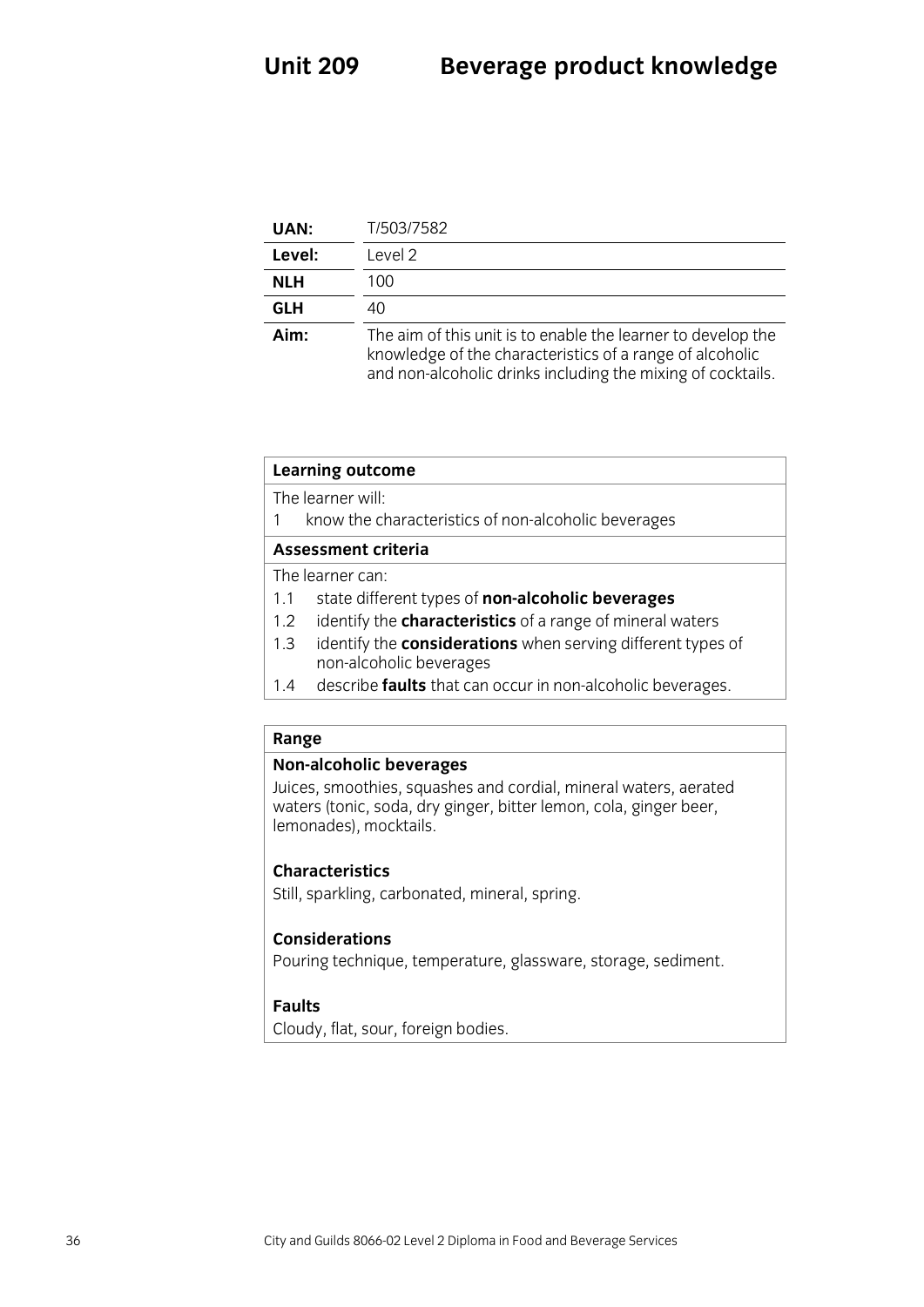## **Learning outcome**<br>The learner will:

2 know the characteristics of beers and ciders

### Assessment criteria

The learner can<sup>-</sup>

- 2.1 outline the **process** for producing beers and ciders
- 2.2 describe the **characteristics** of different beers and ciders
- 2.3 identify the **considerations** when serving different types of beer and cider
- describe **faults** that can occur in beer and cider.  $2.4$ 2.4 describe **faults** that can occur in beer and cider.

## **Range**

**Proving**  $\mathbf{b}$ , ingredients.

### **Characteristics**

Alcohol by volume, types of beer (ales, lagers, stouts), colour, smell, taste, regional influence, brewing, fermentation, ingredients. taste, regional influence, brewing, fermentation, ingredients.

### **Considerations**

**Douring techniqu** Pouring technique, temperature, glassware, storage, sediment.

### **Faults**

**Faults**  $\overline{\phantom{a}}$ , for  $\overline{\phantom{a}}$ ,  $\overline{\phantom{a}}$ ,  $\overline{\phantom{a}}$ 

## **Learning outcome**<br>The learner will:

3 know the characteristics of wine and how they relate to food 3 know the characteristics of wine and how they relate to food

The learner can:

- 3.1 describe the types and styles of wine
- 3.2 describe the **main grape varieties**
- 3.3 describe the **information** presented on a wine label
- 3.4 explain how different types and styles of wines are **produced**
- 3.5 define different **terms for wines**
- 3.6 explain the **principles** of wine tasting
- 3.7 explain the **considerations** when matching wine and food
- 3.8 identify the **factors** to be considered when serving different types of wines
- describe the different **faults** that can occur in wine. 3.9 describe the different **faults** that can occur in wine.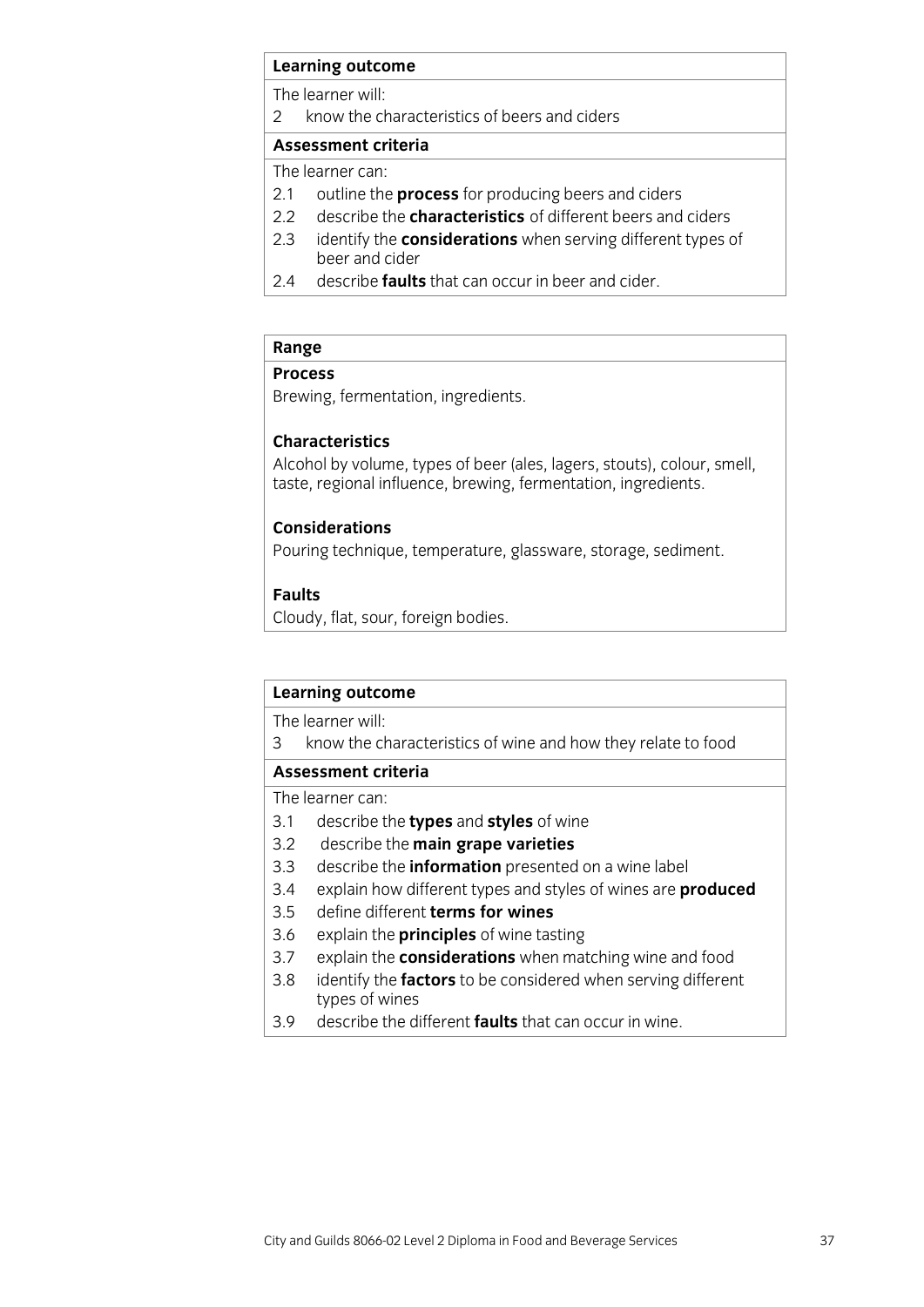Sparkling, still, fortified (port/sherry).  $\mathbf{S}_k$  still, fortified (portfolio  $\mathbf{S}_k$ ).

### **Styles**

Colour, sweetness, body, tannin, oak (wooded/unwooded), acidity. Colour, sweetness, body, tannin, oak (wooded/unwooded), acidity.

**Main grape varieties**<br>White grape varieties (Sauvignon, Chardonnay, Riesling), red grape varieties (Cabernet Sauvignon, Pinot Noir, Merlot, Syrah/Shiraz). varieties (Cabernet Sauvignon, Pinot Noir, Merlot, Syrah/Shiraz).

### **Information**

Name of wine, country of origin, alcohol by volume, size of bottle, supplier, grower, grape, variety, vintage, region, quality, taste, style. supplier, grower, grape, variety, vintage, region, quality, taste, style.

### Produced

Viticulture, vinification, fermentation, maturing. Viticulture, vinification, fermentation, maturing.

### **Terms for wines**

Vintage, non-vintage, new world wines, old world wines.  $\mathcal{O}(\mathcal{N})$ 

### **Principles**

Appearance (clarity, colour, condition), nose (aromas, intensity, condition), taste (sweetness, acidity, body, length/finish, oak, tannin) recording details, tasting technique. recording details, tasting technique.

### **Considerations**

Characteristic of the wine (acidity, age, oak, sweetness, tannin, weight), flavour of the food (spicy, sweet, rich, light), type of food (fish, shellfish, meat, desserts, cheeses), regional considerations. shellfish, meats  $\alpha$ , cheeses), regional considerations.

### **Factors**

Temperature, serving method, glassware. Temperature, serving method, glassware.

### **Faults**

Corked, oxidisation, acidification, sediment, sulphur dioxide. Corked, oxidisation, acidification, sediment, sulphur dioxide.

| Learning outcome    |                                                                                                      |  |
|---------------------|------------------------------------------------------------------------------------------------------|--|
|                     | The learner will:                                                                                    |  |
| 4                   | know the characteristics of spirits and liqueurs                                                     |  |
| Assessment criteria |                                                                                                      |  |
|                     | The learner can:                                                                                     |  |
| 4.1                 | outline the <b>process</b> for producing spirits and liqueurs                                        |  |
| 4.2                 | explain the purpose of an aperitif and digestif                                                      |  |
| 4.3                 | identify spirit based and wine based beverages                                                       |  |
| 4.4                 | identify the <b>factors</b> to be considered when serving different<br>tynes of spirits and liqueurs |  |

 $\frac{1}{\sqrt{2}}$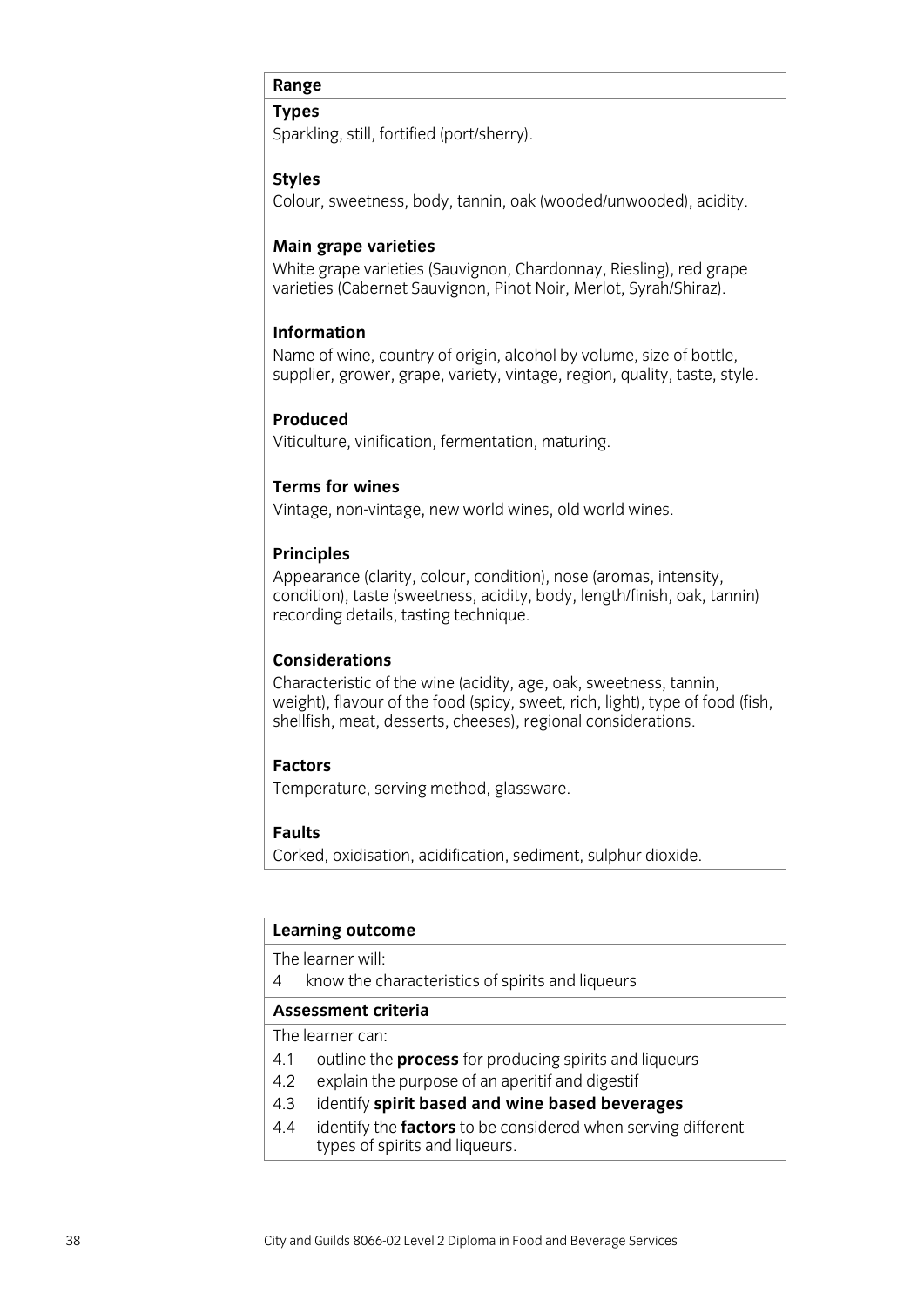**Distillation**, maturing. Distillation, maturing.

**Spirit based and wine based beverages**<br>Gin, brandy, rum, vodka, whisky (blended/single malt), calvados, eau de vie, pastis, tequila, vermouths, liqueurs. de vie, pastis, tequila, vermouths, liqueurs.

### **Factors**

Temperature, serving method, glassware, ice, mixers, accompaniments. <u>accompanies to the companies of the companies of the companies of the companies of the companies of the compani</u>

## **Learning outcome**<br>The learner will:

5 know the characteristics and mixing of cocktails  $\frac{1}{\sqrt{1-\frac{1}{\sqrt{1-\frac{1}{\sqrt{1-\frac{1}{\sqrt{1-\frac{1}{\sqrt{1-\frac{1}{\sqrt{1-\frac{1}{\sqrt{1-\frac{1}{\sqrt{1-\frac{1}{\sqrt{1-\frac{1}{\sqrt{1-\frac{1}{\sqrt{1-\frac{1}{\sqrt{1-\frac{1}{\sqrt{1-\frac{1}{\sqrt{1-\frac{1}{\sqrt{1-\frac{1}{\sqrt{1-\frac{1}{\sqrt{1-\frac{1}{\sqrt{1-\frac{1}{\sqrt{1-\frac{1}{\sqrt{1-\frac{1}{\sqrt{1-\frac{1}{\sqrt{1-\frac{1}{\sqrt{1-\frac{1}{\sqrt{1-\frac{1$ 

The learner can:

- 5.1 define the terms cocktail and mixology
- 5.2 identify **equipment** used in the mixing of cocktails
- 5.3 describe the different **methods** for mixing cocktails
- 5.4 explain the **features** of presentation in cocktail making. 5.4 explain the **features** of presentation in cocktail making.

## Range<br> **Equipment**

Shakers, mixing glass, stirrers, strainers, blenders, pourers, knives, chopping board, glasses, measures, bottle openers, swizzle sticks, drinking straws, ice buckets tongs, whisks, ice crusher, muddler, cocktail spoon. cocktail spoon.

### **Methods**

Shake, stir, build/layer, pour, blend, muddle. Shake, stir, build/layer, pour, blend, muddle.

### **Features**

Glassware, accompaniments, garnishes, decorative items, ice style.  $\frac{1}{\sqrt{2}}$  Glass ware, according items, i.e.,  $\frac{1}{\sqrt{2}}$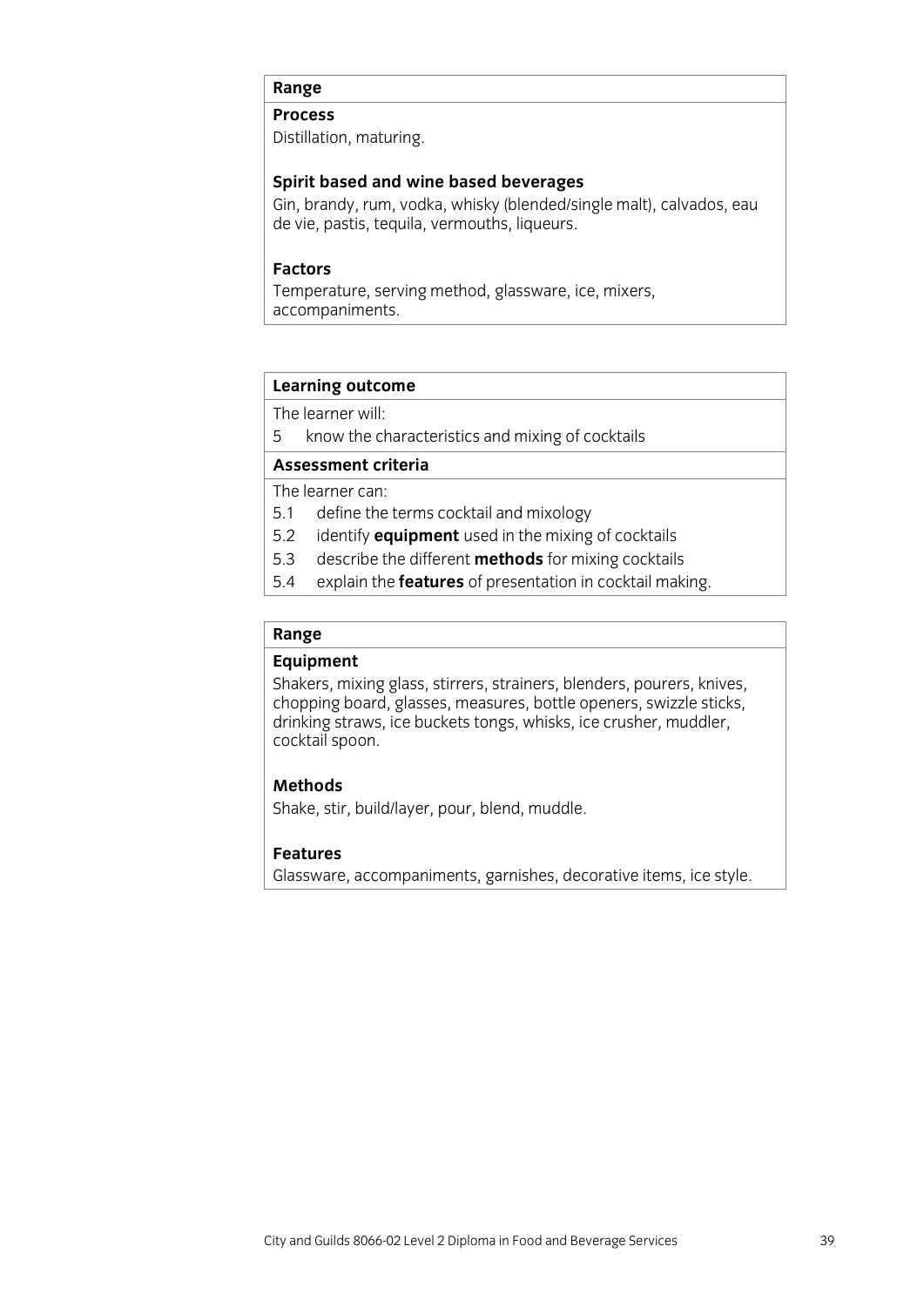| UAN:       | A/503/7583                                                                                                                                                                                                                                    |
|------------|-----------------------------------------------------------------------------------------------------------------------------------------------------------------------------------------------------------------------------------------------|
| Level:     | Level 2                                                                                                                                                                                                                                       |
| <b>NLH</b> | 110                                                                                                                                                                                                                                           |
| GLH:       | 100                                                                                                                                                                                                                                           |
| Aim:       | The aim of this unit is to enable the learner to develop<br>the skills, knowledge and understanding to deliver a<br>range of service techniques, including counter, carvery,<br>buffet and the service of food and beverages to the<br>table. |

| <b>Learning outcome</b>                                                                             |  |
|-----------------------------------------------------------------------------------------------------|--|
| The learner will:                                                                                   |  |
| understand the different styles of food and beverage service<br>1                                   |  |
| Assessment criteria                                                                                 |  |
| The learner can:                                                                                    |  |
| state the <b>occasions</b> when customers use food and beverage<br>1.1<br>establishments            |  |
| explain the different styles of service<br>$1.2^{\circ}$                                            |  |
| describe a range of <b>establishments</b> that serve food and<br>1.3<br>beverages                   |  |
| explain staff requirements for different styles of service<br>1.4                                   |  |
| describe the <b>preparation</b> activities required for service<br>1.5                              |  |
| explain the ways in which different customer needs impact on<br>1.6<br>the preparation for service. |  |
|                                                                                                     |  |

Leisure, business, family, previous experience, special event, convenience. convenience.

**Styles of service**<br>Table service, self-service, assisted service, single point service, service in situ, plated, buffet, takeaway, carvery. service in situ, plated, buffet, take  $\eta$ , carrying the situation of  $\eta$ 

**Establishments**<br>Commercial: hotels, restaurants, cafes and bistros, fast chain restaurants, outside event catering, trains and planes, airports, service stations, function venues, tourism and recreation outlets.

Public Service sector: hostels, schools and colleges, hospitals, care  $P$  homes industrial catering armed services  $\frac{1}{\sqrt{2}}$  in the services of  $\frac{1}{\sqrt{2}}$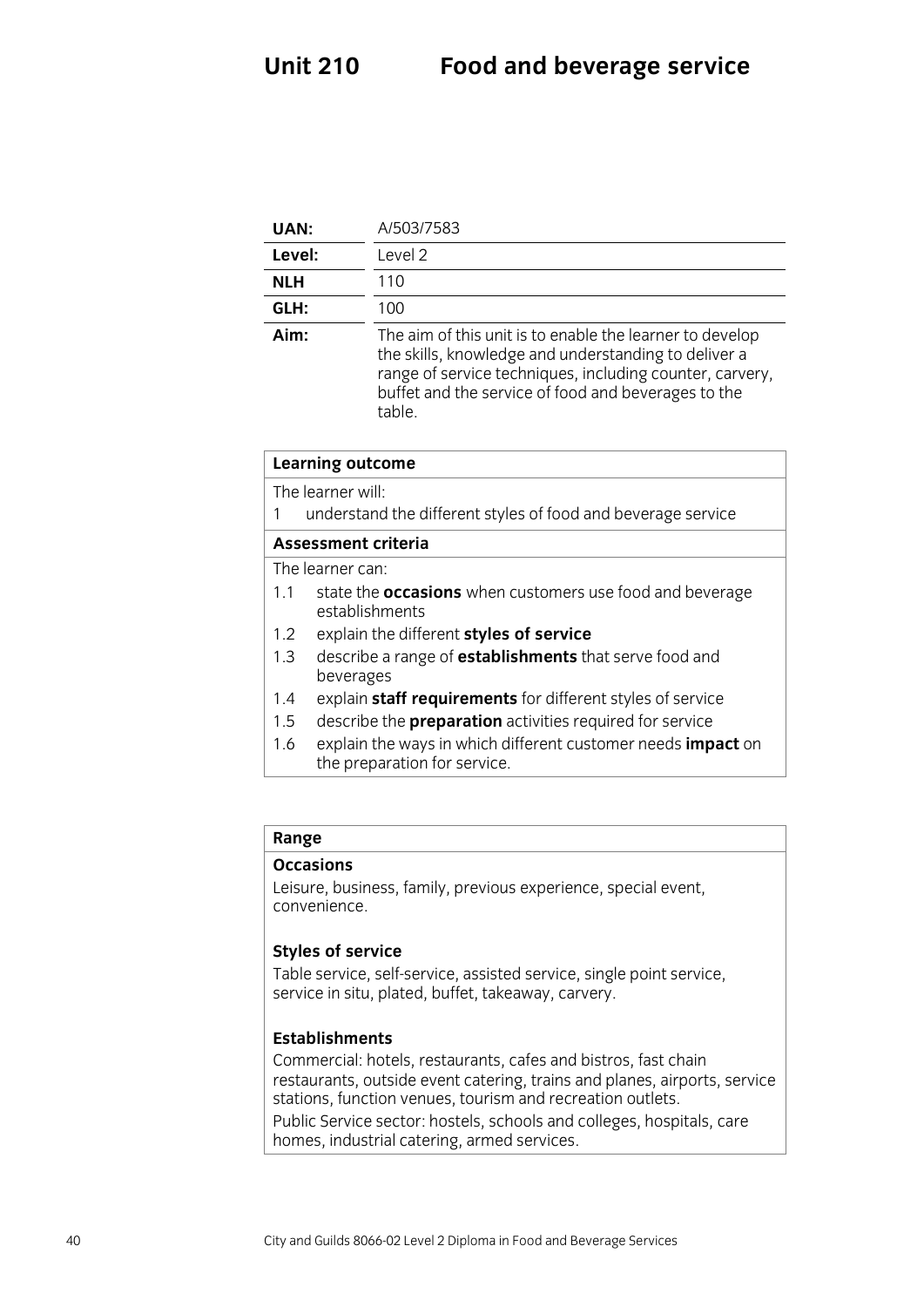**Staff requirements**<br>Commis waiter, Chef de Rang, Head Waiter, Restaurant Manager, Maître d' hôtel, Bartender, Bar back, Barista, Sommelier, Cocktail bartender, Receptionist, Cashier, Aboyeur, cleaning staff. bartender, Receptionist, Cashier, Aboyeur, cleaning staff.

### Preparation

Mise en place, identify cutlery, crockery and equipment for different menus items, identify accompaniments and sauces for different types of menu items.

**Impact**<br>Seating plan, staffing, style of menu and service, timings, communication with other departments. communication with other departments. The communication with our control of the communication of the communication of the communication of the communication of the communication of the communication of the communication of

## **Learning outcome**<br>The learner will:

2 be able to set up, maintain and clear a counter, carvery or buffet table and provide an assisted service

### Assessment criteria

The learner can:

- 2.1 **prepare** the counter, carvery or buffet table for service
- 2.2 display food items attractively and **safely**
- 2.3 provide an **assisted service** to customers
- 2.4 **maintain** the counter, carvery or buffet table
- 2.5 **clear** the counter, carvery or buffet table. 2.5 **clear** the counter, carvery or buffet table.

## **Range**

Clean and sanitise area, suitable table covering, position items to support the food display, service equipment, heat lamps, supply of crockery and cutlery, disposable gloves, accompaniments. crockery and cutlery, disposable gloves, accompanies in

**Safely**<br>To meet health, safety and food hygiene regulations, protect against  $T_{\text{max}}$ pests.

### **Assisted service**

Offer information on dishes, interpret customer requests, portion food, plate food attractively, direct customer to accompaniments and cutlery as necessary, warn customers of hot plates, offer help to those requiring assistance. requiring assistance.

### **Maintain**

Appearance, clear empty dishes, replenish dishes and accompaniments, replace service equipment, adhere to food hygiene and temperature control requirements, wipe down counter. and temperature control requirements, wipe down counter.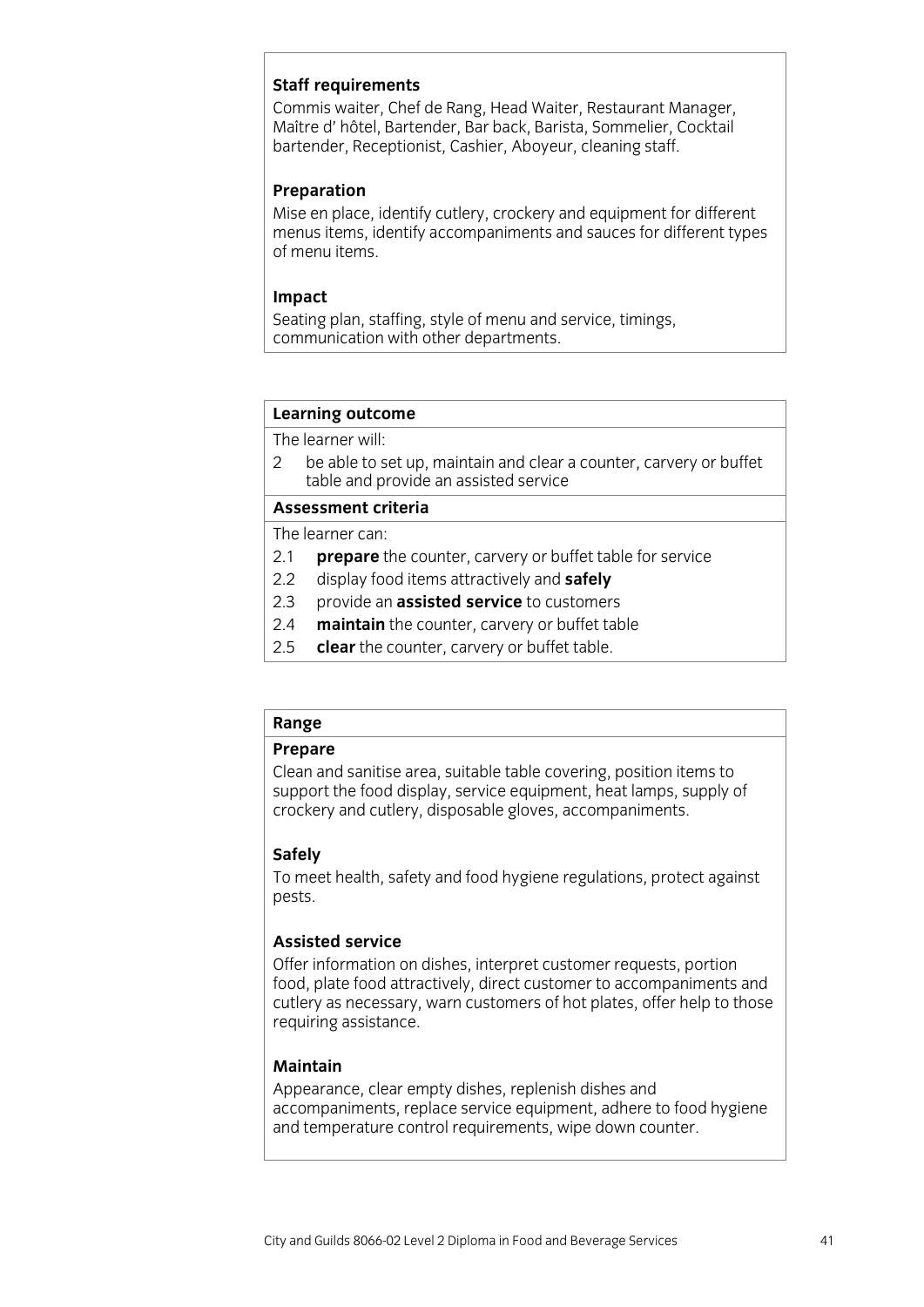### Clear

Return food items to the kitchen, store or dispose of food according to food hygiene procedures, remove dishes and utensils to wash-up area, wipe down counter, turn off equipment not required. with the down counter, the down counter, the counter, the counter, the counter,  $\frac{1}{2}$ 

## **Learning outcome**<br>The learner will:

3 be able to set up, serve, maintain and clear for food service at the  $\mathsf{table}$ 

### Assessment criteria

### The learner can:

- 3.1 set up for different styles of menu and styles of table service
- 3.2 provide and maintain a **table service**
- 3.3 select the equipment and accompaniments for the food items to be served
- $3.4$ clear tables and service stations. 3.4 clear tables and service stations. The series of the service stations.

## **Range**<br>**Styles of menu**

A la carte, table d'hôte, fixed price.  $\mathcal{A}$  is taken price. The cartesis price  $\mathcal{A}$ 

**Styles of table service**<br>Plated, silver (reflective of modern practice). Plated, silver (reflective of modern practice).

### **Table service**

Interpreting customer needs, providing menu and product information to customers, taking orders, serving items of food, cutlery changes, providing accompaniments, maintain and clear tables and stations provided accompaniments, maintain and companions and companions and stations and stations and stations and stations and stations and stations and stations and stations and stations and stations and stations and stations an  $\frac{d}{dx}$ 

## **Learning outcome**<br>The learner will:

4 be able to set up, serve, maintain and clear for beverage service at the table

### Assessment criteria

The learner can:

- 4.1 set up and clear tables appropriate for **styles of menu** and table service
- keep service stations clean, tidy and cleared  $4.2$
- 4.3 provide **information** to customers on the **beverages** available
- 4.4 provide a **beverage service** at the table. 4.4 provide a **beverage service** at the table.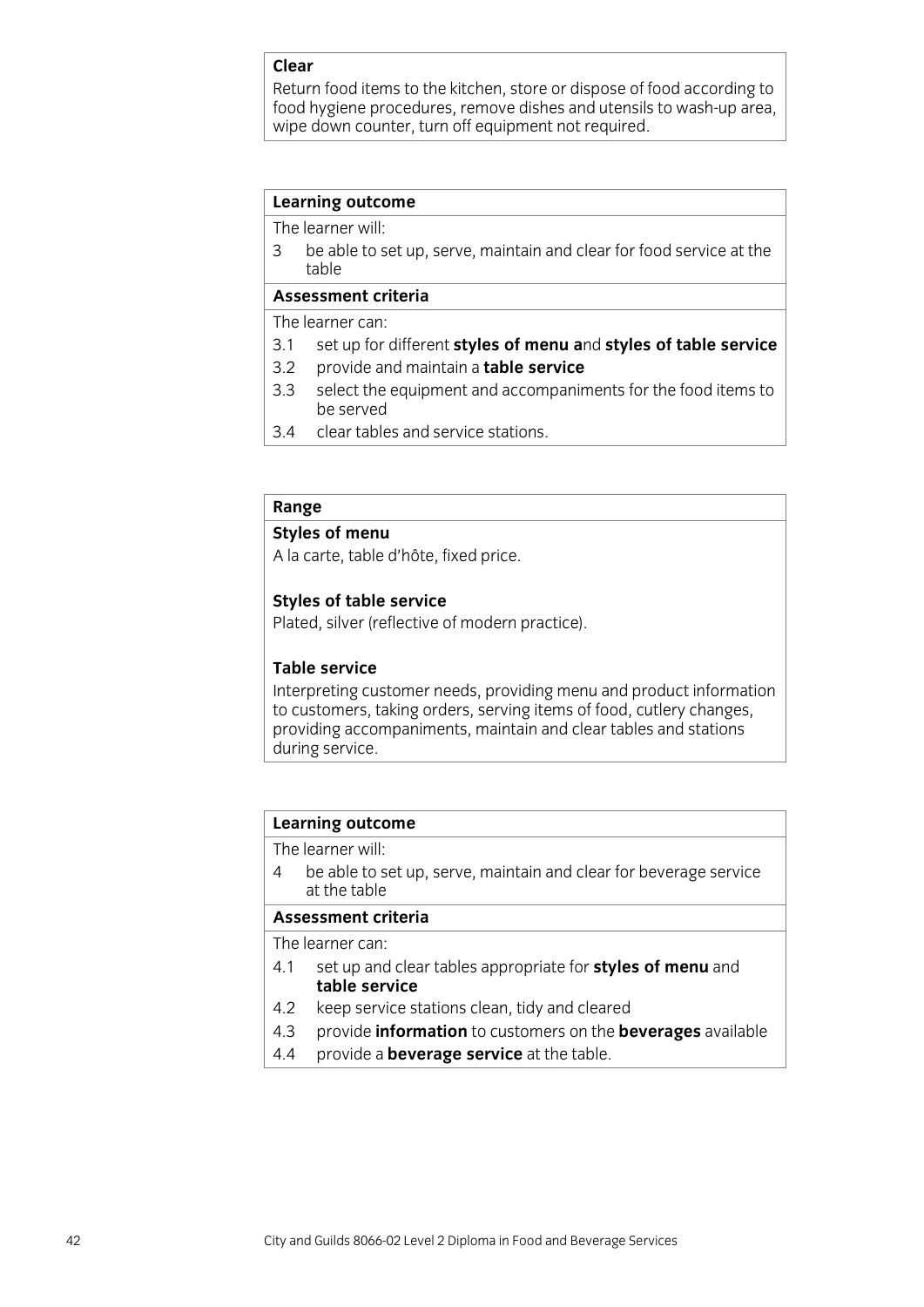## **Range**<br>**Styles of menu**

A la carte, table d'hôte, fixed price. A la carte, table d'hôte, fixed price.

**Styles of table service**<br>Plated, silver (reflective of modern practice). Plated, silver (reflective of modern practice).

### **Information**

Type and or brand, strength (if applicable for alcoholic drinks) characteristics, drinks complimentary with food. characteristics, drinks complimentary with food.

Beverage<br>Alcoholic - (wine, beer, lager, ciders, spirits, liqueurs, fortified wines). Non alcoholic drinks - (fruit juice, water, soft drinks, tea, coffee, hot chocolate). chocolate).

**Beverage service**<br>Taking beverage order, opening, sampling and pouring of wine, serving beverages in correct glassware, use of trays, coaster, ice bucket and other small items of equipment, checking if glasses need refilling during service.  $\frac{1}{2}$  during service.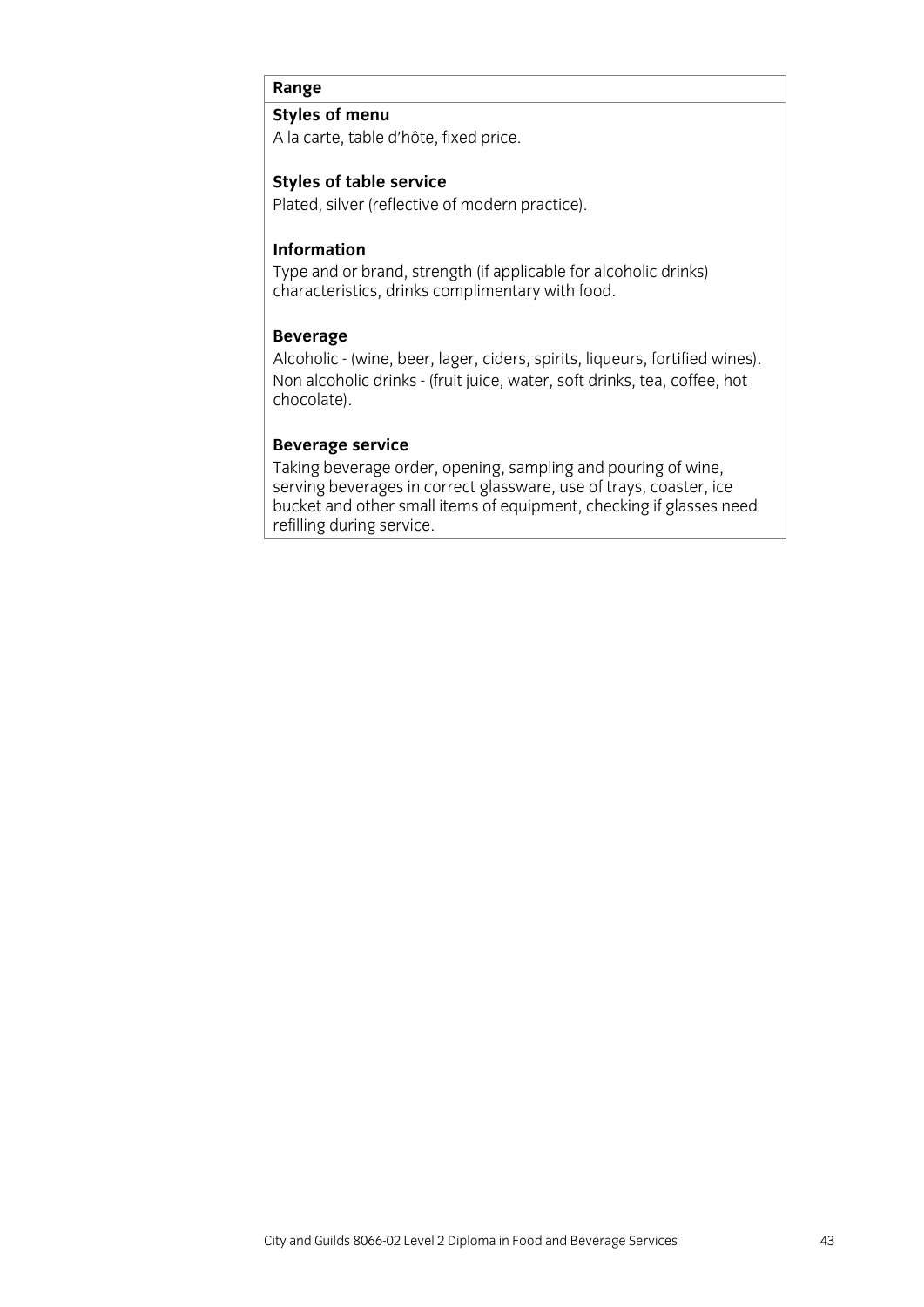### **Unit 211 Unit 211 Handling payments**

| UAN:       | F/503/7584                                                                                                                                                                                                                                    |
|------------|-----------------------------------------------------------------------------------------------------------------------------------------------------------------------------------------------------------------------------------------------|
| Level:     | Level <sub>2</sub>                                                                                                                                                                                                                            |
| <b>NLH</b> | 30                                                                                                                                                                                                                                            |
| <b>GLH</b> | 25                                                                                                                                                                                                                                            |
| Aim:       | The aim of this unit is to enable learners to develop the<br>knowledge and skills to handle and process bills and<br>payments for food and beverage service. This includes<br>handling payments from a range of different payment<br>methods. |

| <b>Learning outcome</b>                                                               |  |
|---------------------------------------------------------------------------------------|--|
| The learner will:                                                                     |  |
| know how to process and handle bills and payments                                     |  |
| Assessment criteria                                                                   |  |
| The learner can:                                                                      |  |
| describe the <b>procedures</b> for secure handling of payments                        |  |
| explain the purpose of control systems used to process<br>customer bills              |  |
| explain the <b>checks</b> required to set up and close a payment point                |  |
| explain the purpose of a float                                                        |  |
| explain employee responsibilities when preparing a customer<br>bill                   |  |
| state the types of <b>problems</b> that might occur when taking<br>payments           |  |
| explain procedures for dealing with unexpected situations<br>when processing payments |  |
|                                                                                       |  |

## Range<br>**Procedures**

suspicious.

Storage of notes, coin and non-cash payments, security of till drawer, maintaining the payment point, dealing with telephone payments/deposits, dealing with mistakes, refunds and voids, use of payments. Deposits, deposited with mistakes, refunds and the process Data Quickly (PDO) machines, reporting anything unusual or  $\sum_{i=1}^n a_i$  and  $\sum_{i=1}^n a_i$  and  $\sum_{i=1}^n a_i$  and  $\sum_{i=1}^n a_i$  and  $\sum_{i=1}^n a_i$  and  $\sum_{i=1}^n a_i$  and  $\sum_{i=1}^n a_i$  and  $\sum_{i=1}^n a_i$  and  $\sum_{i=1}^n a_i$  and  $\sum_{i=1}^n a_i$  and  $\sum_{i=1}^n a_i$  and  $\sum_{i=1}^n a_i$  and  $\sum_{i$ 

**Purpose of control systems**  $S_{\text{S}}$  receipts, sales and stock control, management reports.

**Checks**<br>Agree/accept/sign float, additional materials (pens, till rolls), balance Agreef accept fign from, additional materials (pens, through, balance  $\frac{1}{2}$  reading, has till reading, has the float of  $\frac{1}{2}$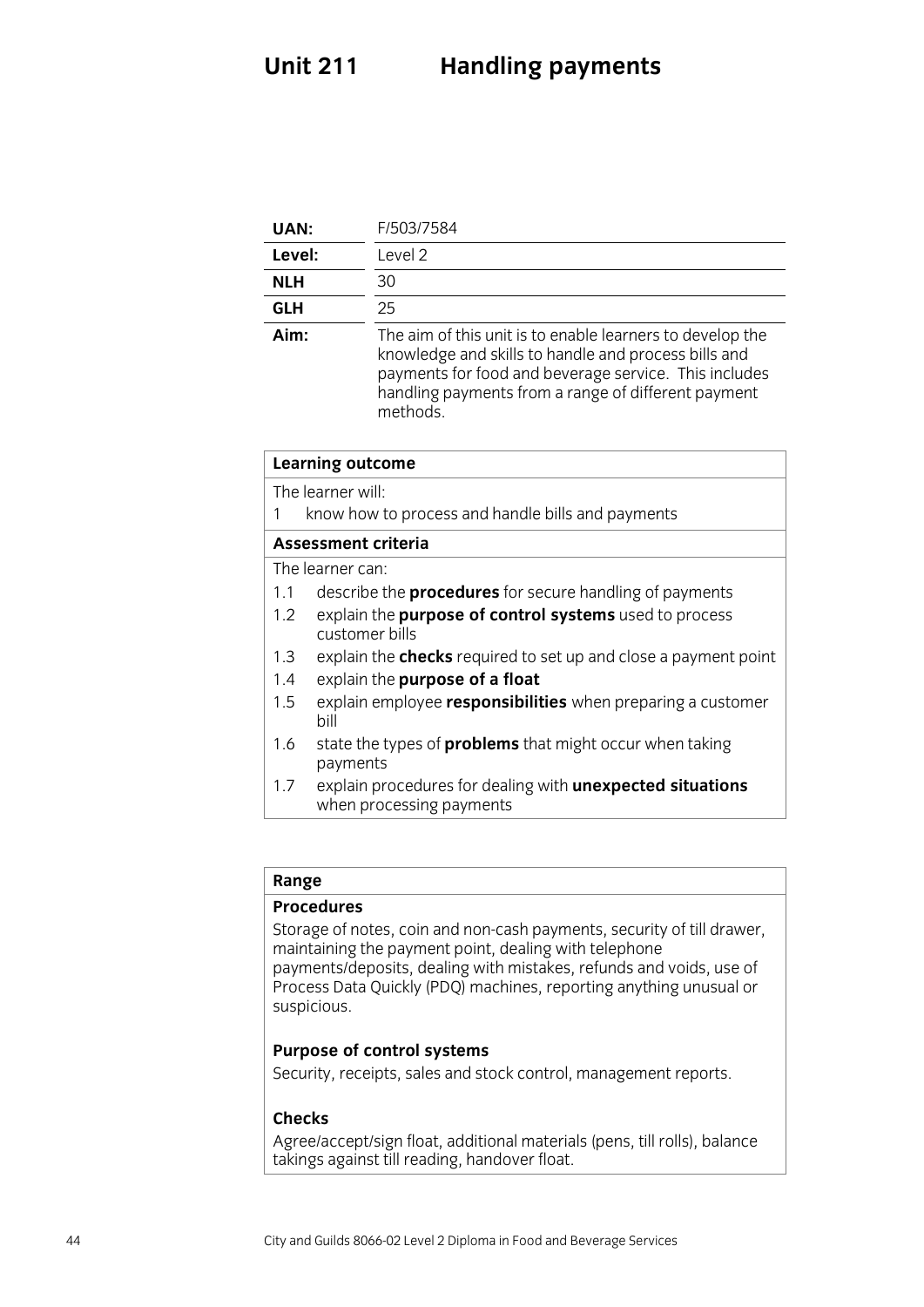### Purpose of a float

Allow trading at start of day prior to sales, provide change for items sold, prevent delays at the payment point, allow uplifts without reducing amount of change available. reducing amount of change available.

### **Responsibilities**

Accurate details of all items sold, legislation compliance, prompt and polite response to customer request for bill, advise customer of any delays, receive payment and give change as required. delays receive payment and give change  $\rho$ 

### **Problems**

Card declined, insufficient notes or coins, delays (eg queues, customer forgets pin, card will not swipe), equipment failure, customer unable to make payment, suspect payments (forged notes). make payment, suspect payments (forged notes).

## **Unexpected situations**

System or power failure: manual processing of transactions. Emergency evacuation: securing monies.

Suspected fraudulent use of card: following establishment procedure. Runners: following establishment procedure.

Opportunistic theft: following establishment procedure.

PDQ breakdown: manual/telephone processing.

Suspected counterfeit notes: make checks and follow establishment. procedures. <u>procedures.</u>

## **Learning outcome**<br>The learner will:

2 be able to process and handle bills and payments  $\frac{1}{2}$  be able to process and payments and payments and payments and payments and payments and payments and payments and payments are  $\frac{1}{2}$ 

The learner can:

- 2.1  $\;$  keep cash and other payments secure
- 2.2 check, prepare and present customers bill
- 2.3 follow procedures for authorising non cash transactions
- 2.4 carry out **checks for counterfeit payments**
- 2.5 carry out **checks for stolen cheques, credit cards, charge** cards, debit cards
- $2.6$ check the amount and means of payment offered by the customer
- $2.7$ balance payments received.  $2.7 p<sub>p</sub>$  balance payments received.

## **Range**

Keeping till drawer closed, do not allow unauthorised access to till area, security of keys, Process Data Quickly (PDQ) terminals. are given by  $\mathcal{L}_{\mathcal{F}}$  denotes Data  $\mathcal{L}_{\mathcal{F}}$  Data  $\mathcal{L}_{\mathcal{F}}$  and  $\mathcal{L}_{\mathcal{F}}$  terminals.

### **Procedures Procedures**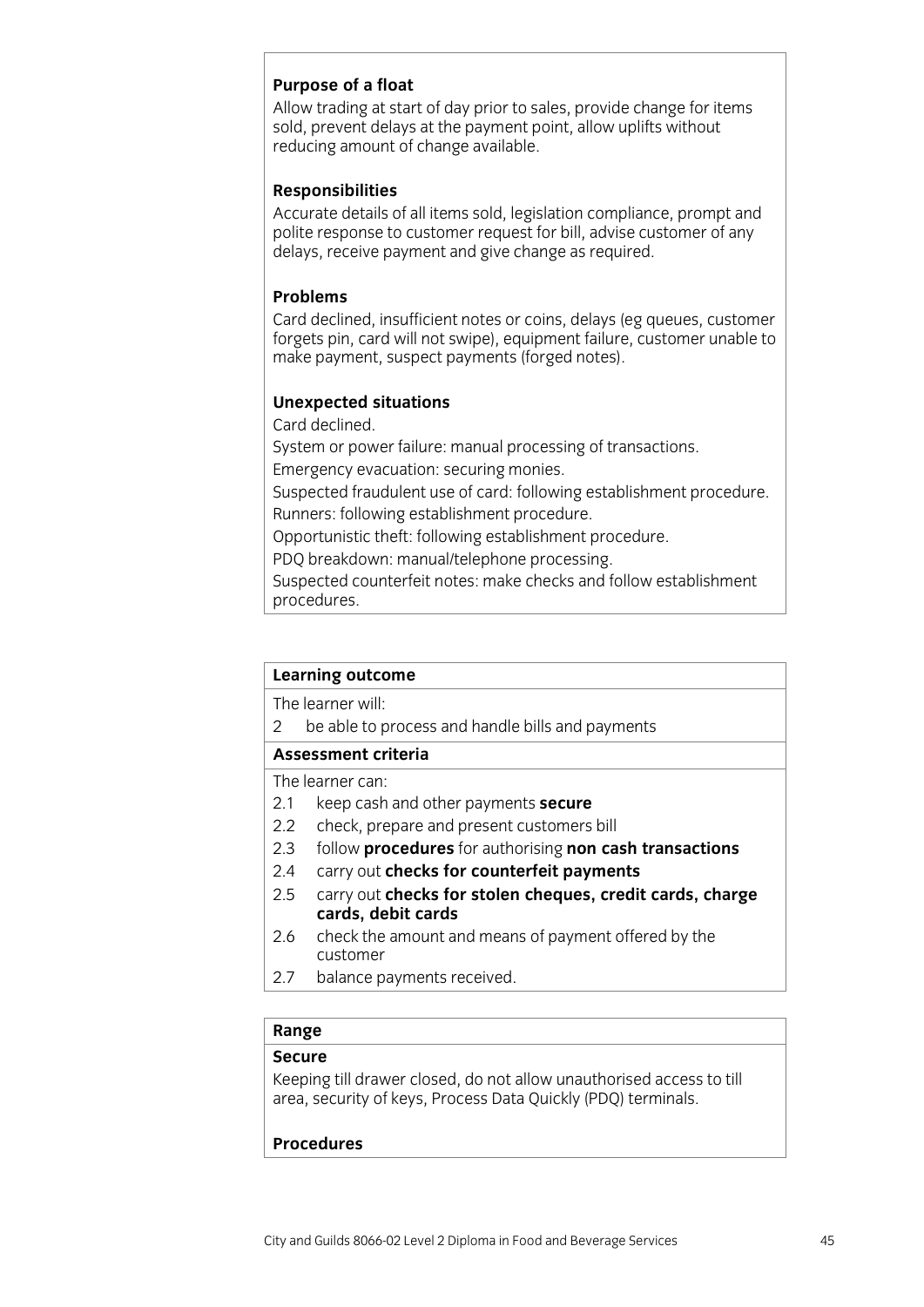Check validity of non cash payment – dates, terms and conditions.

### **Non cash transactions**

Credit cards, charge cards, debit cards, cheques, vouchers, special deals, promotional offers, loyalty cards. deals, promotional offers, loyalty cards.

**Checks for counterfeit payments**<br>
Water mark (intaglio) holograms, colour, metal bands in notes, quality of print, visually, by machine.  $\mathbf{v}$  print, visually, by matrix  $\mathbf{v}$ 

### **Checks for stolen cheques, credit cards, charge cards, debit cards**<br>Check signature on all cards, signature on cheque to match the

signature on the cheque guarantee card, check expiry date on cards.  $\frac{1}{2}$  become guarantee card, cheque guarantee cards. Cheque guarantee cards. Cheque guarantee cards.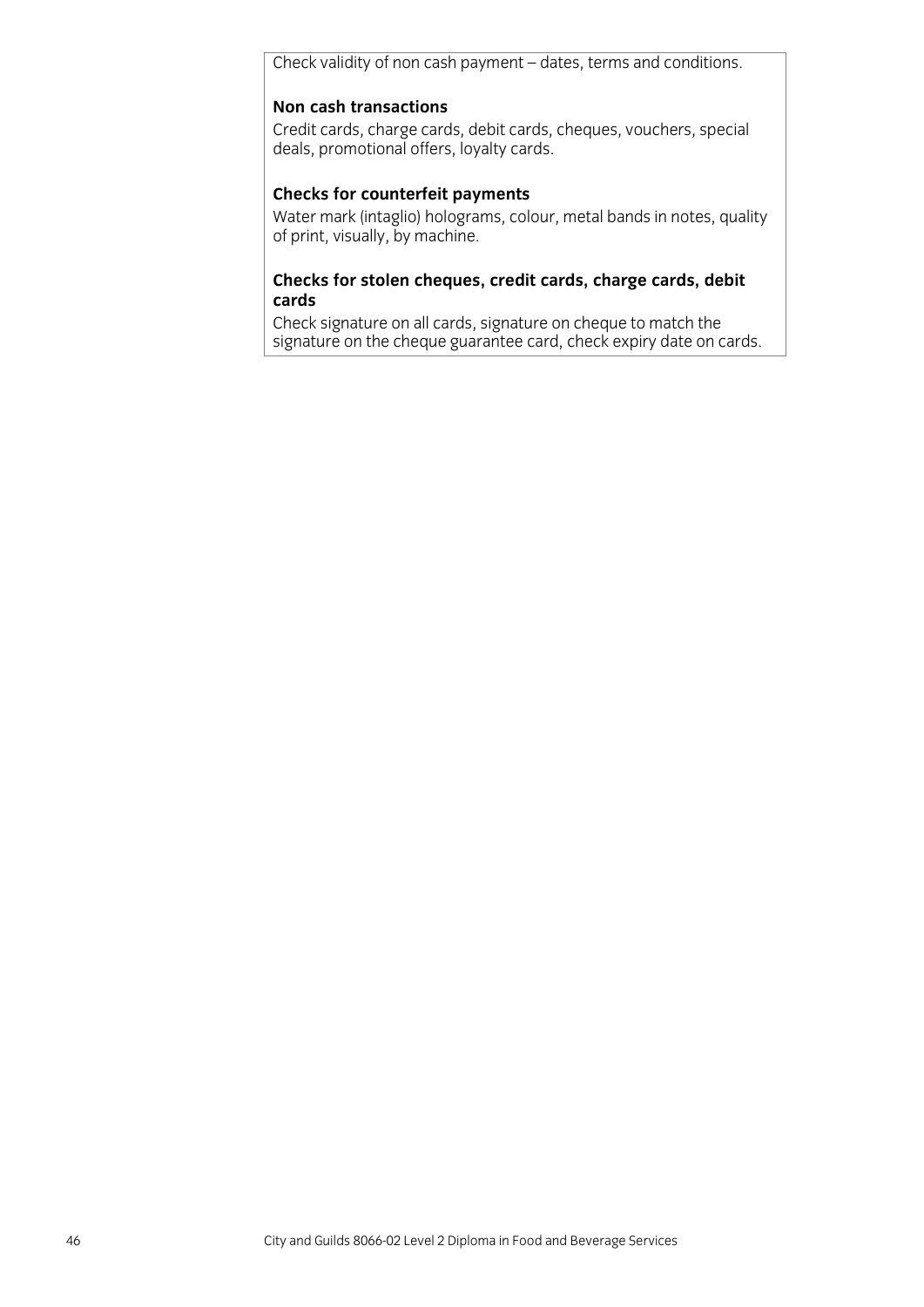### **Unit 213 Unit 213 Service Service Service Service Service Service Service Service Service Service Service Service Service S principles II**

 $\frac{1}{2}$  of the following units: of the following units:

| 202 Safety at work                                            |
|---------------------------------------------------------------|
| 204 Customer service in the hospitality and catering industry |
| 207 Menu knowledge and design                                 |
| 208 Hot beverage product knowledge                            |
| 209 Beverage product knowledge                                |
| 210 Food and beverage service                                 |
| 211 Handling payments                                         |
|                                                               |

Full details can be found in the Assessment Pack on the  $\mathcal{L}_{\mathcal{P}}$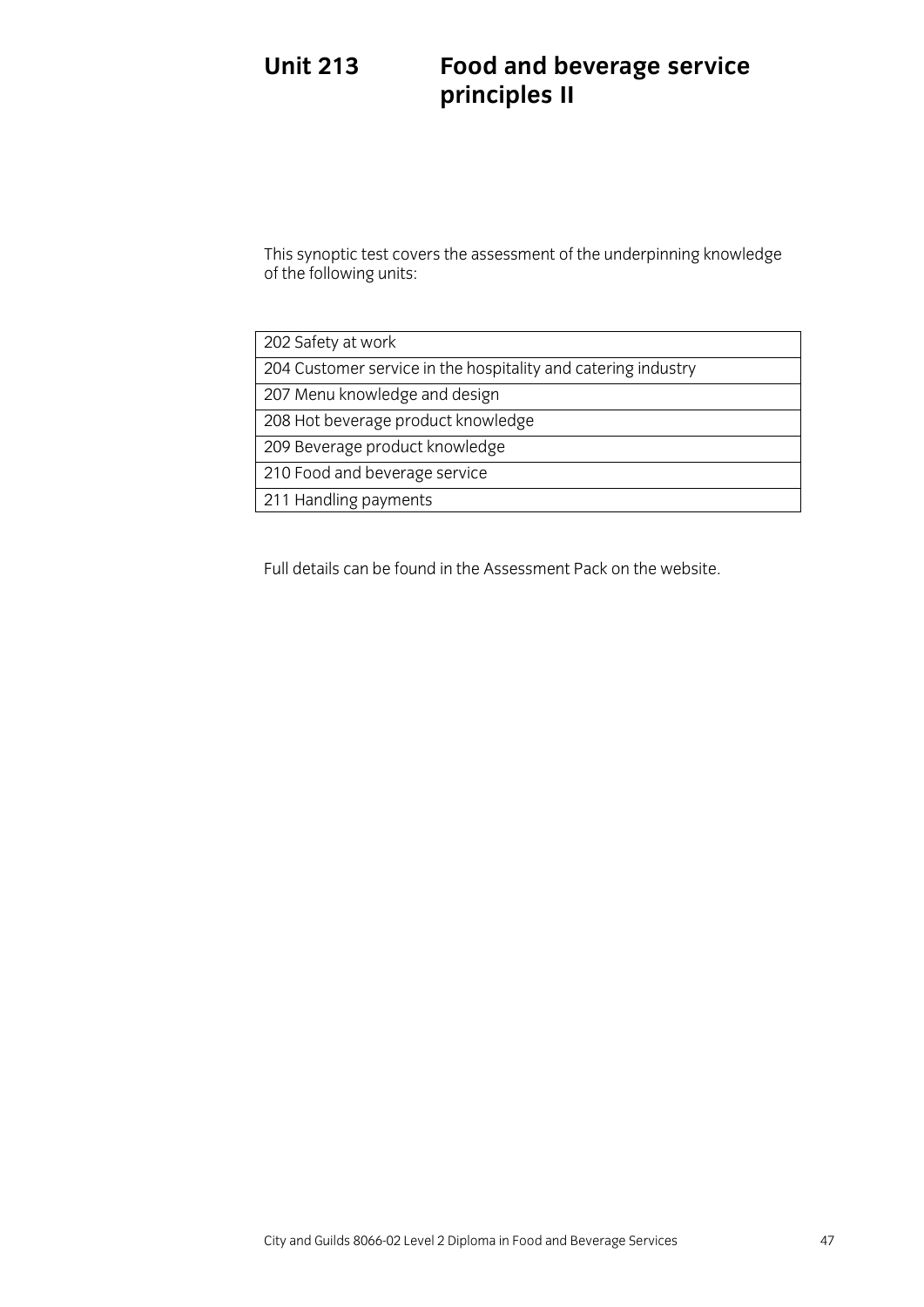



**Centre Guide – Delivering International Qualifications** contains detailed information about the processes which must be followed and requirements which must be met for a centre to achieve 'approved centre' status, or to offer a particular qualification. Specifically, the document includes sections on:

- The centre and qualification approval process and forms
- Assessment, verification and examination roles at the centre<br>• Registration and certification of candidates
- Registration and certification of candidates<br>• Non-compliance
- Non-compliance<br>• Complaints and a
- Complaints and appeals<br>• Equal opportunities
- Equal opportunities
- Data protection<br>• Frequently aske
- Frequently asked questions.

The following documents contain essential information for centres delivering City & Guilds qualifications. They should be referred to in conjunction with this handbook. To download the documents and to find other useful documents, go to the Centres and Training Providers homepage on www.cityandguilds.com. **homepage** on **www.cityandguilds.com**.

**Centre Manual - Supporting Customer Excellence** contains detailed information about the processes which must be followed and requirements which must be met for a centre to achieve 'approved centre' status, or to offer a particular qualification, as well as updates and good practice exemplars for City & Guilds assessment and policy issues. Specifically, the document includes sections on:

- $\overrightarrow{B}$  The centre and qualification approval process
- Assessment, internal quality assurance and examination roles at the
- Registration and certification of candidates
- Non-compliance<br>• Complaints and a
- Complaints and appeals<br>• Fqual opportunities
- Equal opportunities<br>• Data protection
- Data protection<br>• Management sv
- Management systems<br>• Maintaining records
- Maintaining records<br>• Assessment
- Assessment
- Internal quality assurance
- External quality assurance.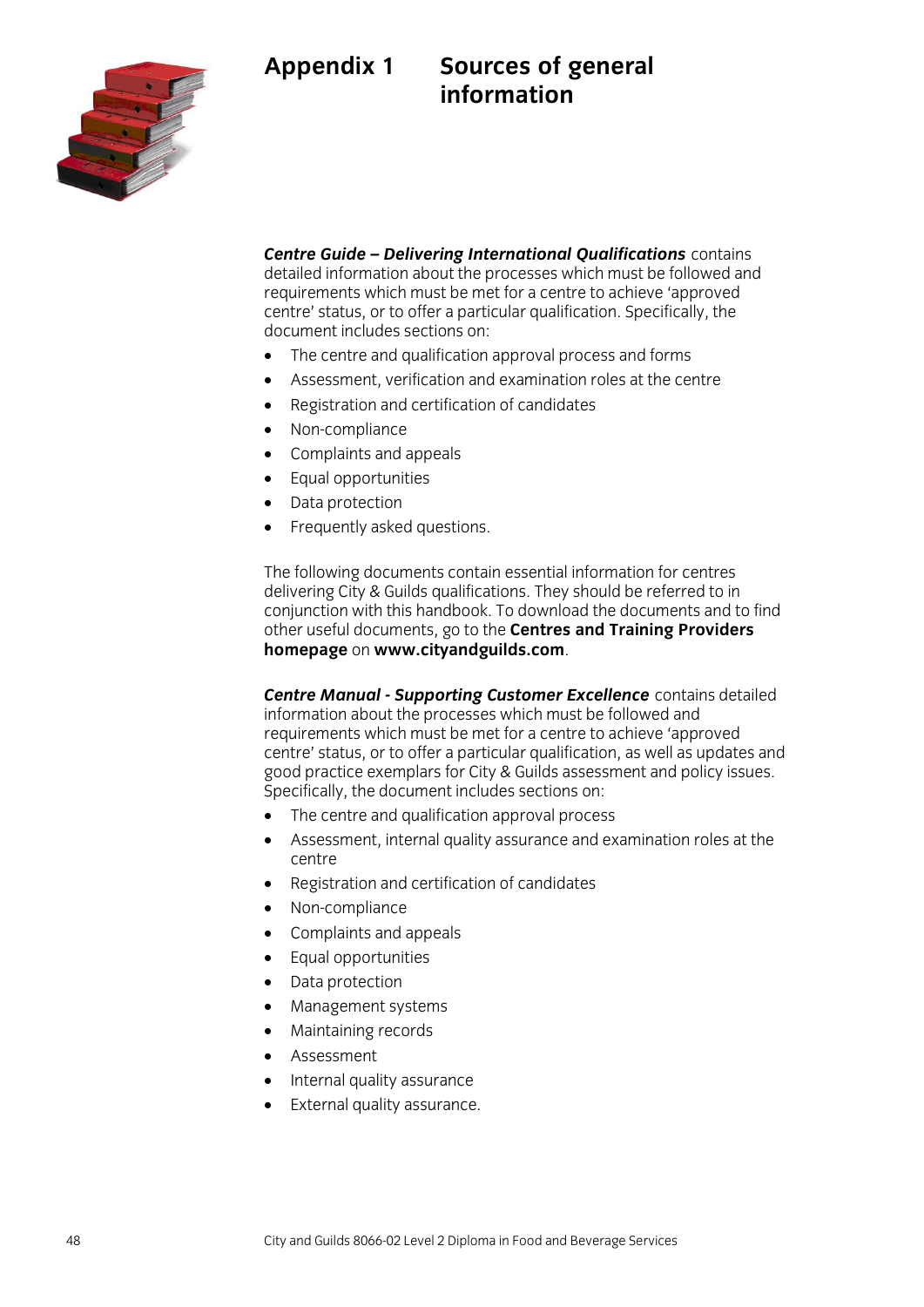**Our Quality Assurance Requirements** encompasses all of the relevant requirements of key regulatory documents such as:

- Regulatory Arrangements for the Qualifications and Credit Framework<br>(2008)
- SQA Awarding Body Criteria (2007)
- 

• NVQ Code of Practice (2006)<br>and sets out the criteria that centres should adhere to pre and post centre and qualification approval. and qualification approval.

Access to Assessment & Qualifications provides full details of the arrangements that may be made to facilitate access to assessments and qualifications for candidates who are eligible for adjustments in assessment.

The **centre homepage** section of the City & Guilds website also contains

- **Walled Garden**: how to register and certificate candidates on line
- **Events**: dates and information on the latest Centre events<br>  **Online assessment**: how to register for GOLA/e-volve ass
- **Online assessment:** how to register for GOLA/e-volve assessments.